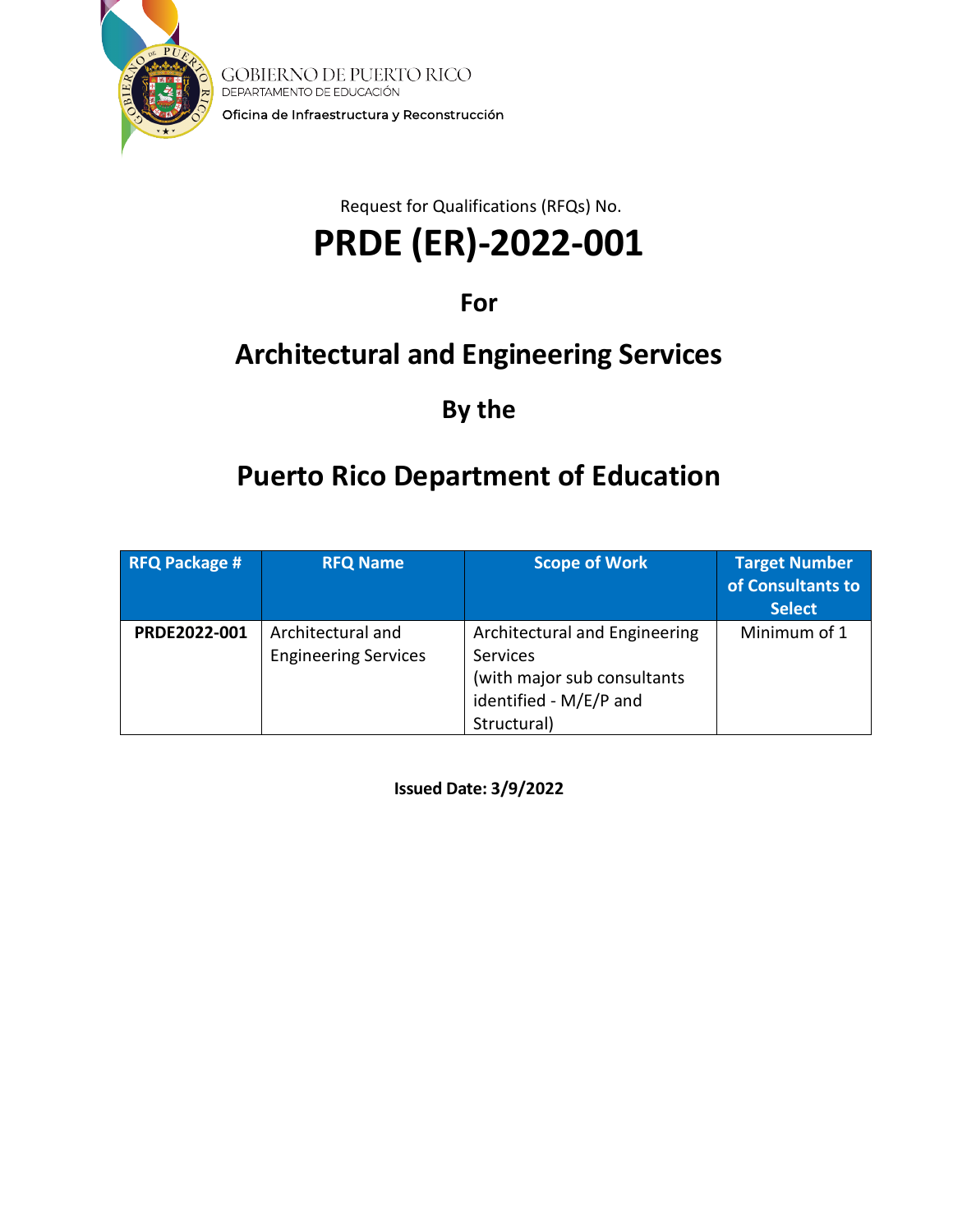# **TABLE OF CONTENTS**

| <b>Section</b>   | <b>Page</b>                                                                        |
|------------------|------------------------------------------------------------------------------------|
|                  |                                                                                    |
| $--$             |                                                                                    |
| 1.0              |                                                                                    |
| 2.0              |                                                                                    |
| 3.0              |                                                                                    |
| 4.0              |                                                                                    |
| 5.0              |                                                                                    |
| 6.0              |                                                                                    |
| 7.0              |                                                                                    |
| 8.0              |                                                                                    |
| 9.0              |                                                                                    |
| 10.0             |                                                                                    |
| 11.0             |                                                                                    |
|                  | Attachment A - Contract Form                                                       |
| Attachment $B -$ | Acknowledgment of Receipt of Addenda Form                                          |
| Attachment C-    | Proponent's Good Standing, Limited Denial of Participation (LDP)                   |
|                  | Suspension or Debarment Status, Legal Issues, Ownership Structures, and            |
|                  | Conflicts                                                                          |
|                  | Attachment D - Non-Collusion Affidavit                                             |
| Attachment E-    | Lobbying Certification for Contracts, Grants, Loans, And Cooperative<br>Agreements |
| Attachment F-    | Certification of Insurance Coverage                                                |
|                  | Attachment G - Request for Qualifications Checklist                                |
| Attachment H-    | Proponent Reference Form                                                           |
| Attachment I-    | <b>Reference Questionnaire</b>                                                     |
| Attachment J -   | Scope of Services                                                                  |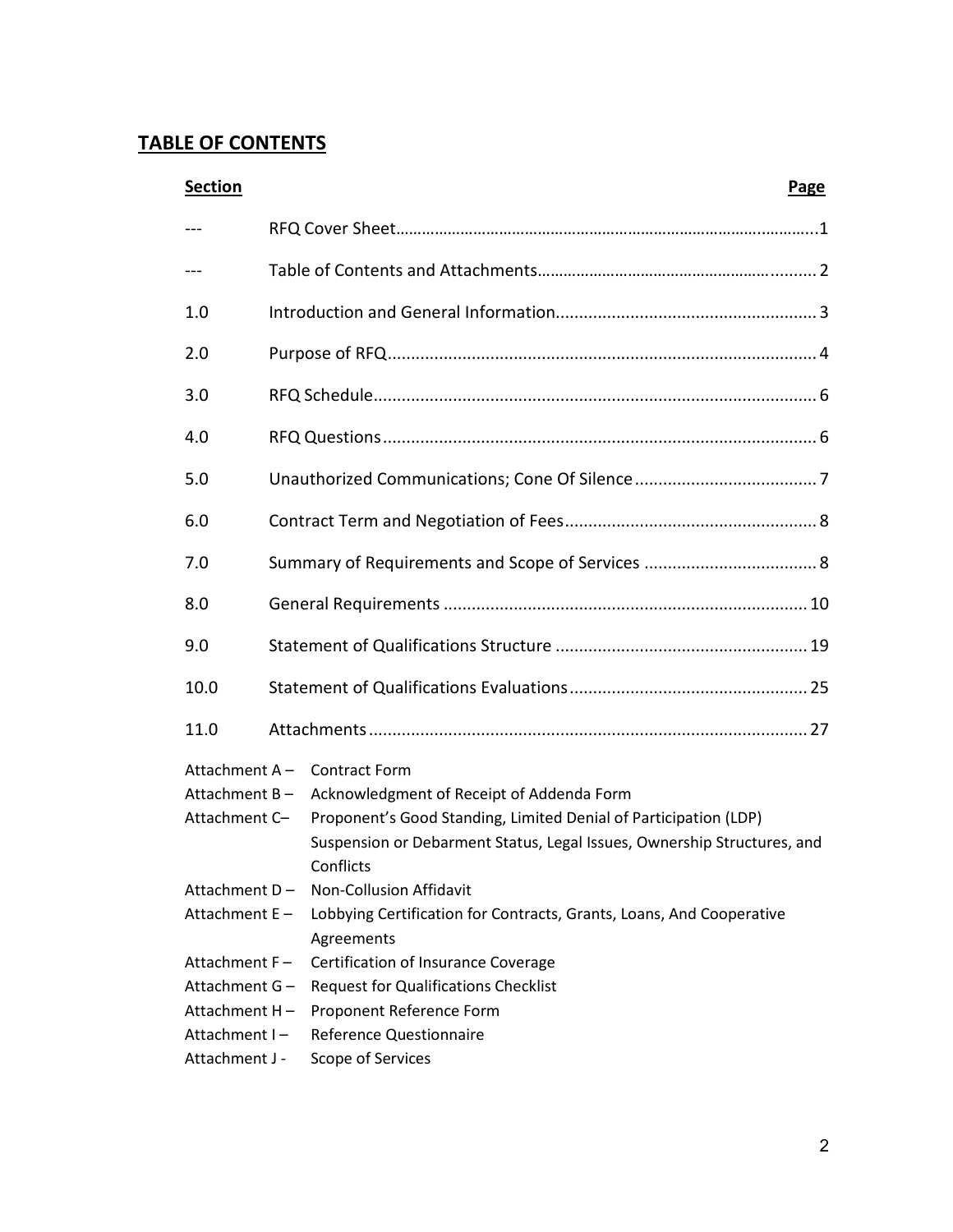# **Request for Qualifications (RFQs): Architectural and Engineering Services for Program Recovery Work Puerto Rico Department of Education (PRDE)**

#### **1. INTRODUCTION AND GENERAL INFORMATION**

The PRDE is the government agency that directly runs and operates Puerto Rico's public schools' system, acting both as a State Educational Agency (SEA), and as a Local Educational Agency (LEA). For the 2022-2023 school year, PRDE is expecting an enrollment of more than 260,000 students through the 860 open school's campuses, distributed among the seven PRDE's Educational Regions ("ORE's): Arecibo, Bayamón, Caguas, Humacao, Mayagüez, Ponce, and San Juan.



*Figure 1 PRDE Educational Regions*

Due mainly to the damage caused by hurricanes Irma and María in 2017 and the 2020 earthquakes, the infrastructure of PRDE's classrooms and administrative offices are in dire need of extensive repairs. The PRDE is in the process of implementing a series of projects to repair, rebuild and reconstruct public schools' buildings that were severely damaged by those events.

PRDE issues this RFQ pursuant to Act 85 of March 29, 2018, (*"Ley de Reforma Educativa de Puerto Rico"),* which authorizes it to enter into such contracts as are necessary to fulfill its obligations under the law.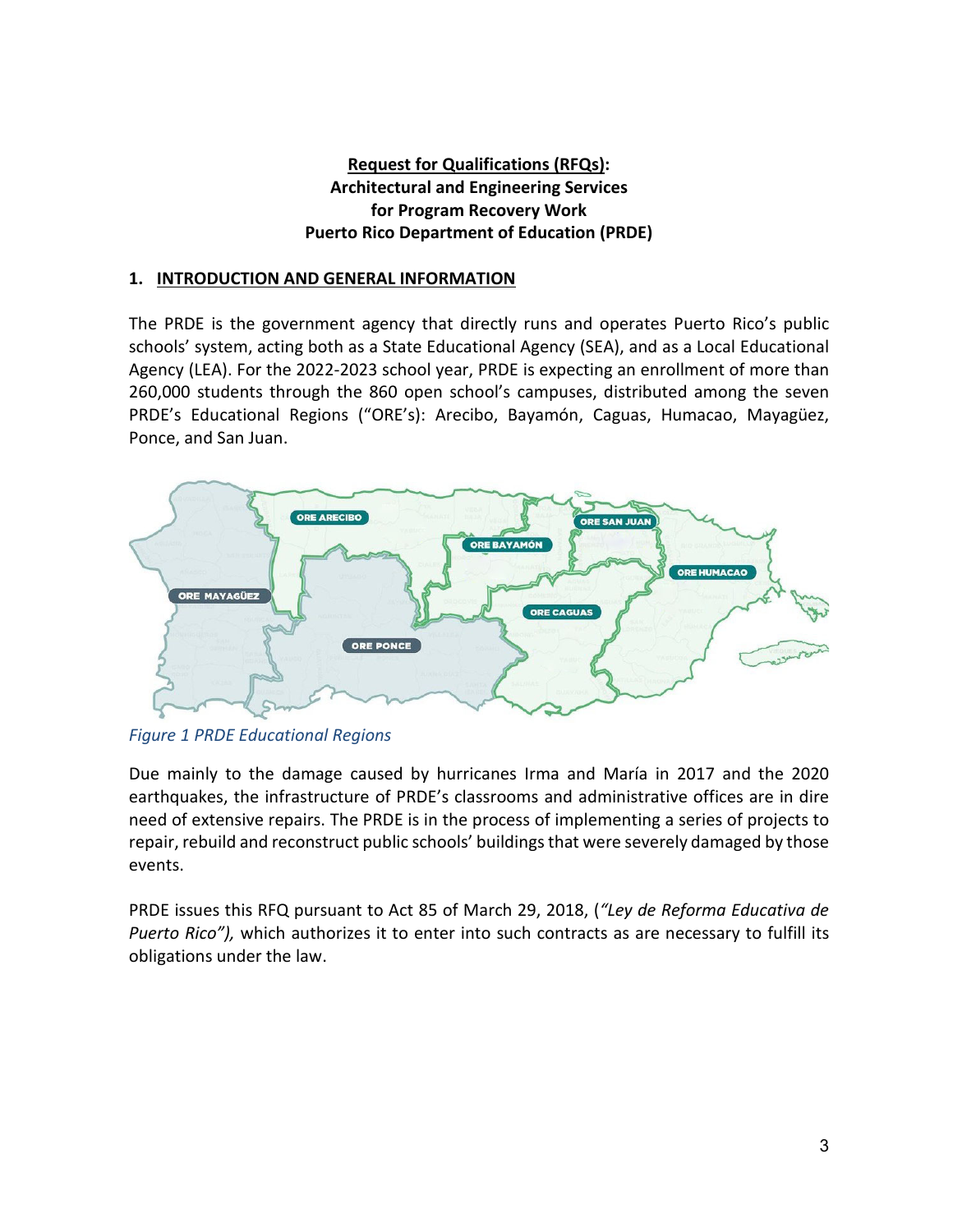### **2. PURPOSE OF RFQ**

This Request for Qualifications ("RFQ") invites firms to submit Statements of Qualifications ("SOQs") in order to identify and pre-qualify consultants in the fields of Architecture, Engineering (A/E) and other related consulting and specialty services more specifically described elsewhere in this RFQ (hereinafter the "Services") to accelerate the professional work needed to reconstruct all public-school buildings. Proponents should be able to provide, either with their own employees or with subconsultants all the Services included in this RFQ. PRDE will select one or more proponents to address its needs for the Services. It is the intention of PRDE that the Proponents will assist in all A/E services needed in the preconstruction and construction phase of the reconstruction projects.

The Proponent selection process shall be conducted in accordance with the terms of this RFQ. Proponents are requested to propose services to be provided under the direction of PRDE. Each SOQ must be in the format specified in this RFQ, must include all of the required submittals specified herein and be submitted by the deadline set forth on Table 1 (the RFQ Schedule).

Based on the evaluations of the SOQs, PRDE expects to select, at its own discretion, one or more firms to enter into an agreement with PRDE for the provision of the Services. This RFQ has been prepared solely to solicit SOQs and is not binding on the PRDE. The firm(s) selected preliminarily shall be referred to herein as Design Consortium(s)s or "DC(s)s".

PRDE shall proceed to negotiate a contract with the highest rated DCs. If negotiation with any of the selected DCs are not successful, PRDE, at its sole discretion may negotiate with the next highest rated firm(s). PRDE reserves the right to negotiate with more than one firm at a time, including firms that may not have submitted a SOQ under this RFQ until an acceptable contract is negotiated.

The term of any negotiated contract shall be of one (1) year and may be renewed by PRDE, at its discretion for four (4) one-year terms. During the term of the Agreement the PRDE may procure consultants' services for more than one specific project and/or more than one category of services.

This RFQ is not a contract offer nor does it constitute a commitment by PRDE to award a contract. The only document that will be binding on the PRDE will be the Contract duly executed by and between the PRDE and the successful DC(s) after the selection process in adherence to all federal and state procurement and contracting laws and regulations, including registration with the Puerto Rico Comptroller's Office.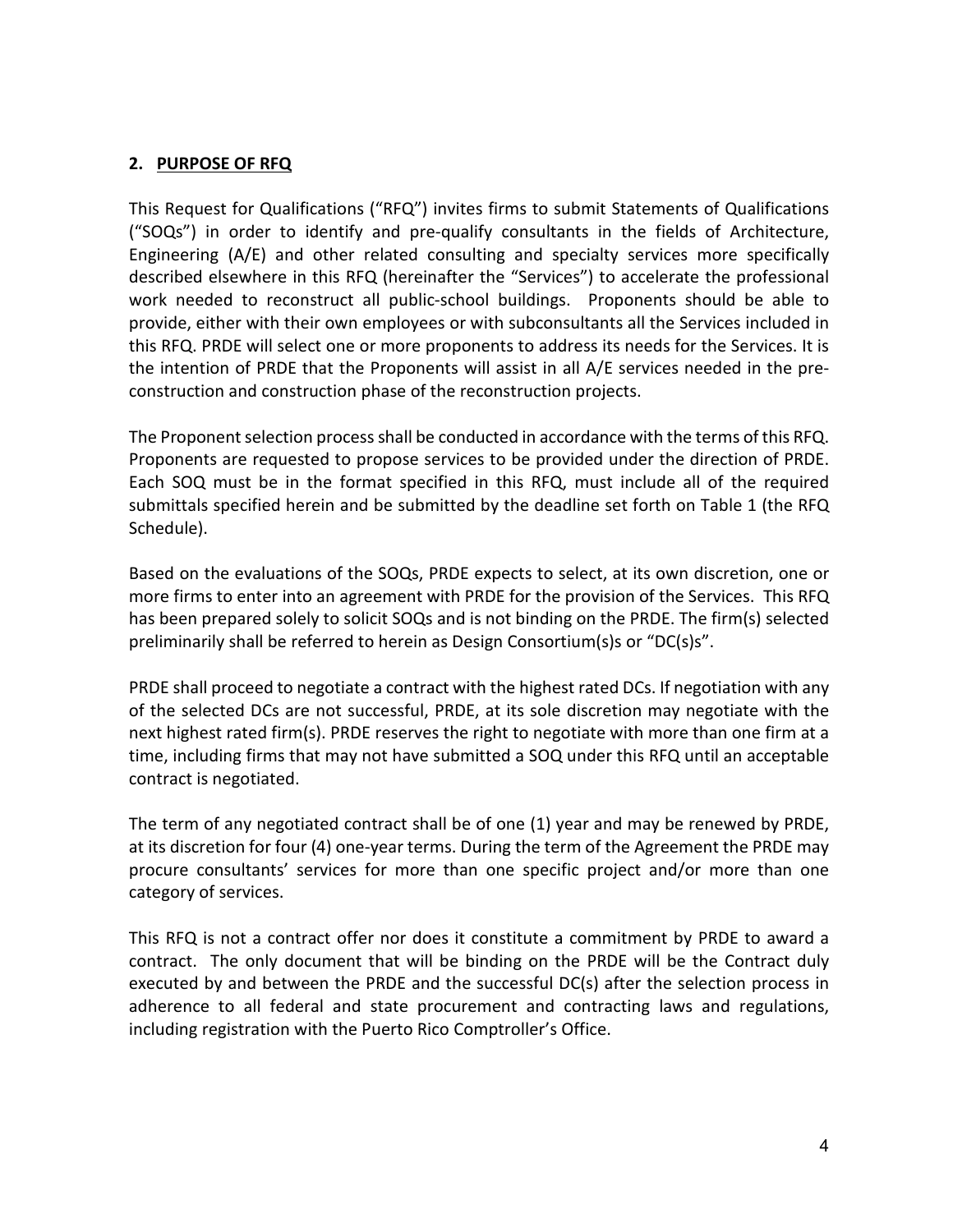# **Project Funding**

This RFQ and the contract(s) to be executed between the PRDE and the successful DC(s) are governed by certain federal terms and conditions for federal grants.

At least a portion of the contracted services will be financed with funds from the Federal Emergency Management Agency's ("FEMA") Public Assistance Program ("PA"), Hazard Mitigation Grant Program (HMGP), the Federal Housing and Urban Development ("HUD") Community Development Block Grant ("CDBG") Program, and other allowable federal funds assigned to PRDE. As such, the funds are governed by FEMA, HUD rules and regulations, including CDBG regulations under 24 CFR 570, local, state, and federal laws, regulations, and directives; and 2 CFR Part 200, Uniform Administrative Requirements, Cost Principles, and Audit Requirements for Federal Awards.

The scope of these services has yet to be specifically defined, but is expected to include the following types of activities:

- School renovations to include repairs and/or replacement of roofing, interior and exterior walls, windows, building structure, ceilings, HVAC systems, electrical systems, fire alarm and security systems, site amenities and various other building elements;
- New Construction to include new facilities and new additions.

PRDE also intends to seek funding under the Hazard Mitigation Grant Program (HMGP) to perform various natural hazard mitigation projects at various facilities owned/operated by the PRDE.

The scope of these services has yet to be specifically defined, but is expected to include the following types of activities:

- Seismic retrofits (structural and non-structural) at various facilities, including academic, administrative, and/or athletic;
- Flood retrofits (including dry and wet floodproofing) at various facilities, including academic, administrative, and/or athletic;
- Wind retrofits (entire envelope) at various facilities, including academic, administrative, and/or athletic;
- Data collection and documentation for multiple hazard protection projects at various facilities, including academic, administrative, and/or athletic;
- Structural assessments, including seismic and wind load, for multiple hazard protection projects at various facilities, including academic, administrative, and/or athletic;
- Surveys, including finished floor elevation surveys, for multiple hazard protection projects at various facilities, including academic, administrative, and/or athletic;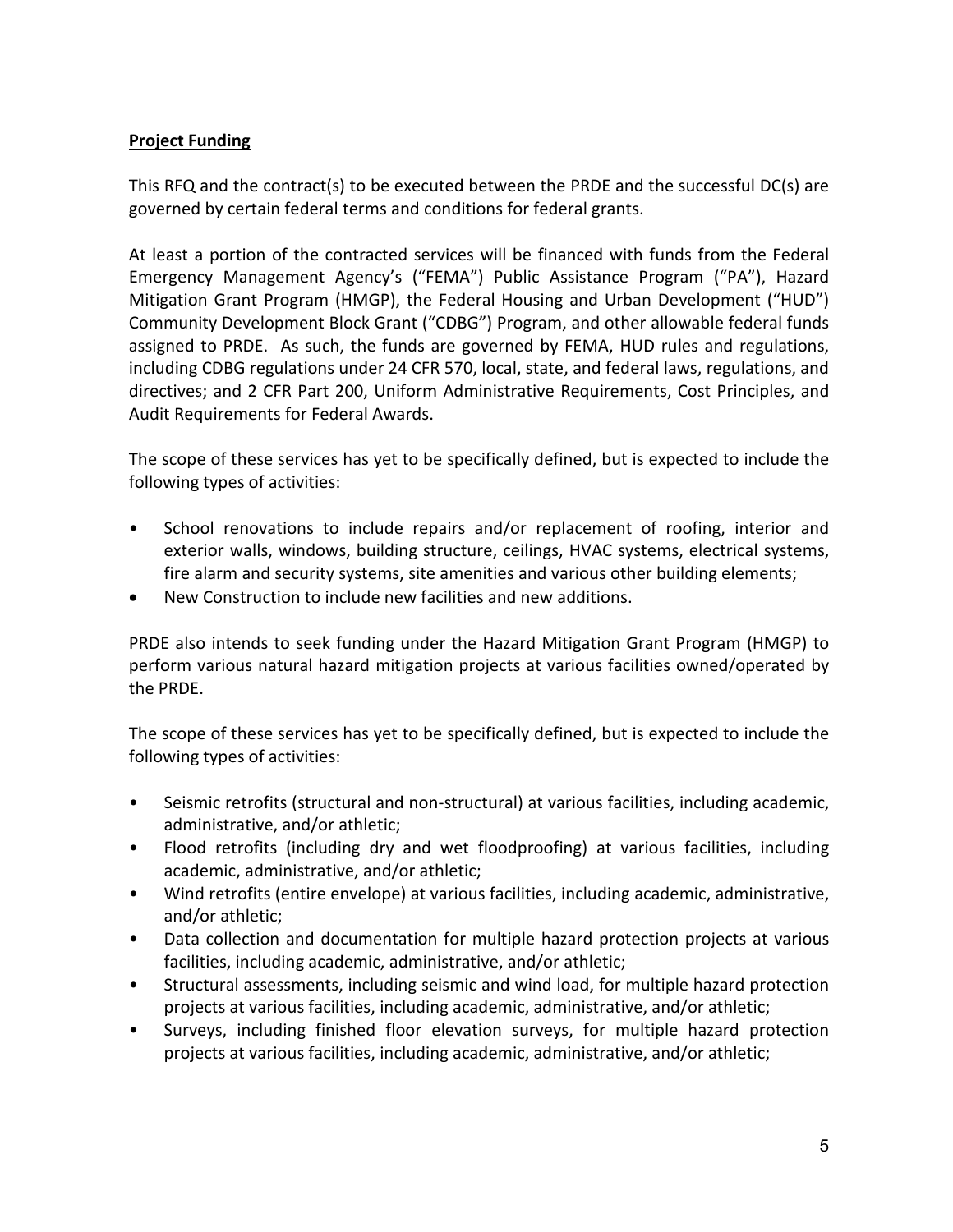- Environmental and/or historic preservation assessments and mitigation needs determinations for multiple hazard protection projects at various facilities, including academic, administrative, and/or athletic; and
- Similar work/activities to determine mitigation work to be performed, to document current conditions, and to design projects intended to provide specified levels of hazard protection for multiple hazard protection projects at various facilities, including academic, administrative, and/or athletic.

Such work will be tasked and tracked separately from other tasked work and will be subject to separate deliverable requirements.

The selected DC(s) must be knowledgeable of the allowable costs for this funding stream to avoid the potential for disallowed costs. Proponent, by submitting a SOQ, acknowledges and accepts that all applicable local and federal contract provisions will be included in any contract with the PRDE, including but not limited to provisions found at 2 CFR Part 200. Proponents must be aware that local and federal administrative, civil, and criminal responsibility might ensue from providing false or misleading information to obtain the contract awards.

**Attachment A** (Contract Form) to this RFQ substantially contains all of the required terms and conditions that must be acknowledged by the Proponents as part of each Proposal.

# **3. RFQ SCHEDULE**

The following is the proposed schedule for the submittal and evaluation of SOQs. PRDE reserves the right to amend for convenience any or all of the dates indicated herein. All times listed are Atlantic Standard Time (AST).

| <b>RFQ Schedule</b>                                     |                      |
|---------------------------------------------------------|----------------------|
| Event                                                   | <b>Time and Date</b> |
| <b>RFQ Document Issued:</b>                             | March 9, 2022        |
| Final date for submission of questions and requests for | March 29, 2022       |
| clarifications:                                         | 5:00 PM local time   |
| <b>Statement of Qualifications Due Date:</b>            | April 7, 2022        |
|                                                         | 2:00 PM local time   |
| Selection of firms:                                     | TBD                  |

#### **Late submittals will not be accepted or evaluated.**

**Submittal Instructions:** Proposals shall be submitted in sealed envelopes and delivered to:

"DEPARTAMENTO DE EDUCACIÓN NUEVA SEDE" (*Nueva sede del Departamento de Educación, calle Federico Acosta 150, San Juan, 00918, Puerto Rico*).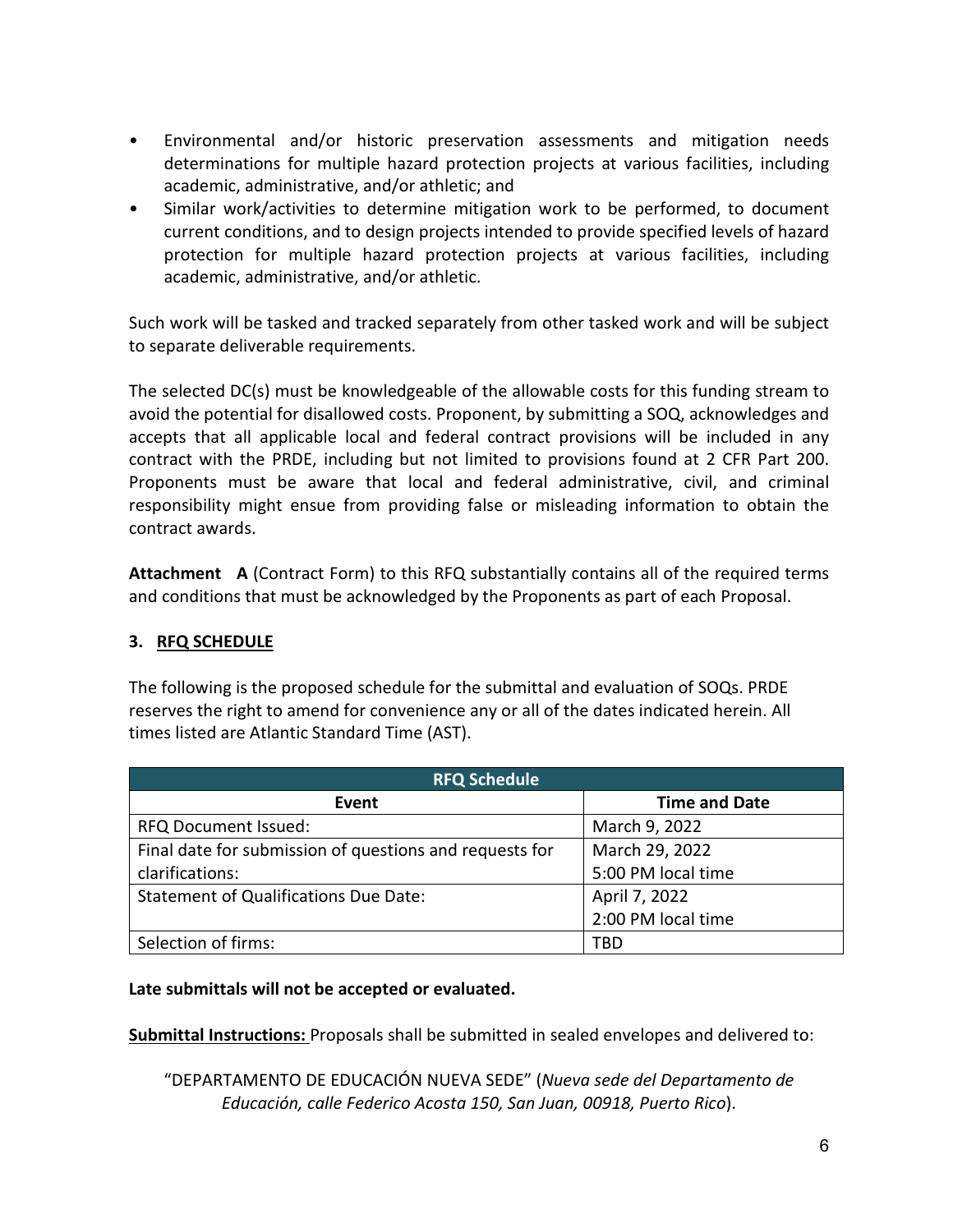The SOQ shall contain the name "RFQ for Architectural and Engineering Services" along with the RFQ Number PRDE(ER)-2022-001 and should be directed to the "Oficina de Infraestructura y Reconstrucción"

Proponents shall deliver three (3) copies of each SOQ as follows:

- 3 Signed Original Proposal in a 3-Ring Binder with Financial Statements, clearly marked as the Original
- 1 Exact Copy of the Original Proposal on a Jump Drive, including Financial Statements, submitted along with the Original Proposal
- 1 Exact Copy of the Original Proposal submitted by shared document link emailed to aerfq@de.pr.gov

# **4. RFQ QUESTIONS:**

Any questions related to the RFQ shall be submitted by email only to the following electronic mail address: **: [aerfq@de.pr.gov](mailto:aerfq@de.pr.gov)**

Responses to questions submitted by the deadline will be answered and posted on the PRDE website at [www.de.pr.gov.](http://www.de.pr.gov/) Specific questions pertaining to the RFQ that are received after the deadline will not be answered, except at the discretion of the PRDE.

Any additional interpretations, corrections, or changes to this RFQ and specifications will be made by addendum and published on PRDE's website. Sole issuing authority of addenda shall be vested in PRDE's Office of Infrastructure and Recovery or its authorized representative.

Respondents shall acknowledge receipt of all addenda on **Attachment B, Acknowledgement of Receipt of Addenda Form of this RFQ.**

Communications with other representatives of the Government of Puerto Rico or relevant entities of the Federal Government regarding any matter related to the contents of this RFQ are prohibited during the submission and selection processes. Failure to comply with these communications restrictions may result in rejection of the Proponent's SOQ and may result in disqualification from participation in future processes. **Oral responses or clarifications made by any PRDE employee or resource will not be binding on PRDE.**

# **5. UNAUTHORIZED COMMUNICATIONS; CONE OF SILENCE:**

No Proponent, principal member of the Proponent, contractors or proposed subcontractors, nor any agent, consultant, attorney or anyone acting on behalf of the Proponent or any of its principal members or proposed subcontractors, shall communicate with PRDE's employees, or consultants working on the project regarding this RFQ or any SOQ to be filed by any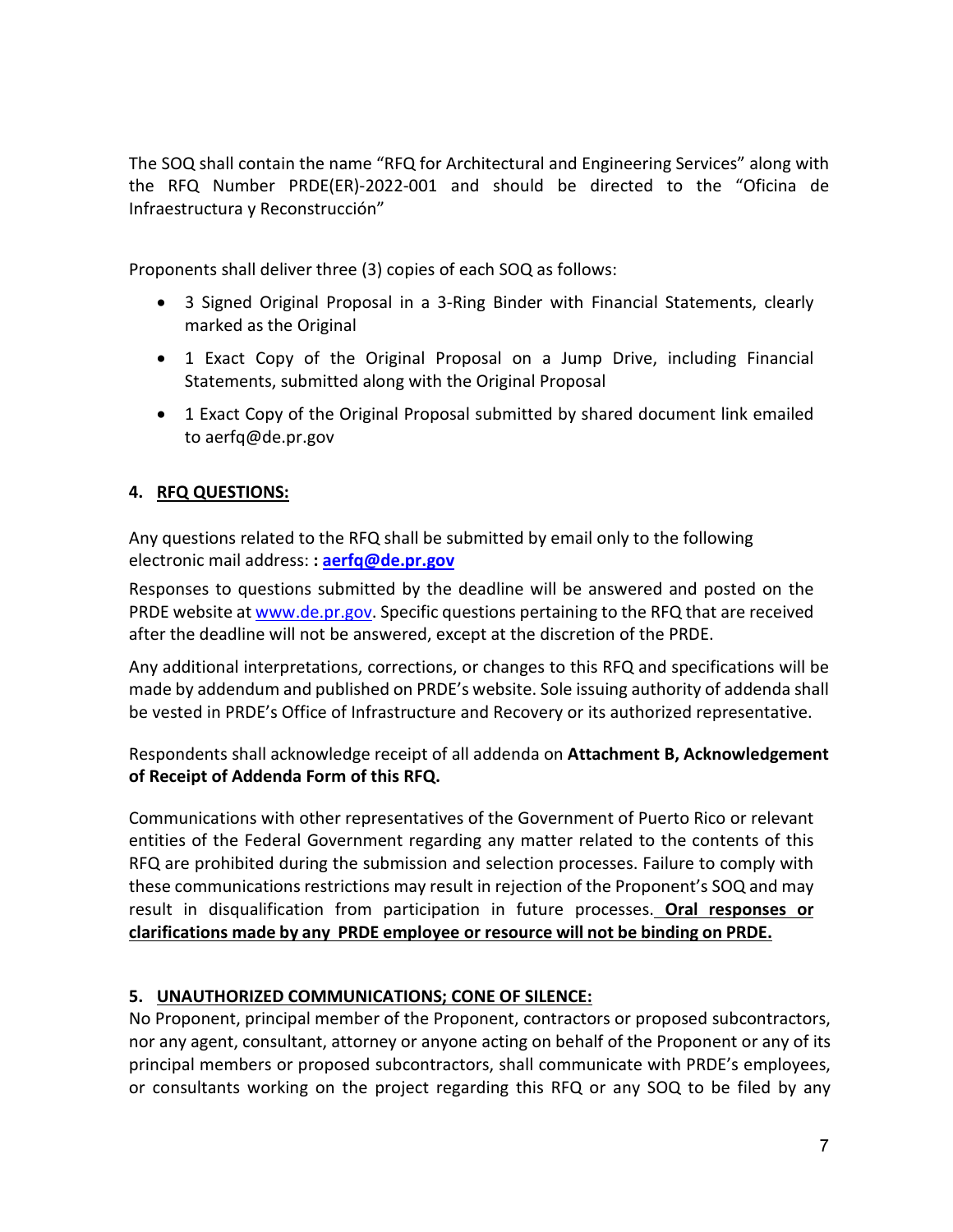proponent, including its own SOQ, or undertake any other communication related to this RFQ up to the time of the award of a contract, except in meetings officially scheduled by the PRDE. Any violation of the restriction imposed by this section regarding communications may constitute grounds for rejection of a SOQ at any time.

Unless specifically provided otherwise in this RFQ, the Cone of Silence does not apply to the following:

- a. Communications with PRDE's Legal Division and its staff and attorneys.
- b. Oral communications at pre-bid conferences.
- c. Oral presentations before the Evaluation Committee meetings.
- **d.** Contract negotiations.

# **6. CONTRACT TERM AND NEGOTIATION OF FEES**

The contracts awarded under this RFQ will be for the acquisition of professional and highly technical consulting A/E services as described in this RFQ. The most qualified proponents will be selected subject to the final negotiation of fair and reasonable fees and terms and conditions. The contract term shall be for an initial period of one (1) year with an option to be renewed by PRDE for four (4) additional periods of one year under the same terms and conditions.

PRDE will enter into negotiations with the highest qualified DCs with whom contract fees should be negotiated as a result of the Evaluation Committee's scores from the Statements of Qualifications. Should PRDE be unable to negotiate a satisfactory fees structure with any selected DC, at a price determined by PRDE to be fair and reasonable to PRDE as a Government of Puerto Rico agency, negotiations with that Proponent will be formally terminated. Contracts will be awarded to those DCs meeting the requirements under this RFQ that accept rates and other terms and conditions negotiated by PRDE and applicable to all awardees.

Funding for each contract will be approved in writing on a project and/or fiscal year basis, which runs from July 1 to June 30. PRDE reserves the right to increase or decrease contract limits over the total duration of the contract term as new projects are developed.

Selection of a DC and award of a contract does not guarantee that any project awards will be made to said Proponent. PRDE is under no obligation to grant a minimum amount of work or guarantee a minimum payment of fees during the term of the agreement.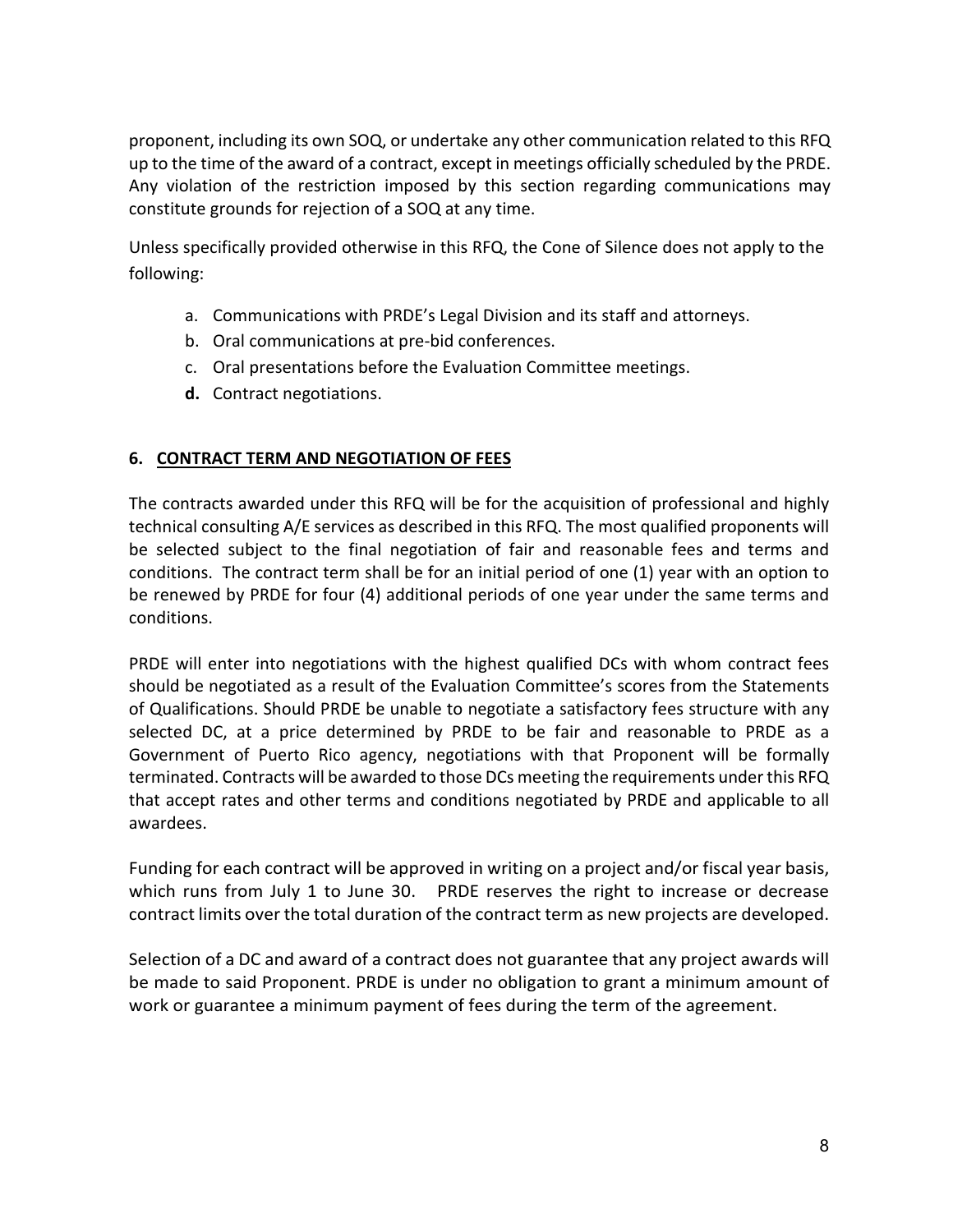# **7. SUMMARY OF REQUIREMENTS AND SCOPE OF SERVICES**

**PRDE** is seeking to enter into contracts with consultants in the A/E professional Services area who can be immediately available on an "as needed" basis. Although there will be state and other federal funding available for the repair and reconstruction projects, most of the consulting A/E services will be requested for the repairs and reconstruction work approved by FEMA as permanent repair work (Category E Works) for damages caused by hurricane María and the series of Earthquakes registered on 2020. The Category E Works needed include services for approximately 860 schools. All DCs contracted through this RFQ will report and work directly with PRDE's Office of Recovery and Infrastructure (Oficina de Infraestructura y Reconstrucción) and PRDE's Program Management Office, which is a PRDE consultant**.**

The table below summarizes the professional services needed with the associated general scope of work. Proponents must include in their SOQs and be able to render all of the following A/E and other specialized services as well as those outlined in **Attachment J**:

| <b>RFQ Package #</b> | <b>RFQ Name</b>                                     | <b>General Scope of Work</b>                                                                                                                                                                                                                                                                                                                                                                                                                                                                                                                                                                                                                                                                                                                                                                                                                                                                                  |
|----------------------|-----------------------------------------------------|---------------------------------------------------------------------------------------------------------------------------------------------------------------------------------------------------------------------------------------------------------------------------------------------------------------------------------------------------------------------------------------------------------------------------------------------------------------------------------------------------------------------------------------------------------------------------------------------------------------------------------------------------------------------------------------------------------------------------------------------------------------------------------------------------------------------------------------------------------------------------------------------------------------|
| PRDE2022-001         | Architectural<br>and Engineering<br><b>Services</b> | Architectural and Engineering Services means<br>professional services of an architectural or<br>engineering nature, or incidental services, that<br>members of the architectural and engineering<br>professions, and individuals in their employ, may<br>logically or justifiably perform, including studies,<br>investigations, surveying and mapping, tests,<br>evaluations, consultations, comprehensive planning,<br>conceptual designs, plans and specifications, value<br>engineering, construction administration phase<br>services, soils engineering, drawing reviews,<br>preparation of operating and maintenance manuals,<br>cost estimating, scheduling, technical procurement,<br>permitting, engineering reports, document control,<br>project reporting, mechanical engineering, electrical<br>engineering, structural engineering, archaeological<br>studies, historic preservation services, |
|                      |                                                     | environmental assistance and other related services.                                                                                                                                                                                                                                                                                                                                                                                                                                                                                                                                                                                                                                                                                                                                                                                                                                                          |

The DC shall provide progress reports to PRDE regarding the management of design services, including the services provided by all its subcontractors.

Proponents interested in submitting a SOQ must include all the required services. Proponents shall be well-versed in the specific services, with appropriate and demonstrable experience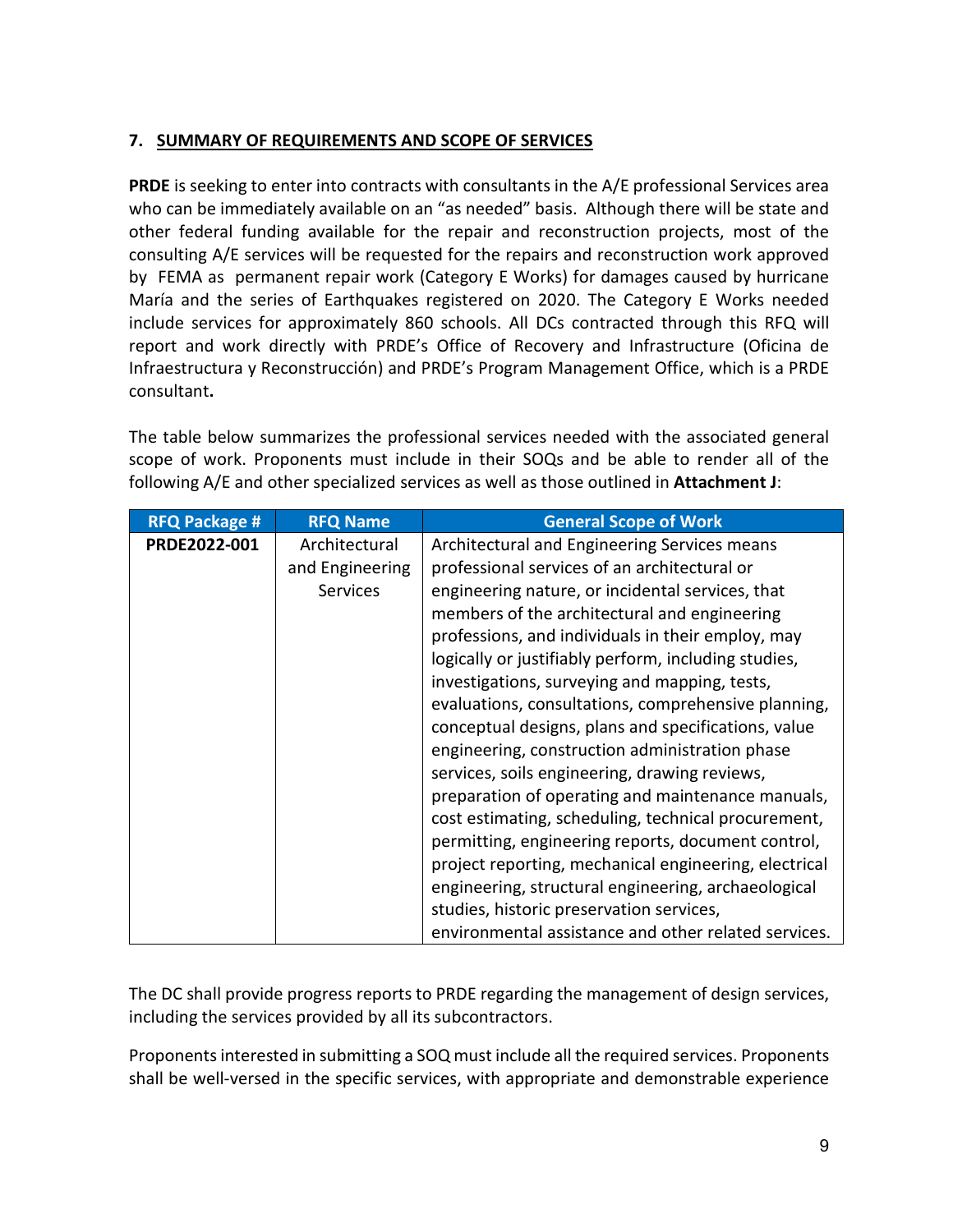in handling and resolving engineering/architectural, permitting regulations, reporting and presentations.

The selected Design Consortiums or DCs under this RFQ must have extensive experience in the design of large and complex architectural and/or engineering projects, preferably related to public schools' systems. Experience with hazard mitigation projects is desirable and should be included in Proponent's SOQ. Successful Proponents shall be required to explain their relevant experience, capacities, and capabilities.

Upon selection and contract signature, the response of the selected DC(s) must be immediate, rapid, and efficient with engagement on the assigned project(s) and doing so with appropriate cost controls, accountability procedures, written reports, and submittals to ensure compliance with FEMA, PRDE and other appropriate agency regulations and reporting requirements, as well as any other federal, state, or local regulations that may apply.

Time is of the essence in the completion of the contracting process and the engaging of resources for a fast project start. Proponents should consider this when developing their SOQs and will include a proposed timeline for start-up of an assigned project that will not exceed 15 consecutive calendar days.

# **8. GENERAL REQUIREMENTS**

# **a. Staffing and Key Personnel**

All Proponents must name and provide resumes for Key Staff that would be assigned to the projects. PRDE reserves the right, but not the obligation, to review proposed staff resumes prior to or after deployment to validate the qualifications of personnel and require the Selected Proponent to make staffing changes, as PRDE deems appropriate, without added cost billed to PRDE. Selected Proponent shall promptly notify PRDE's Contract Manager as changes occur.

# **b. General and Contracting Requirements**

**Type of Organization and Team Organization**: The Proponent's SOQ shall identify the type of firm or organization (corporation (PSC), partnership (LLP, LLC), or Joint Venture (LLP, LLC, PSC), etc.) that will serve as the contracting party taking into consideration that all engineering work shall be commissioned to a professional or a professional services organization in accordance with Act 173 of August 12, 1983, as amended ("Act of the Puerto Rico Examining Board of the Engineers, Architects, Surveyors and Landscapers") and Act 319 of May 15, 1938, as amended ("Act to Create the Board of Engineers and Surveyors"). The Proponent and all subconsultants or members of a joint venture must be organized under the laws of the Government of Puerto Rico, or a foreign entity authorized to do business in Puerto Rico under the laws of the Government of Puerto Rico. The history, ownership, organization,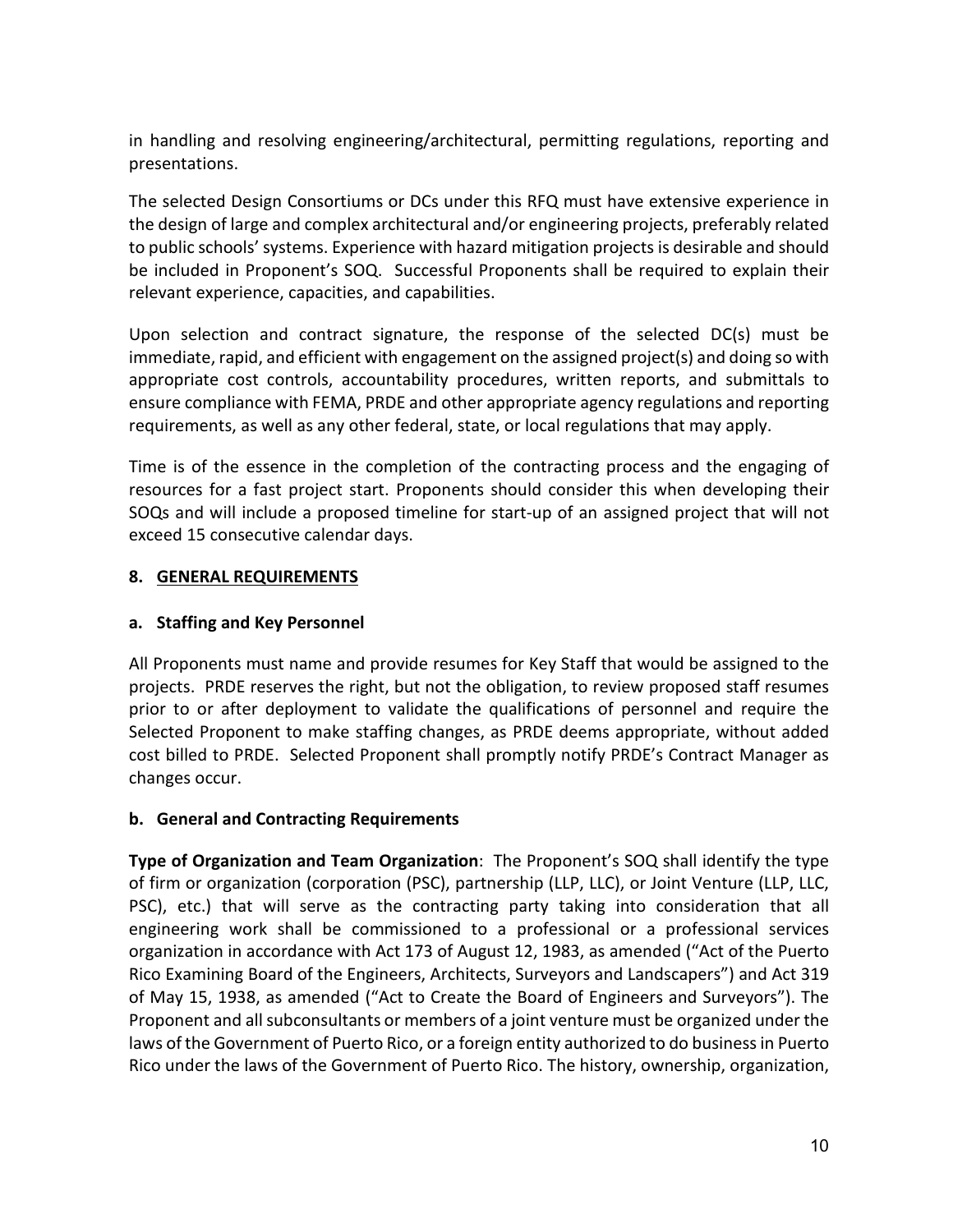and background of the proposed contracting party shall be provided including the following information.

- Name of all partners, officers, and stockholders who own five percent (5%) or more of shares or participation in the organization.
- If the Proponent is a subsidiary of a parent company, indicate when the subsidiary was created and its place in the corporate structure of the parent company.
- If the proposed contracting party is a joint venture or partnership, the above required information must be submitted for each member of the joint venture or partnership.
- If a subsidiary is formed or the proposed contracting party is newly created to respond to this RFQ, the reasons for this must be fully disclosed.
- The SOQ shall describe the contracting party's proposed contractual relationships with all partners and subconsultants for each type of services required under the RFQ.
- The SOQ shall describe which services are to be self-performed by the contracting party and which services will be rendered by subconsultants. All subconsultants must be fully identified.
- A proposed organizational chart, including all subconsultants, must be included in the SOQ.

**Authorized to do business in Puerto Rico:** All Proponents, if incorporated, must show they are in good standing with the Puerto Rico State Department ("State Department"). All Proponents that are foreign corporations (out-of-state) must file the necessary documents with the Division of Corporations of the State Department requesting authorization to do business in Puerto Rico, which shall have been requested prior to the date of submission of the Statement of Qualification hereunder. Failure to demonstrate compliance with this requirement may result in rejection of the Statement of Qualification without further consideration.

**Relationship Between Team Members.** The SOQ must indicate the history of the professional relationship between members of the DC (including sub-consultants), including past similar projects. Relationships at the contractual party level and at the individual level should be identified. The SOQ must also indicate the location of each party's offices and identification of all Key Personnel (including sub-consultants).

**Joint and Several Liability:** In the event that Proponent, or its successors or assigns, if any, is comprised of more than one individual or other legal entity (or a combination thereof),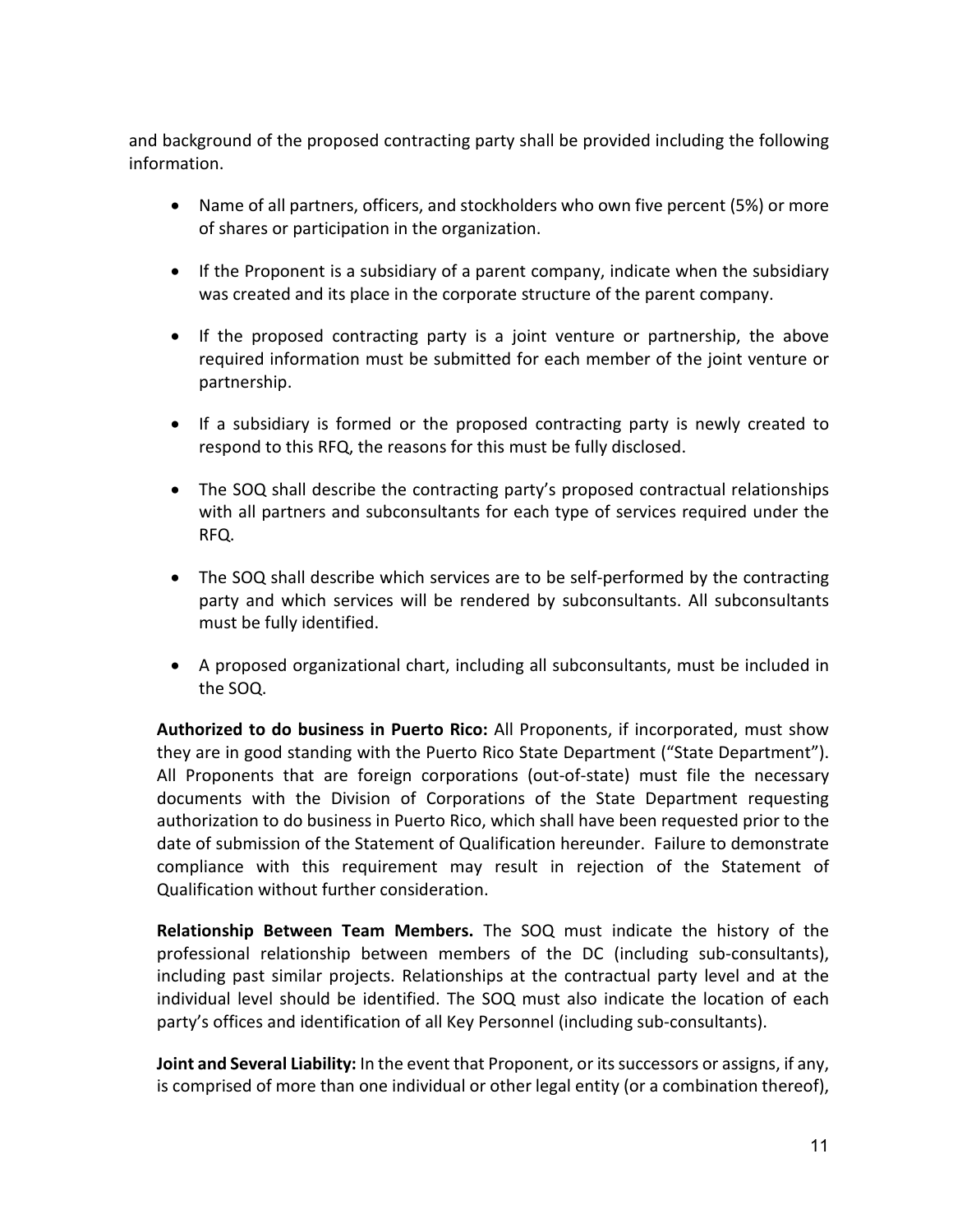then, and in that event, each and every obligation or undertaking herein stated to be fulfilled or performed by Proponent shall be the joint and several obligation or undertaking of each such individual or other legal entity.

**RUP and RUL:** To participate in this RFQ, it is mandatory for the Proponent(s) to be registered in the *Registro Único de Profesionales (RUP) de la Administración de Servicios Generales de Puerto Rico.* If the Proponent is a partnership (LLP, LLC) or a Joint Venture (LLC,LLP,PSC) duly organized by the laws and regulations of Puerto Rico, both (partnership (LLP, LLC) or Joint Venture (LLC,LLP,PSC) must be registered as such in the *"Registro Único de Licitadores" (RUL) de la Administración de Servicios Generales de Puerto Rico,* or in the Registro Unico de Profesionales (RUP), all in accordance with established regulations of the Puerto Rico General Services Administration. Evidence of registration in the RUP or RUL must be provided in the SOQ. SOQs that fail to include such evidence may not be considered for evaluation. This requisite applies to all sub-consultants.

**Proponent's Good Standing and Notification of Disbarments, Legal Issues, Ownership Structures, and Conflicts**: If any of the Respondent's principals, officers, directors, or partners has been debarred, suspended, or otherwise lawfully precluded from participating in any public procurement activity, the Proponent shall disclose that information in its offer. Failure to provide such information and complete **Attachment C, Proponent's Good Standing, Limited Denial of Participation (LDP)/Suspension or Debarment Status, Legal Issues, Ownership Structures, and Conflicts** shall result in the rejection of the SOQ. In addition to this form, Proponent must submit evidence of being registered under the System of Award Management (SAM). PRDE will corroborate this information.

Each Proponent must be in good standing with PRDE and the Government of Puerto Rico, and with any Federal or local agency that has or had a contractual relationship with the Proponent. Therefore, if a state, federal or local agency has terminated any contract with a Proponent for default, the Proponent will not be eligible to submit a SOQ in response to this RFQ. In addition, the Proponent must disclose in **Attachment C**, the following information as part of their statement of qualifications: actual, apparent and potential conflicts; ownership interests; identification of Officers, Directors, and Partners of Proponent entities; and overlapping ownership interests or Directorships in other companies.

**Confidentiality of Statement of Qualification:** PRDE shall have no obligation to treat any information submitted in connection with a Statement of Qualification as proprietary or confidential unless (i) the Proponent so identifies such information in its as proprietary or confidential, and (ii) PRDE determines that the information is proprietary or a trade secret and legitimately requires such treatment or that it must otherwise be protected from publication according to law. PRDE's obligations with respect to protection and disclosure of such information shall always be subject to applicable law. If the Proponent desires to identify any information in its Statement of Qualification as proprietary or confidential, it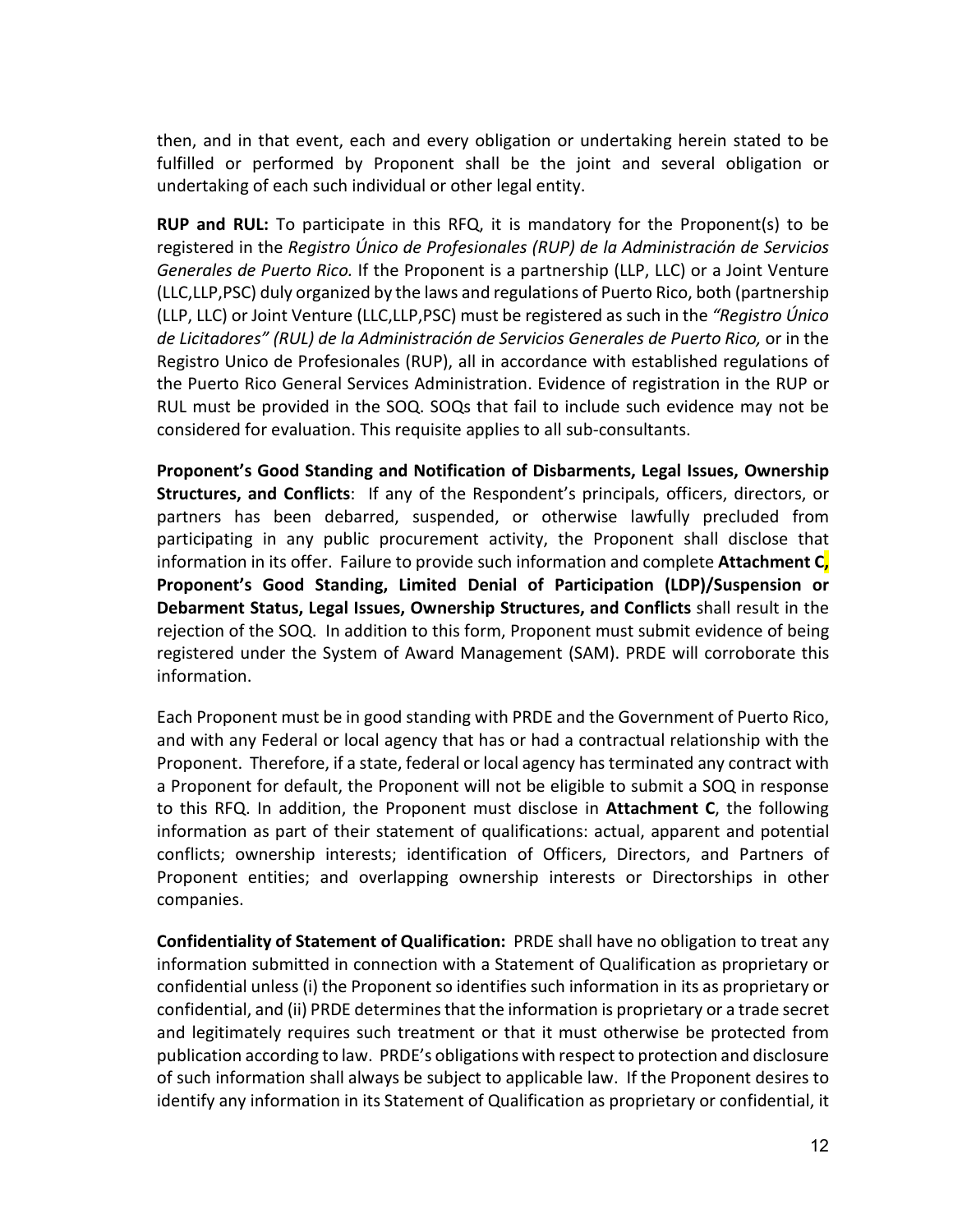shall limit such designation to only those portions that constitute proprietary information, trade secrets, or other confidential matters or data. Identification of the entire Statement of Qualification or entire sections of the or other overly broad designations as confidential or proprietary are strongly discouraged and may result in the Statement of Qualification being deemed unresponsive.

PRDE shall have the right to use all portions of the Statement of Qualifications, other than those portions identified and marked as confidential or proprietary, as it considers necessary or desirable in connection with this RFQ; and by the submission of the Statement of Qualifications, the Proponent thereby grants to PRDE an unrestricted license to use such unrestricted portions of the Statement of Qualifications.

#### **c. Negotiation of Fees and Contract Form**

By submitting a SOQ, each Proponent agrees that if the SOQ is accepted, they will negotiate all fees in good faith and enter into a contract with PRDE substantially in the form attached hereto as **Attachment A**, Contract Form, for the term set forth in this RFQ, including all exhibits and attachments hereto. Each Proponent also accepts all terms and conditions of this RFQ and any amendments thereof. The SOQ and any additional information submitted by the Proponent or negotiated between Proponent and PRDE prior to final selection, together with this RFQ and any addenda hereto, will serve as confirmation of Proponent's acceptance of all terms and conditions therein.

All Proponents are advised that the Selected Proponent shall comply with all public contracting requirements set forth in the Treasury Department's Circular Letter No. 1300- 25-14, dated March 10, 2014, in connection to payment of income, and personal and real property taxes. The Selected Proponent, upon Notice of Award, shall submit all certifications required under the cited circular letter.

#### **d. Insurance Requirements**

The selected DC(s) and all its subcontractors shall purchase and maintain without interruption for the duration of the contract insurance against claims for injuries to persons or damages to property which may arise from or in connection with the performance of the work by the Proponent, its agents, representatives, employees or subcontractors, or anyone employed directly or indirectly by any of them. The duration of the insurance should be from the inception of the contract until the date of final payment. The Proponent, at its own expense, must promptly provide to PRDE, certificates of insurance giving evidence that coverage is in force. The Proponent is responsible for compliance of these requirements by its sub-consultants of all tiers. The Certificates for each insurance policy are to be signed by a person authorized by that insurer to bind coverage on its behalf. The Certificates are to be received and approved by the Agency before work commences and upon any contract renewal or insurance policy renewal thereafter. In addition to the Certificates, Contractor shall submit the declarations page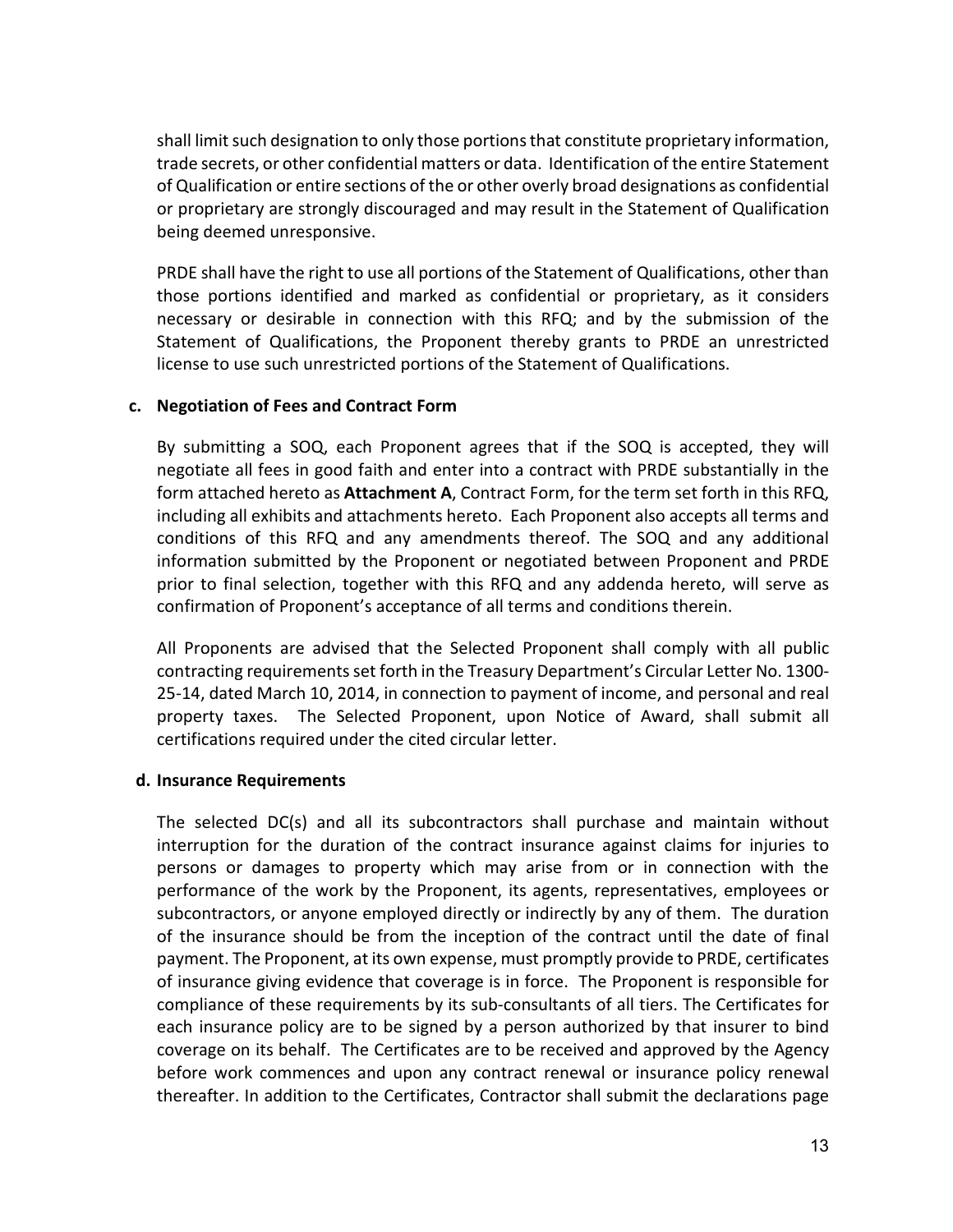and the cancellation provision for each insurance policy. The Agency reserves the right to request complete certified copies of all required insurance policies at any time.

Proponents shall submit with their SOQ a Certificate of Insurance Coverage in the form attached to this RFQ as Attachment

• Commercial General Liability Insurance. Commercial General Liability Insurance must include limits of not less \$300,000 per occurrence and \$1,000,000 in the aggregate for this coverage. Coverage shall be for each occurrence and shall include, but not be limited to: all operations, contractual liability, independent contractors, products/completed operations. Defense and legal costs shall not erode the Per Occurrence or Aggregate Limits.

This insurance shall be endorsed to include the following policy forms:

CG 20 10 11 85 Additional Insured – Owners, Lessees or Contractors – (Form B).

In the absence of CG 20 10 11 85, the insurance shall include both of the following: CG 20 10 AND CG 20 37, or its equivalent.

• Auto Liability Insurance: \$1,000,000 per occurrence. Proponent shall provide for its own vehicles and agrees and shall cause its sub-consultants or sub-contractors of all tiers to agree, to provide, at their own expense, Automobile Liability Insurance for claims arising from the ownership, maintenance, or use of a motor vehicle at, upon, or away from a Project Site. The insurance shall cover all owned, non-owned, and hired automobiles used in connection with the work, with the following minimum limits of liability:

• \$1,000,000.00 Combined Single Limit Bodily Injury and Property Damage per **Occurrence** 

• If there is the exposure of transportation of hazardous materials the following endorsement shall be provided. Under this policy, Motor Carrier Endorsement, of the Motor Carrier Act of 1980, Form MCS-90, shall be provided by the Proponent.

• Professional Liability Insurance: \$1,000,000 per occurrence and \$2,000,000 in the aggregate.

• DCs shall provide Workmen's Compensation Insurance (Fondo del Seguro del Estado) as required by the Workmen's Compensation Act of the Commonwealth of Puerto Rico. The Consultant shall also be responsible for compliance with said Workmen's Compensation Act by all its sub-consultants.

• The Proponent shall furnish PRDE a certificate from the State Insurance Fund showing that all personnel employed in the work are covered. If imported technical personnel are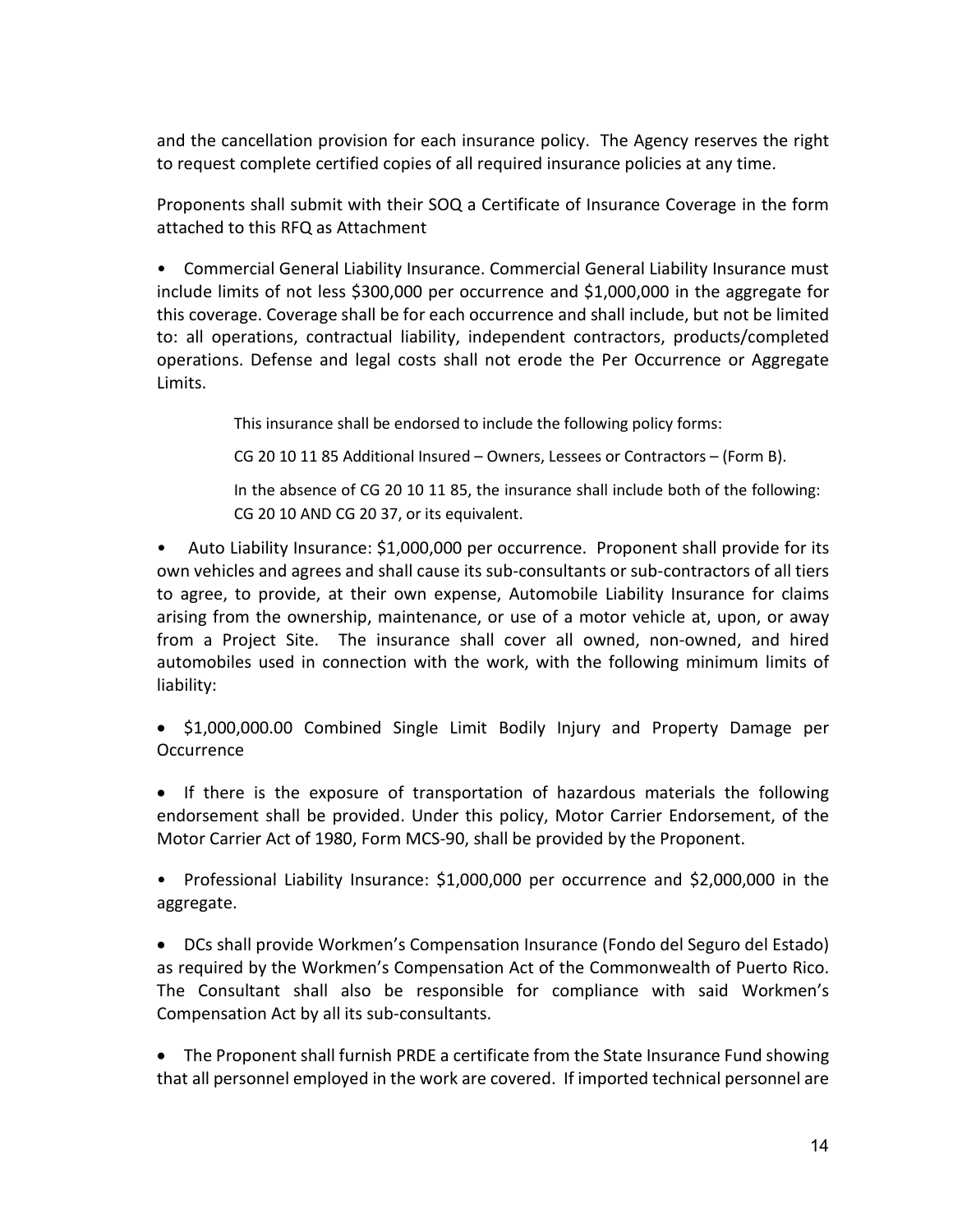exempted, the Proponent shall furnish evidence of such exemption and certificate from the insurance carrier covering said personnel.

• Additional Insured Clause. All insurance policies with the exception of Workers Compensation and Professional Liability shall include the Commonwealth of Puerto Rico, the Puerto Rico Department of Education, its officers, agents, servants, employees and volunteers, including specifically PRDE's Program Manager, CBRE Heery Inc. as an additional insured.

Insurances must be placed with carriers having an A.M. Best's Guide rating of A-VII or better.

• All required policies of insurance shall be in a form acceptable to the PRDE and shall be issued only by insurance companies authorized to do business in Puerto Rico.

• Other Insurance. Any type of insurance or any increase of limits of liability not described above which a DC requires for its own protection or on account of any statute shall be its own responsibility and its own expense. PRDE shall not be responsible to provide any insurance coverage not specified above. The DC and its Sub-consultants of all tiers have the responsibility to make sure their insurance programs fit their particular needs, and it is their responsibility to arrange for and secure any insurance coverage, which they deem advisable, whether or not specified above.

- Additional Insurance Provisions: The following additional provisions are required:
- Waiver of Subrogation on all policies, except Workers Compensation and Professional Liability
- For any claims related to this project, the Proponent's insurance shall be primary
- Proponent agrees to have and maintain the policies as set forth and described herein

• The insurance obligations herein shall be 1) all insurance coverage and/or limits carried by the Proponent or 2) the minimum coverage required, whichever is greater

• Hold Harmless and Indemnification Agreement

• 90 Days' Notice of Cancellation, of Material Change or Non-renewal, including Non-Payment of Premium

• Cancellation of coverage for any reason does not release the Proponent from fulfilling its obligations under the contract.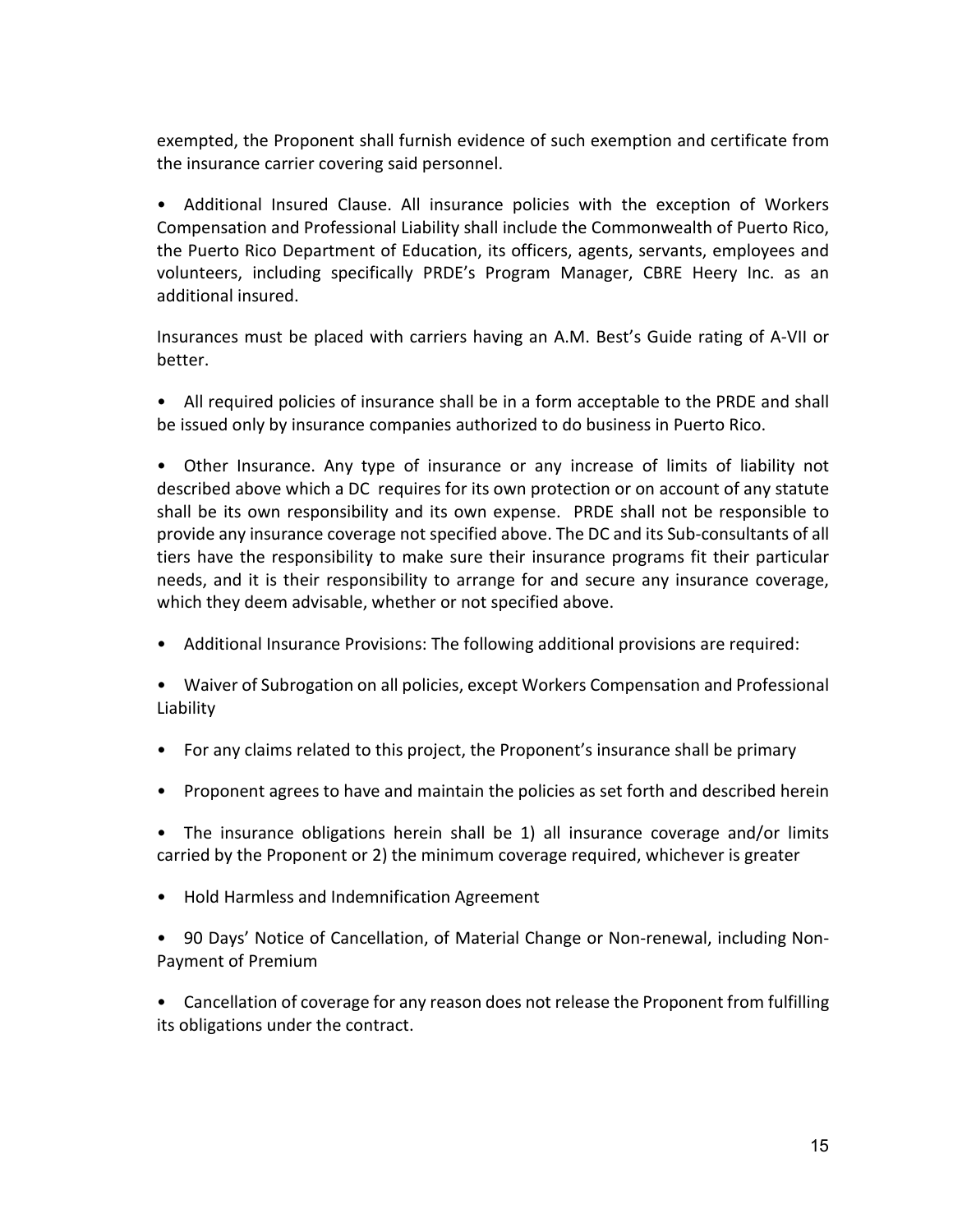• Neither the acceptance of the completed work nor the payment thereof shall release the Proponent from the obligations of the insurance requirements or indemnification agreement

• The insurance companies issuing the policies shall have no recourse against the Commonwealth of Puerto Rico, the Puerto Rico Department of Education, its officers, agents, servants, employees and volunteers

**Adherence to PR Law 173**: This RFQ is for engineering/architectural, construction management and inspection services. The Selected Proponent is required to provide services related to the use of engineers, architects, and surveyors, and shall comply with contracting requirements in accordance with PR Law 173, August 12, 1988, as amended. DC(s) will include in the SOQ evidence of their personnel's Puerto Rico , as may be required by Law to perform the services contracted.

**Equal Opportunity Employment and Use of Small, Minority, and Woman-Owned Businesses**: PRDE is an equal-opportunity employer, and strongly encourages vendors to include and involve small, minority, and woman-owned businesses as part of their SOQs. Selected Proponent shall comply with all applicable state and federal labor laws and regulations including, without limitation, Fair Labor Laws, Equal Employment Opportunity Program requirements, unemployment tax, temporarily disabled tax, worker's compensation, and social security taxes.

The Code of Federal Regulations Title 40 Part 31.36(e), "Procurement," requires the Recipient and Prime Contractors to take all necessary affirmative steps to assure that minority-owned and women-owned businesses are afforded contracting opportunities. This policy applies to all contracts, subcontracts and procurements for services (including engineering and legal), supplies, equipment, and construction. The goal of this policy is to make MBE/WBE firms aware of contracting opportunities to the fullest extent practicable through outreach and recruitment activities. To achieve this goal, the affirmative steps, otherwise known as "six good faith efforts," that must be followed are:

1. Include qualified small and minority businesses and women's business enterprises on solicitation lists;

2. Ensure that small and minority and women's businesses are solicited whenever they are potential sources of products or services to be bid;

3. Divide total requirements, when economically feasible, into small tasks or quantities to permit maximum participation by small and minority and women's businesses (i.e. provide alternative bidding scenarios);

4. Establish delivery schedules to encourage participation by small and minority and women businesses (i.e. timing and flexibility);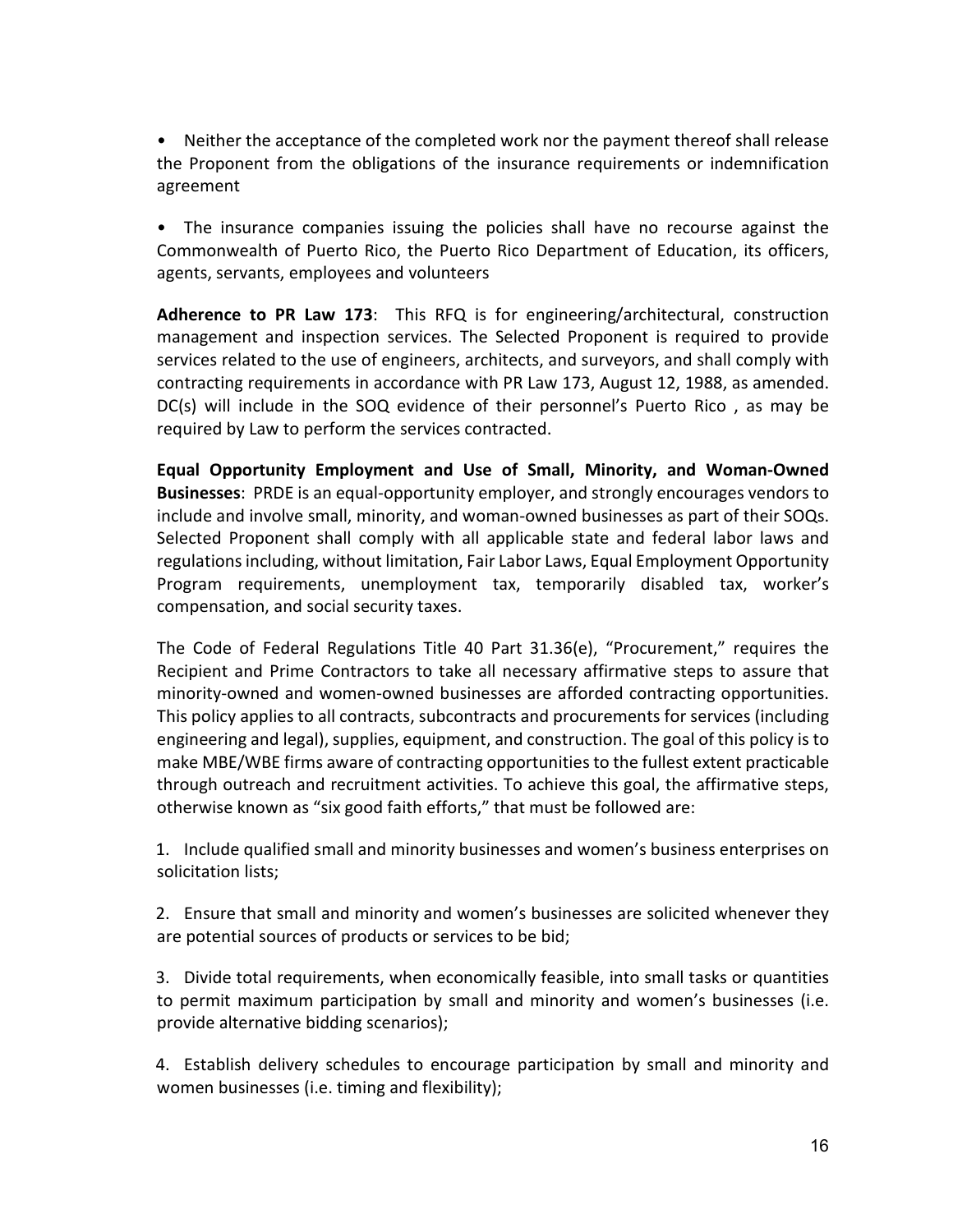5. Use the services and assistance of the Small Business Administration, and the Minority Business Development Agency, U.S. Department of Commerce;

6. Require the Prime Contractor to take affirmative steps as outlined in items one through five above to subcontract with small and minority and women's businesses, if they award subcontracts,

"Good Faith" Effort Compliance Documentation:

The Recipient and Prime Contractors must provide documentation to support a "good faith" effort in the solicitation of MBE and WBE firms only. A Prime Contractor is a business concern that enters into written agreements directly with the Recipient, which includes agreements to provide services (including engineering and legal), supplies, equipment and construction. The submission of documentation to support a "good faith" effort in the solicitation of Small Business Enterprise is not required; however, the Recipient and Prime Contractor must maintain this documentation in their files for possible future reference. Documentation may include the following:

1. Copies of announcements/postings in newspapers or other media for specific contracting/subcontracting opportunities. Include language in announcements/postings that MBE/WBE firms are encouraged to bid.

2. Copies of announcements/postings of contracting/subcontracting opportunities in trade publications or minority media that target MBE and/or WBE firms.

3. Documentation of sources used to identify potential MBE/WBE firms.

4. Documentation of contacts with MBE/WBE firms, including the firm name, address, telephone number dates of phone calls, letters and the contract results.

5. Copies of direct solicitation letters sent to all MBE/WBE firms.

6. Copies of the MBE/WBE certification documentation for ALL proposed prime and subcontractor MBE/WBE firms.

7. Documentation showing Prime Contractor has made the six good faith efforts to seek qualified MBE/WBE subcontracts - to the extent they use subcontractors.

Searches should be done of potentially qualified MBW/WBE businesses. From these lists, identify those businesses in your area to directly solicit. Solicit businesses that you would reasonably expect to respond and submit a quote. To ensure the Recipient is given credit for good-faith outreach efforts, the Recipient should document the searches executed and the results of the searches, describe criteria used to determine who on the list(s) to directly solicit (probably area code or distance) and describe any other resources used to seek qualified MBE/WBE firms to solicit. The Recipient must pass the outreach guidance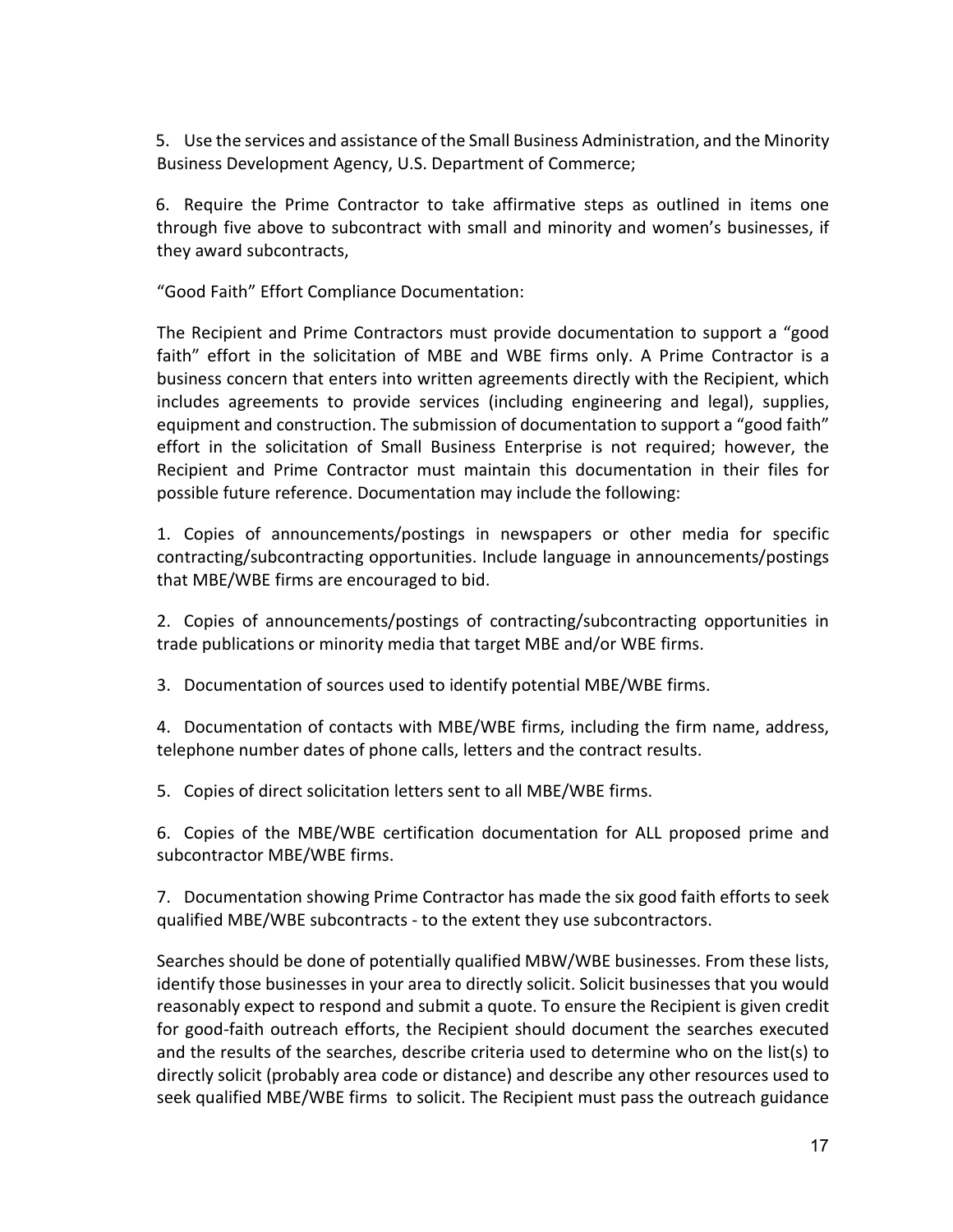to Prime Contractors because they are likewise required to make good faith outreach efforts when searching of MBE/WBE subcontractors. Prime Contractors are also required to document their outreach efforts just as project owners are.

#### **e. Invoicing/Payment**

Proponent shall submit invoices monthly to PRDE using the required format for services provided. Invoices shall be complete and correct and shall be documented in a manner that meets current federal requirements for reimbursement.

All invoices shall be submitted within thirty (30) days from the end of the month in which the work was performed. Invoices shall be provided in an acceptable format to PRDE, in both an electronic and hard copy format, with detailed daily reports from personnel and receipts provided as supporting documentation. The invoices shall be submitted in accordance with federal, state, and local rules, regulations, and laws.

All labor rates proposed represent the total labor-related cost, including all taxes, benefits, overhead, travel, meals, etc. No back-office administrative, reporting, invoice preparation, and/or clerical expenses will be paid.

Professional services provided by the DC are subject to a ten percent (10%) withholding tax at source under Section 1062.03 of the Puerto Rico Internal Revenue Code of 2011, as amended (the "PR Code"), 13 PR Laws Ann. §30273, and the regulations issued thereunder. PRDE shall withhold the applicable percentage from the gross amounts paid for these services, when any of those amounts constitutes gross income from sources within Puerto Rico, in accordance with 13 PR Laws Ann. §30151, unless the DC provides evidence of having a total or partial waiver with regard to the withholding tax at source on payments for services rendered or a determination letter from the Puerto Rico Treasury Department confirming that it is exempt from Puerto Rico income tax in conformity with PR Code Section 1101.01, 13 PR Laws Ann. § 30471. PRDE shall forward such amounts to the Secretary of the Treasury of Puerto Rico and shall comply with reporting requirements under PR Code Section 1062.03.

As provided in PR Act No. 48-2013, as amended (the "Act"), and the official interpretations issued thereunder by the Secretary of the Treasury of Puerto Rico, all contracts for professional services, advisory, advertising, training or guidance, issued by an agency, department or instrumentality of the Commonwealth of Puerto Rico, public corporation, as well as the Legislature and the Judicial Branch, a special contribution equivalent to one point five percent (1.5%) of the services paid under this Agreement will be imposed and will be allocated to the Puerto Rico General Fund. This special contribution will be withheld by the Puerto Rico Treasury Department or by the governmental entity, as applicable, upon making the payment for professional services rendered under this Agreement, unless the DC holds a determination letter from the Puerto Rico Treasury Department confirming that it is a non-profit organization exempt from Puerto Rico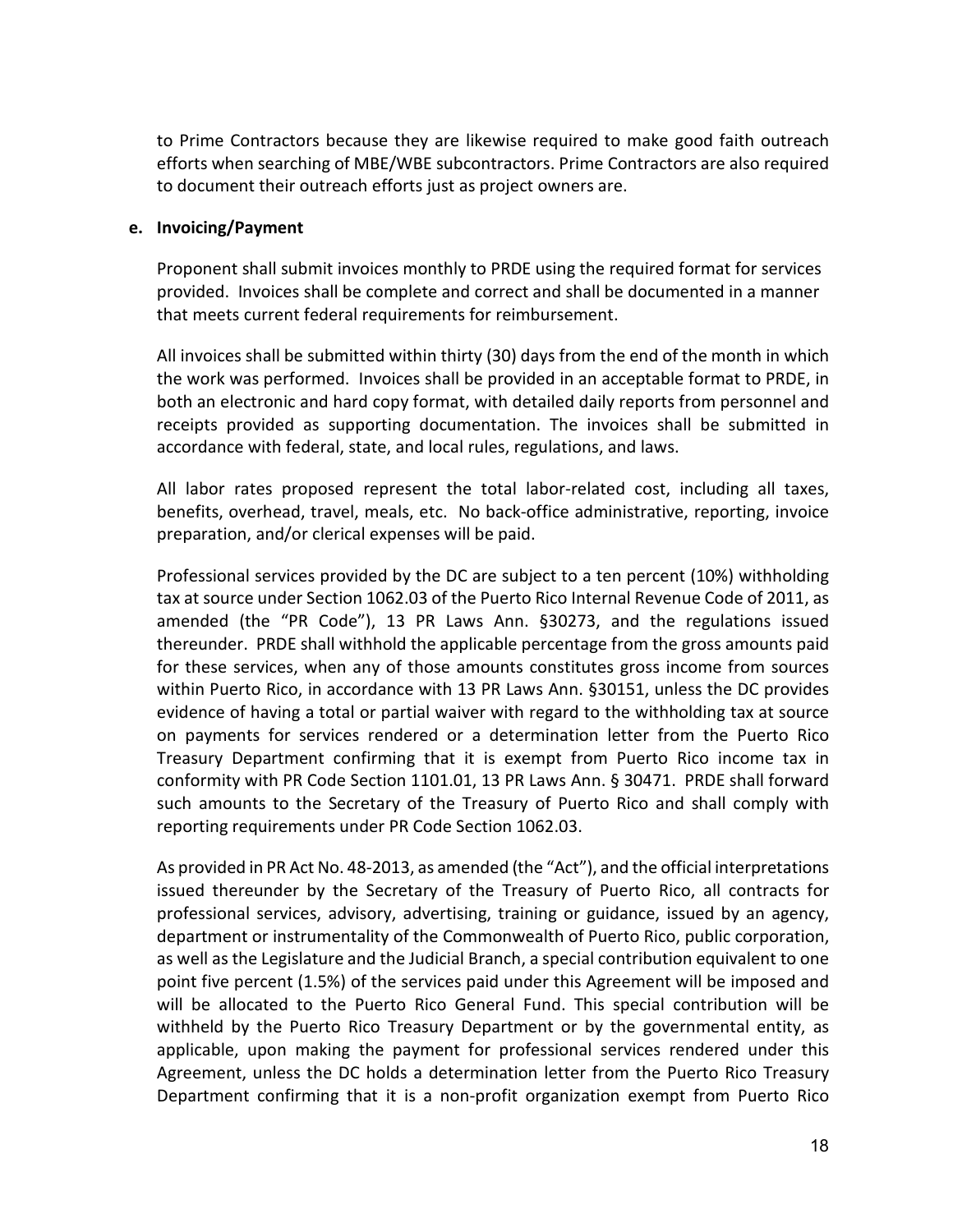income tax in conformity with PR Code Section 1101.01,13 PR Laws Ann. § 30471. The special contribution for professional services established by the Act shall not, under any circumstances, be taken or construed as a credit or deduction against the tax on fixed income.

# **f. Invoices Approval**

Invoices will be processed for payment only after approval by PRDE. Approval for payment shall not be granted until appropriate and quality deliverables are received, and documentation is provided and determined to be correct, accurate, and consistent with PRDE, Government of Puerto Rico, and federal reimbursement requirements.

#### **g. Super Circular, 2CFR Chapter II, Part 200 et al**

For any contract resulting from this RFQ, compliance with Super Circular "2 CFR Chapter 2, Part 200 et. al." will be required. Links to the Super Circular are listed below:

[http://www.ecfr.gov/cgi-bin/text-idx?tpl=/ecfrbrowse/Title02/2cfr200\\_main\\_02.tpl](http://www.ecfr.gov/cgi-bin/text-idx?tpl=/ecfrbrowse/Title02/2cfr200_main_02.tpl)

#### <https://www.gpo.gov/fdsys/pkg/FR-2013-12-26/pdf/2013-30465.pdf>

The Proponent acknowledges that the contract to be awarded will include, at a minimum, the scope of work here stipulated. The Proponent understands and agrees that all applicable local and federal contract provisions will be included in any contract with the Agency including but not limited to provisions found at 2 CFR 200.322, 2CFR 200.326 and Appendix II to Part 200.

In addition, for any contract resulting from this RFQ, in the eventuality that CDBG funds are used, compliance with CDBG purchasing regulations shall be in effect.

# **Byrd Anti-Lobbying Amendment, 31 U.S.C. § 1352 (as amended)**

Contractors who apply or bid for an award of \$100,000 or more shall file the required certification. Each tier certifies to the tier above that it will not and has not used Federal appropriated funds to pay any person or organization for influencing or attempting to influence an officer or employee of any agency, a member of Congress, officer or employee of Congress, or an employee of a member of Congress in connection with obtaining any Federal contract, grant, or any other award covered by 31 U.S.C. § 1352. Each tier shall also disclose any lobbying with non-Federal funds that takes place in connection with obtaining any Federal award. Such disclosures are forwarded from tier to tier up to the recipient. Certification is included as **Attachment E, Byrd Anti-Lobbying.**

#### **9. STATEMENT OF QUALIFICATION STRUCTURE:**

Please read carefully. The structure for the Statement of Qualification will be as follows: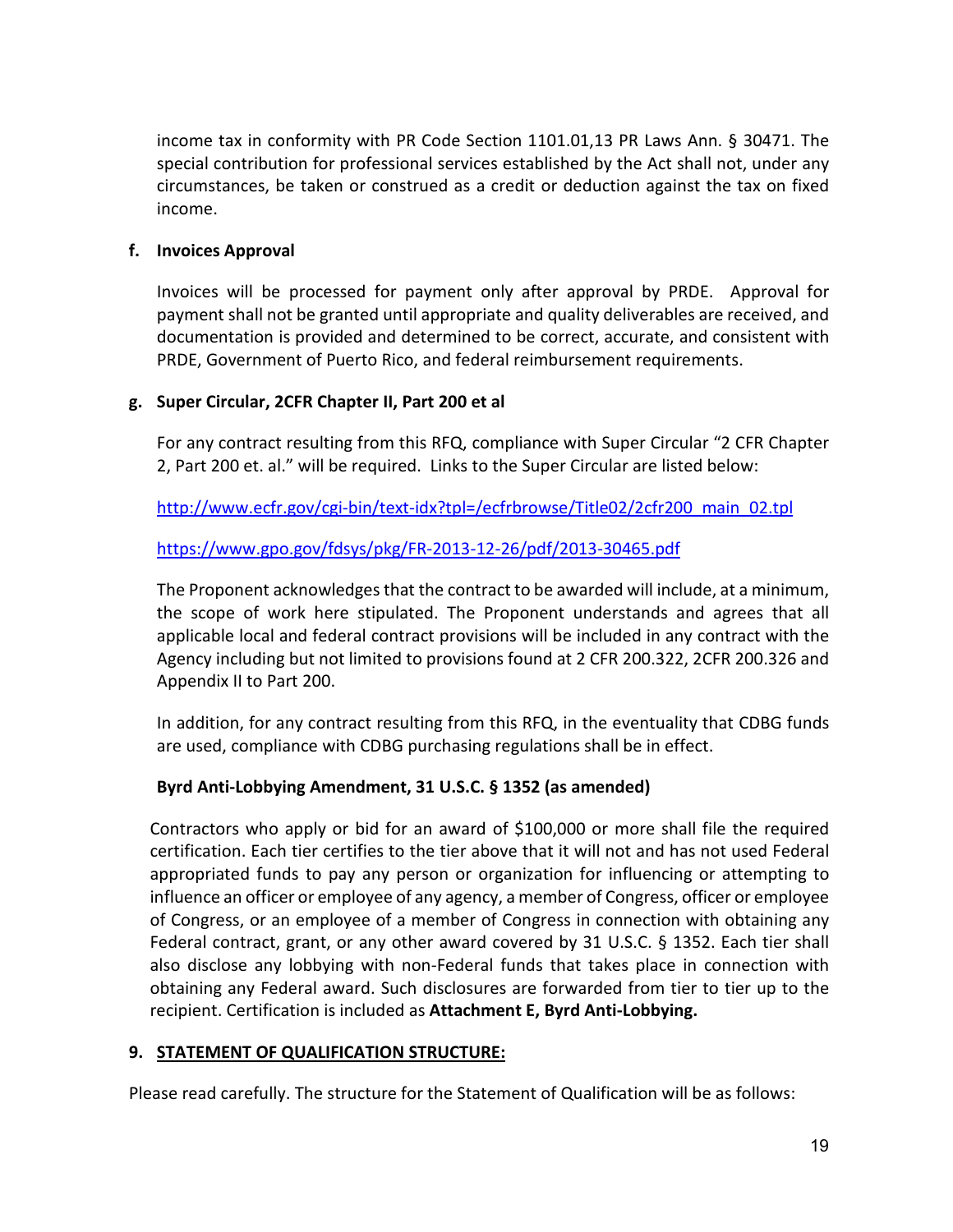- The Statement of Qualification will consist of single sided 8  $\frac{1}{2}$ " by 11" pages, vertical (portrait) format. The submitting firm may duplicate the format listed below or develop their own, provided that each item is fully addressed, in the given order. Fold out pages count as two pages.
- The Statement of Qualifications must be bound along the left margin in any manner provided that the completed document will lay flat when open. Notebooks and portfolio binders are acceptable.

# **A. COVER PAGE:**

The cover page should clearly identify:

- 1. The cover page of the SOQ shall contain the name "RFQ Architecture, Engineering and Other Professional and Specialized Technical Services" and shall clearly indicate the RFQ Number PRDE(ER)-2022-01.
- 2. Proponent's legal name
- 3. Date of submittal

# **B. TRANSMITTAL LETTER (2 page maximum)**

The transmittal letter must be submitted in Proponent's printed letterhead and should provide a brief overview of the key elements of the Proponent's SOQ and why the Proponent should be selected. The transmittal letter will:

- Include a Proponent's certification that they have read and understand the requirements of the RFQ (and any addenda that may be released) and agree to comply with its terms.
- Be signed by an official with the legal authority to bind the Proponent; if a corporation, a corporate resolution must be included as an annex authorizing the official who signs the Proposal.
- Include a statement that the Statement of Qualification and terms within are to be valid for a minimum of 90 days.
- The point of contact and associated contact information

# **C. TABLE OF CONTENTS (1 page maximum)**

A table of content should be provided, followed by dividers separating each of the following sections.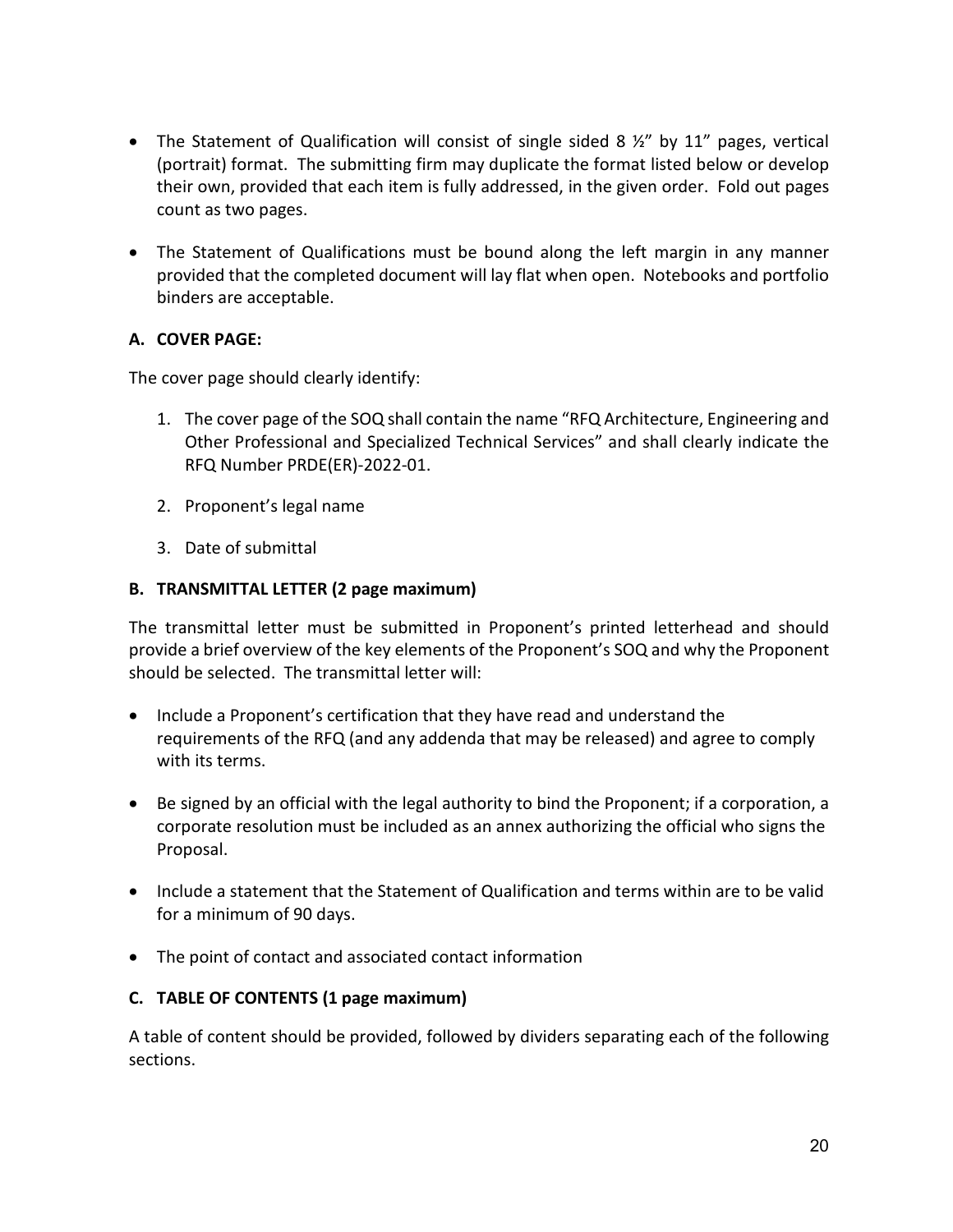# **D. FIRM INFORMATION (3 page maximum)**

- General Information
	- o Firm Name.
	- o Website Address.
	- o Firm Address 1 (Corporate Headquarters).
	- o Firm Address 2 (Office that will be performing the services).
	- o Contact Name.
	- o Contact Telephone.
	- o Contact Email Address.
	- o Years Established Under Current Name.
	- o Former Firm Name (If any).
	- o Type of Organization: (Select one: Individual or Sole Proprietorship, Partnership, Corporation, Joint Venture or other (provide details)).
	- o Indicate if firm is a Small Business Concern, a Minority Owned Business or Woman owned business.
	- o Number of employees (both salaried and hourly employees).
	- $\circ$  Provide the same information for each and every member, partner or subconsultant of the consortium

# **E. TECHNICAL QUALIFICATIONS, EXPERIENCE, AND APPROACH**

SOQs shall demonstrate the DCs ability to undertake the work under this RFQ by providing the technical qualifications of the firms in the consortium and key individual members. At least three (3) years of professional experience is desirable. PRDE reserves the right to conduct an independent investigation of a team's technical qualifications by contacting project references, accessing public information, or contacting independent parties. Additional information may be requested during the evaluation of technical qualifications.

PRDE is interested in the experience of the contracting party, in the experience of the proposed team member firms (subconsultants or partners), and the experience of key individuals. SOQs shall clearly identify experience in a manner that allows reviewers to determine the role individual firms and key individuals played and, for individuals, their employer at the time they gained this experience.

At a minimum, the following information shall be provided to demonstrate technical qualifications:

• A list of consultants or consultant firms that form the consortium, through a partnership or as a sub-contractor, for each of the services detailed under Section 10 General Scope of Services of this RFQ. This list shall include position types (structural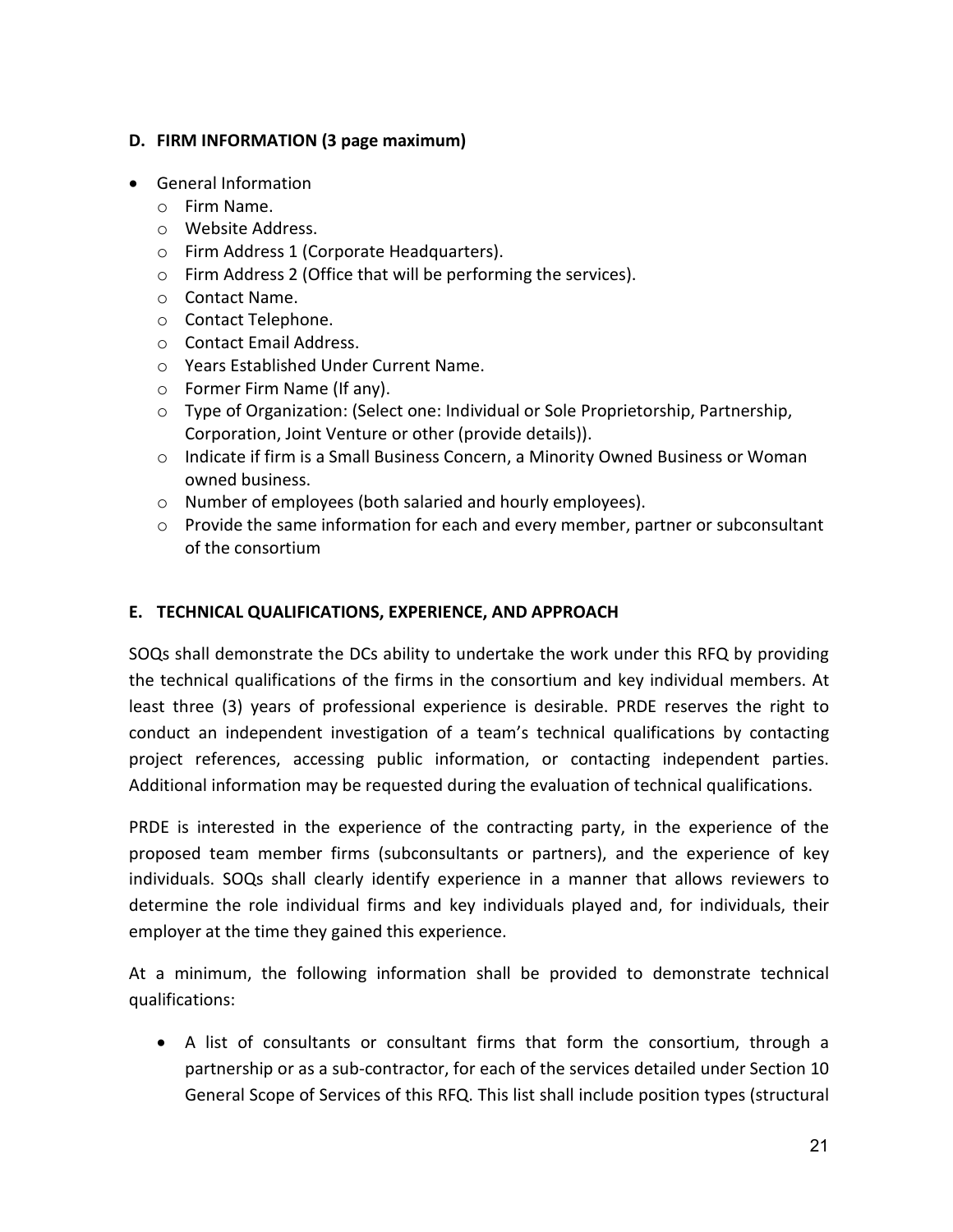engineer, mechanical engineer, surveyor, architect, archaeologist, etc.) required to perform the Services.

- Major consulting engagements in the specific field of each consultant or consultant firm (including subconsultants). For each project include the following information:
	- a. Project name and location
	- b. Name of Owner and Owner's contact information (address, telephone number and email address.
	- c. Brief description of the project
	- d. Exact nature of services provided by each member, partner or subconsultant of the consortium.
	- e. Completion date of status.
	- f. Construction contract amount (as awarded).

Describe the Proponent's experience with federally funded projects subject to regulatory requirements. Include all experiences involving hazard mitigation projects or where hazard mitigation was a major component.

• Describe Proponent's approach to projects assigned under the contract, including how it will be staffed and which subconsultants will form part of the consortium. Describe which services will be provided by the Proponent and which services will be provided through a subconsultant. Be sure to include all anticipated services that may be required for the work.

#### **F. REFERENCES**

Proponent shall include a completed Proponent Reference Form attached hereto as **Attachment H**, identifying a minimum of three (3) references from programs of similar scope and magnitude for which the Proponent is currently providing services similar to the services required herein or has provided such services within the last ten (10) years.

Proponents shall request the individuals Proponents includes in the references listed on **Attachment H** to email completed Reference Questionnaires (**Attachment I**) to aerfq@de.pr.gov. Proponents will be evaluated on three (3) completed reference questionnaires. The completed reference questionnaires must be from individuals, companies, or public entities with knowledge of the Proponent's experience that is similar in nature and scope to the products and services being requested by the RFQ.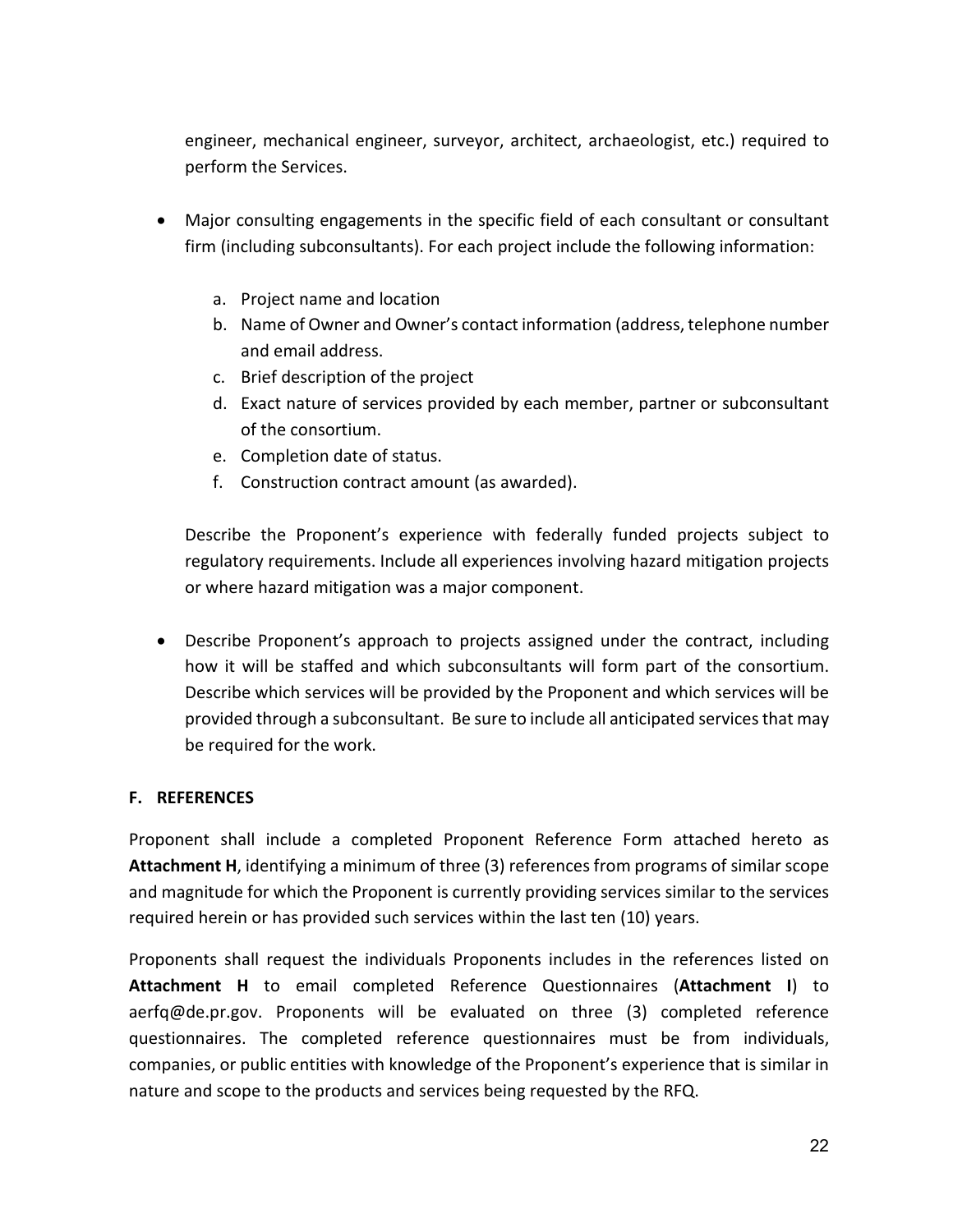References which are not received prior to the SOQ response due date and time will receive a score of "0" for that reference. References outside the ten (10) years will also receive a score of zero (0) points. A minimum of three (3) references of the Proponent (as a prime contractor) shall be provided, offering a summary of the work that was done and how it relates to the scope of work under this RFQ. Each reference should include a point of contact name, their title, the name of the organization they represent, and their phone and email information so that they may be contacted by PRDE or their designee(s).

#### **G. FIRM'S KEY PERSONNEL: (2 page maximum)**

- Names of key and local Principals (Owners, Corporate Officers) and years with firm that will be associated with the work
- Total number of personnel by office location and discipline (Architects, Engineers (by Discipline), Project Managers, Inspectors, Administration, etc.). Sample Format:

| <b>Discipline</b> | <b>Employees at</b> | <b>Employees at</b> | Other            | <b>Total Number</b> |
|-------------------|---------------------|---------------------|------------------|---------------------|
|                   | (Location 1)        | (Location 2)        | <b>Locations</b> | of Employees        |
| <b>Registered</b> |                     |                     |                  |                     |
| architects        |                     |                     |                  |                     |
| <b>Mechanical</b> |                     |                     |                  |                     |
| <b>Engineers</b>  |                     |                     |                  |                     |
| Project           |                     |                     |                  |                     |
| <b>Managers</b>   |                     |                     |                  |                     |
| Administrative    |                     |                     |                  |                     |
|                   |                     |                     |                  |                     |
|                   |                     |                     |                  |                     |
|                   |                     |                     |                  |                     |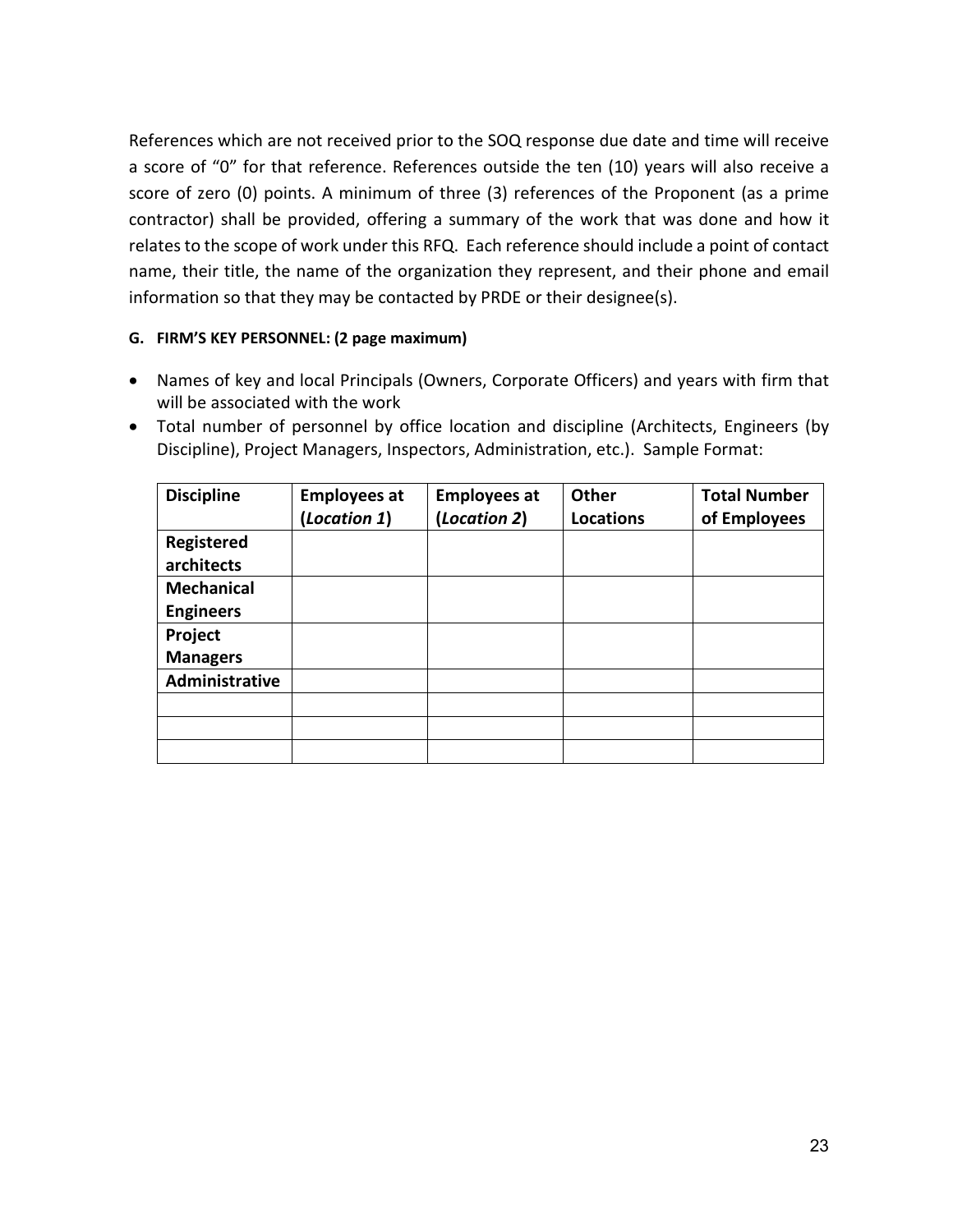# H. **PROJECT'S KEY PERSONNEL: (5 page maximum)**

- Name(s) and abbreviated resume of key personnel likely to be assigned to the Project. Provide in the following format:
	- a. Name and Title
	- b. Education, Institution, Degree(s) with dates
	- c. Professional Registration(s)
	- d. Experience (Brief Description Overview)
	- e. Proposed Responsibilities for this assignment
- I. **FIRM EXPERIENCE / PROJECT PROFILES: (7 page maximum)**
- Describe your firm's experience with K12 school facilities
- Describe your firm's experience with facilities in Puerto Rico
- Describe your firm's experience with federal funded programs and regulatory requirements.
- Provide profiles of five (5) of the firm's projects on K-12 schools or other projects that are most relevant to the services requested in this RFQ. Include the following information:
	- a. Project Name and Location
	- b. Name of Owner, Owner's Contact (with current address and telephone number)
	- c. Brief Description of the project
	- d. Exact nature of services provided by your firm
	- e. Completion Date (or status)
	- f. Construction Contract Amount (as awarded)

# **J. SUBCONSULTANTS:**

- Identify any sub consultants who will be part of your team. Include firm name, address, telephone, and contact name of the consultant. Be specific as to the type of work to be performed by the sub consultant (1 page maximum per sub consultant).
- Proponents should provide an explanation to explain what opportunities exist for including small, minority and woman-owned businesses as part of their team. Firms to be utilized as part of the Proponent's team need to be identified and described in this section (2-page maximum).

# **K. FINANCIAL, LEGAL, INSURANCE STATUS: (2 page maximum (not inclusive of the financial statement))**

- Provide Banking Reference
- Contact name, title, institution, address and telephone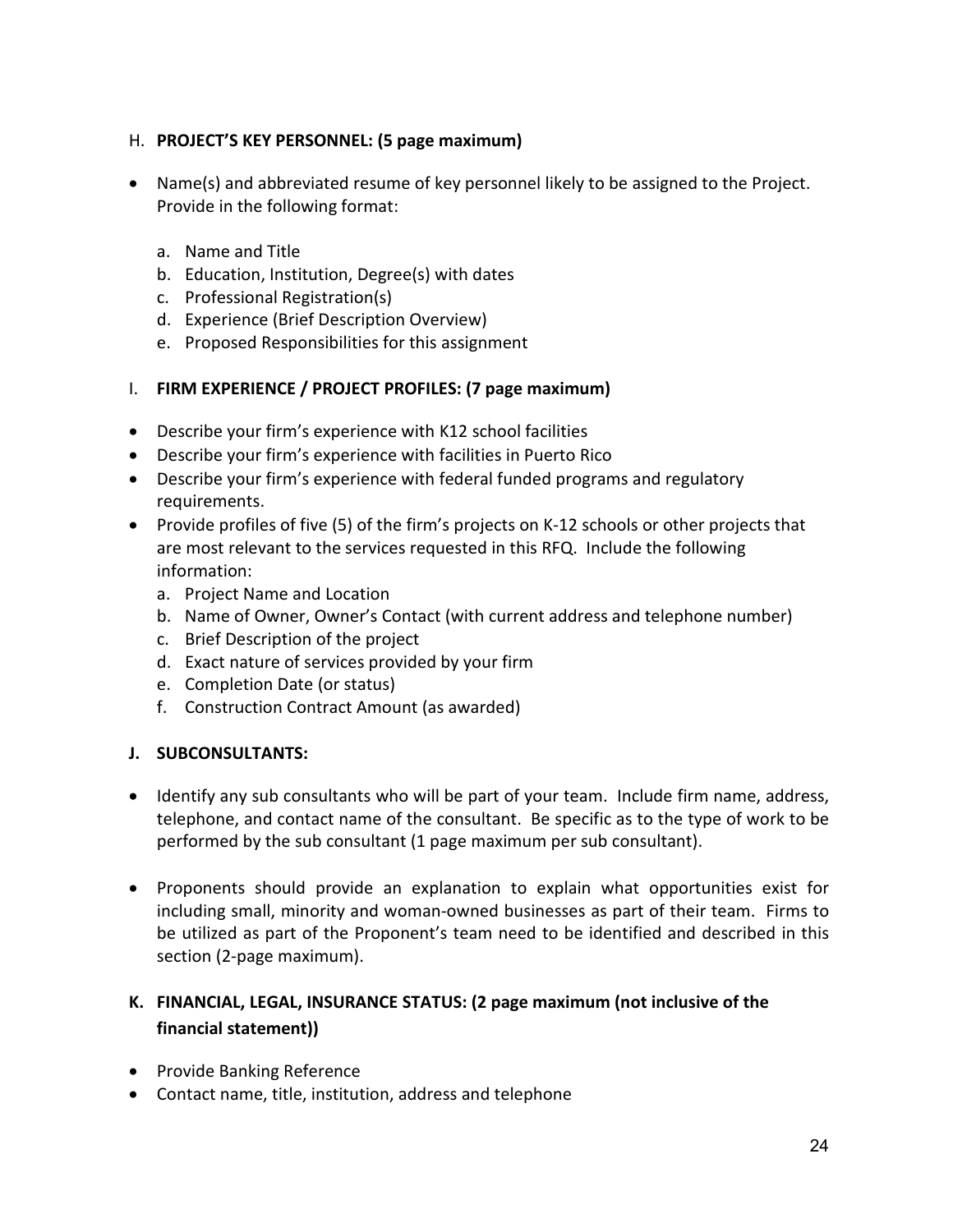- List all litigation against or involving the firm its agents or employees with respect to any work performed
- Amount of professional liability insurance carried by your firm (\$1,000,000 minimum required)
- Proponent must include a copy of their audited financial statements for the last three (3) years or copy of the income tax return for the last three (3) years signed by the person that prepared it, along with other relevant information that demonstrates the firm's financial capacity to pay employees and subcontractors even when awaiting payment of invoices under engagements per this RFQ. In case of joint ventures all members must provide the same information. This section should also include a statement making a firm commitment that the Proponent will pay its employees and subconsultants without regard to the timing of payment by PRDE. PRDE may, at its sole discretion, request similar financial information from Proponent's subconsultants or subcontractors.

# **L. HOURLY RATES AND OTHER RATES (Not considered in the evaluation criteria at this phase.)**

Please provide all-inclusive hourly rates for all relevant resources, including all staff and subconsultants that may be part of your billable services, as well as for services such as design, laboratories, etc. Please also include fixed fees or percentages for relevant A/E services that are not charged at an hourly rate. The rates should be organized by the resource functions and level. Please note the hourly rates provided will not affect your evaluation in this phase of the RFQ but will be considered for cost reasonableness when project specific proposals are evaluated. Any quoted hourly rates submitted shall include all supplementary charges (i.e., transportation expenses, meals, printing, reproduction drawings, etc.). Indicate if fees are subject to change during the term of the contract.

# **10. STATEMENT OF QUALIFICATION EVALUATION**

PRDE will review all qualified responses to this RFQ and select the Statement of Qualifications that are determined to be in the best public interest in accordance with the intent of this RFQ. All Statements of Qualifications will be screened for completeness and adherence to the requirements of this RFQ.

PRDE will not consider substantively incomplete or non-responsive Statement of Qualifications. A non-responsive Statement of Qualifications is one that was not submitted in a timely manner, or that fails to meet the material terms and conditions of this RFQ as determined by the Government of Puerto Rico.

PRDE alone reserves the right to waive any informality in any Statement of Qualifications and to accept any Statement of Qualification that it considers to be in the best public interest, and to reject any or all SOQs. **The decision of PRDE in this regard shall be final.**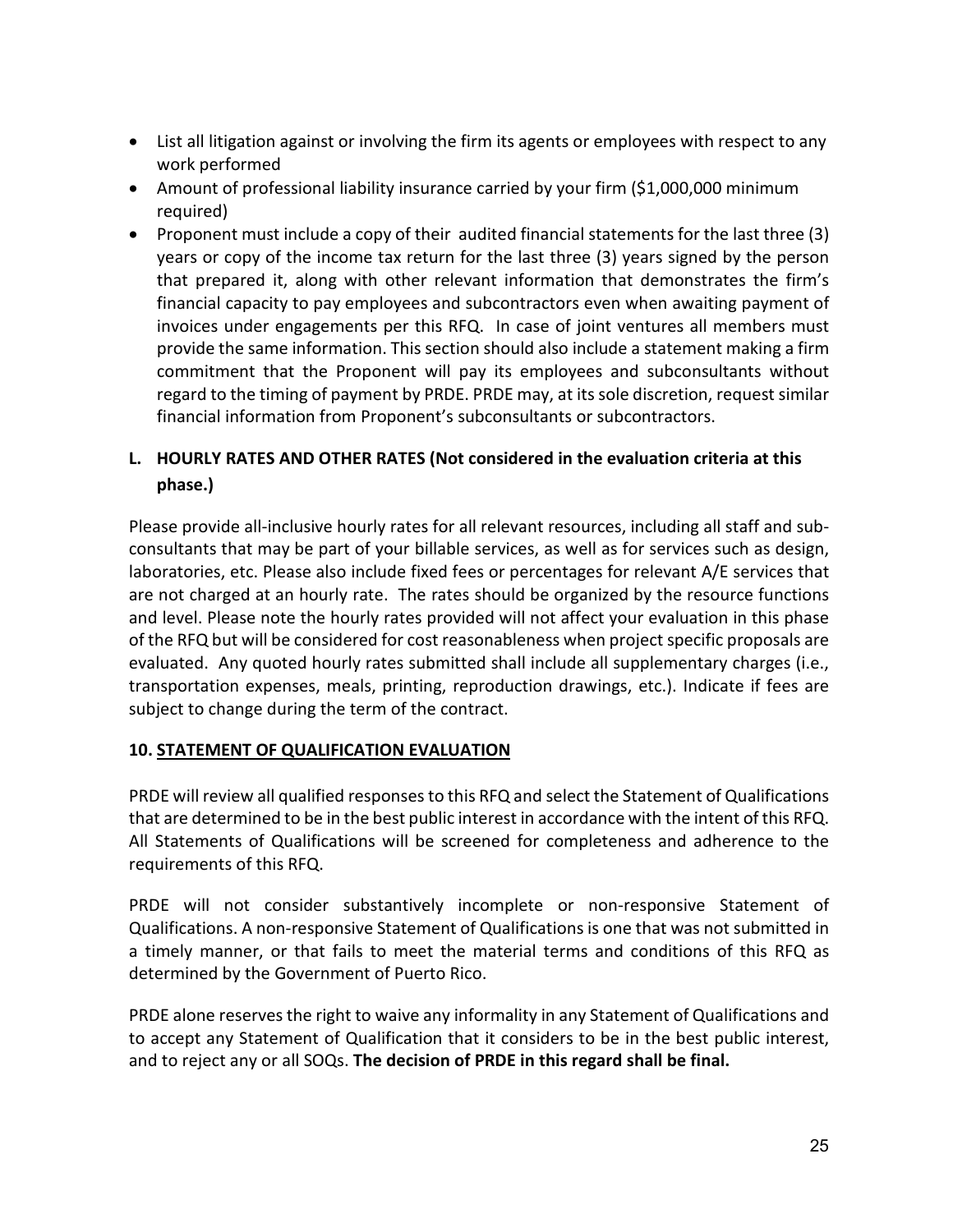PRDE will appoint an evaluation committee to review the Proposals submitted by Proponents (the "Evaluation Committee") with representatives from PRDE. The Evaluation Committee will evaluate the Proposals received pursuant to this RFQ in accordance with the criteria set forth below. The Evaluation Committee may be assisted by a team of technical, legal and financial advisers and such other resources as the committee deems helpful and/or appropriate.

In addition, the contracts awarded by this solicitation may be used by other PRDE subdivisions upon the consent of the PRDE.

The criteria to evaluate the qualification of the General A/E firms and other specialized technical services described in this RFQ will include the following:

| Category                   | <b>Brief Description</b>                        | <b>Maximum</b> |
|----------------------------|-------------------------------------------------|----------------|
|                            |                                                 | <b>Points</b>  |
| <b>Firm Qualifications</b> | Approach to project                             |                |
|                            | References.                                     |                |
| Firm Personnel             | Experience of Firm's Management Team            | 30             |
|                            | Staff makeup relative to services offered       |                |
| Key Personnel              | Related academic and professional experience    |                |
|                            | of key personnel submitted for the scope of     |                |
|                            | work being qualified for.                       |                |
| Firm Experience /          | Similar experience with large construction      |                |
| <b>Project Profiles</b>    | projects, including hazard mitigation projects. |                |
|                            | Similar experience with K-12 or projects of     | 25             |
|                            | similar scope.                                  |                |
|                            | Related federal funding experience of firm.     |                |
| Subconsultants             | Experience of proposed subconsultants.          |                |
|                            | Licensed Personnel.                             |                |
|                            | Proponent's explanation of how they are         | 25             |
|                            | including small, minority and woman-owned       |                |
|                            | businesses as part of their team.               |                |
| <b>Financial Capacity</b>  | Analysis of the financial ratios based on the   |                |
|                            | Balance Sheets, Statement of Earnings and       | 15             |
|                            | Retained earnings and statement of cash flows   |                |
|                            | will be performed.                              |                |
| <b>General RFQ</b>         | Met RFQ required format                         | 5              |
| requirement                | RFQ execution and presentation                  |                |
|                            | RFQ completeness                                |                |

Upon completion of scoring and any interviews that may be conducted, the Evaluation Committee will prepare a Notice of Award Recommendation (or cancellation) to the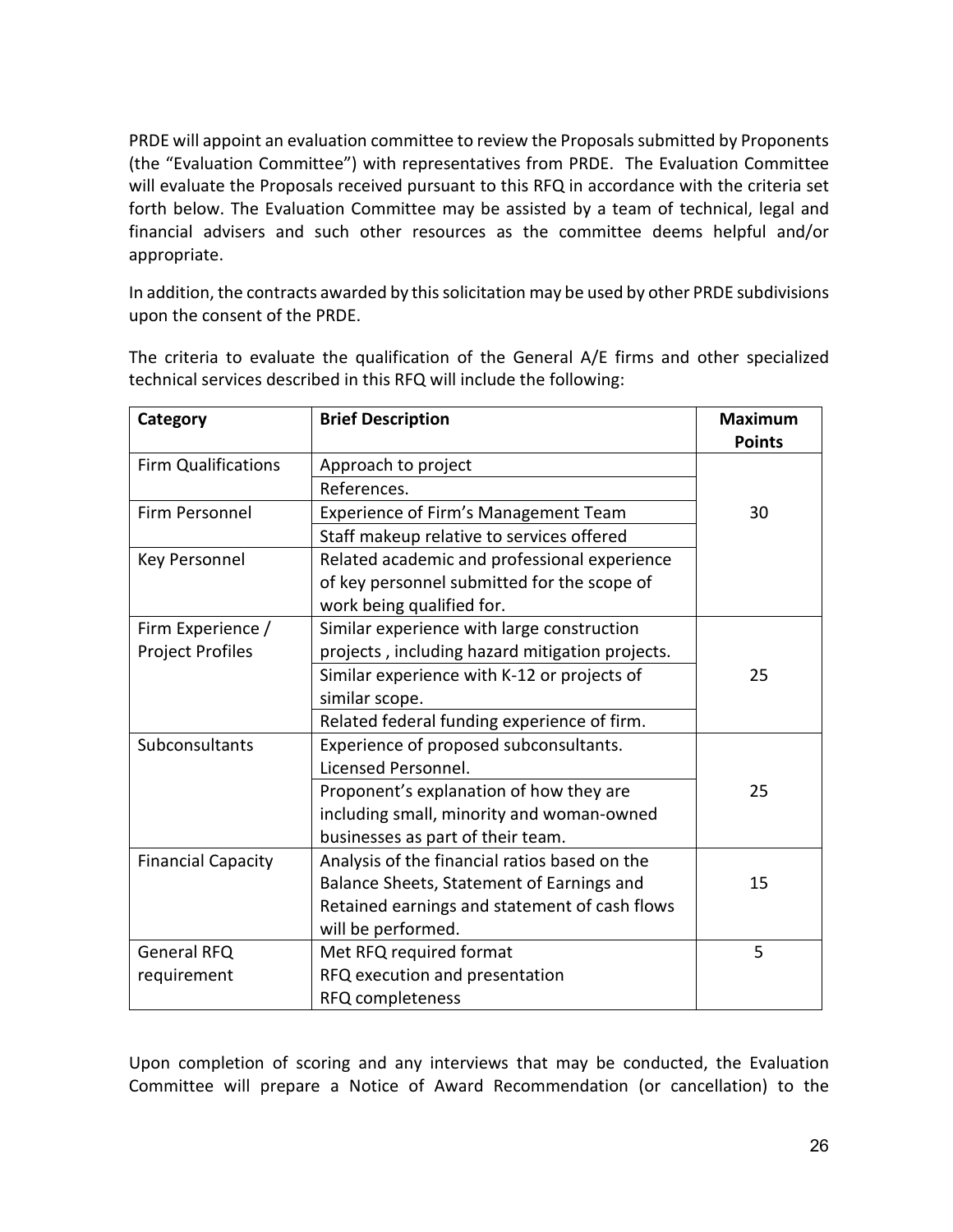Secretary of Education, the Secretary of Education can accept or determine to cancel the RFQ process before a Request for Proposal notice. All Proponents that submitted Statement of Qualifications shall receive copy of the final determination. Upon notification, PRDE shall commence the negotiation of fees with the selected DCs.

# **11. ATTACHMENTS**

The following documents are attached and made a part of this RFQ. DCs must provide the information requested therein.

- Attachment A Contract Form
- Attachment B Acknowledgment of Receipt of Addenda Form
- Attachment C Proponent's Good Standing, Limited Denial of Participation (LDP) Suspension or Debarment Status, Legal Issues, Ownership Structures, and Conflicts
- Attachment D Non-Collusion Affidavit
- Attachment E Lobbying Certification for Contracts, Grants, Loans, And Cooperative Agreements
- Attachment F Certification of Insurance Coverage
- Attachment G Request for Qualifications Checklist
- Attachment H Proponent Reference Form
- Attachment I Reference Questionnaire
- Attachment  $J -$  Scope of Services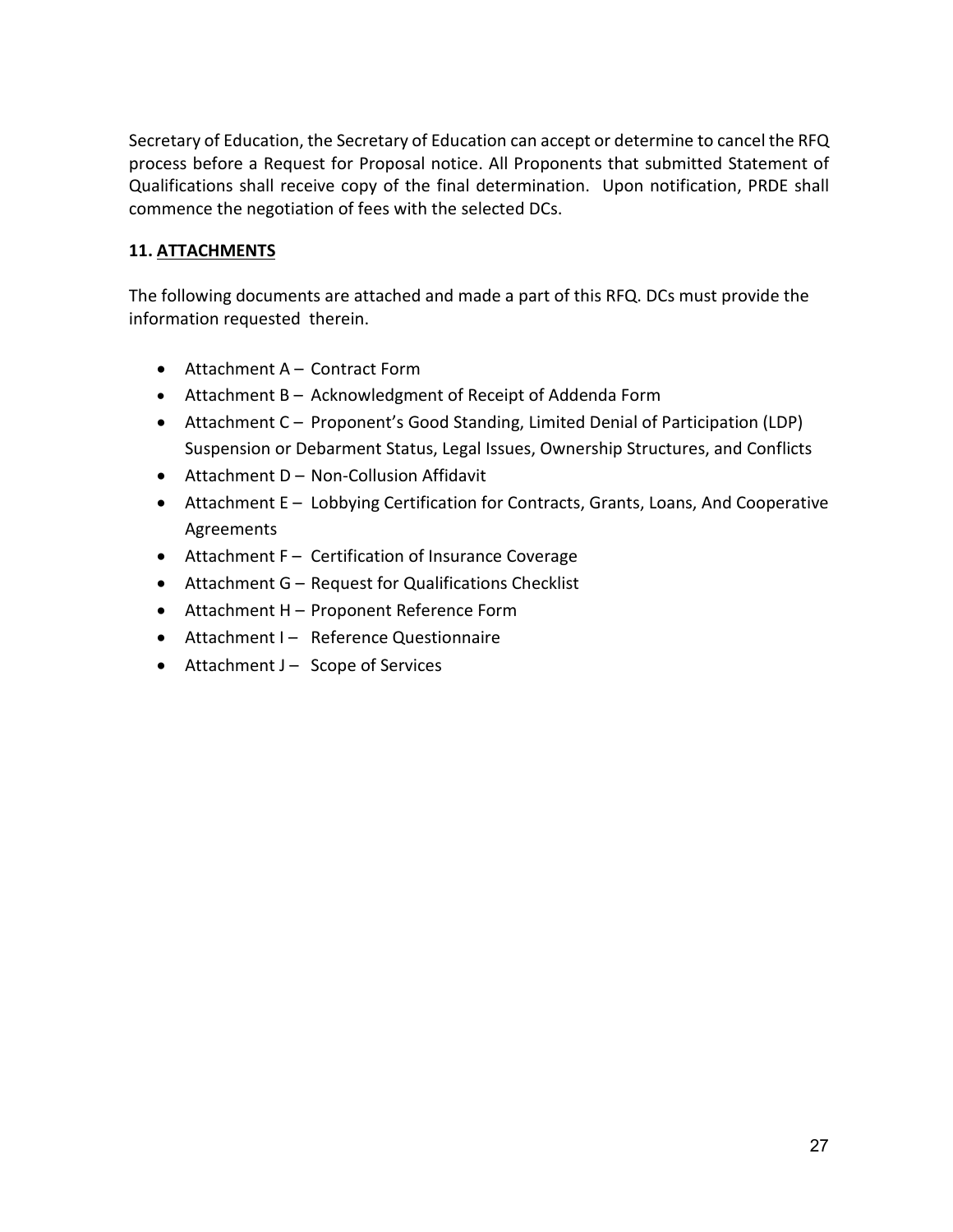#### **ATTACHMENT A**

# **CONTRACT FORM**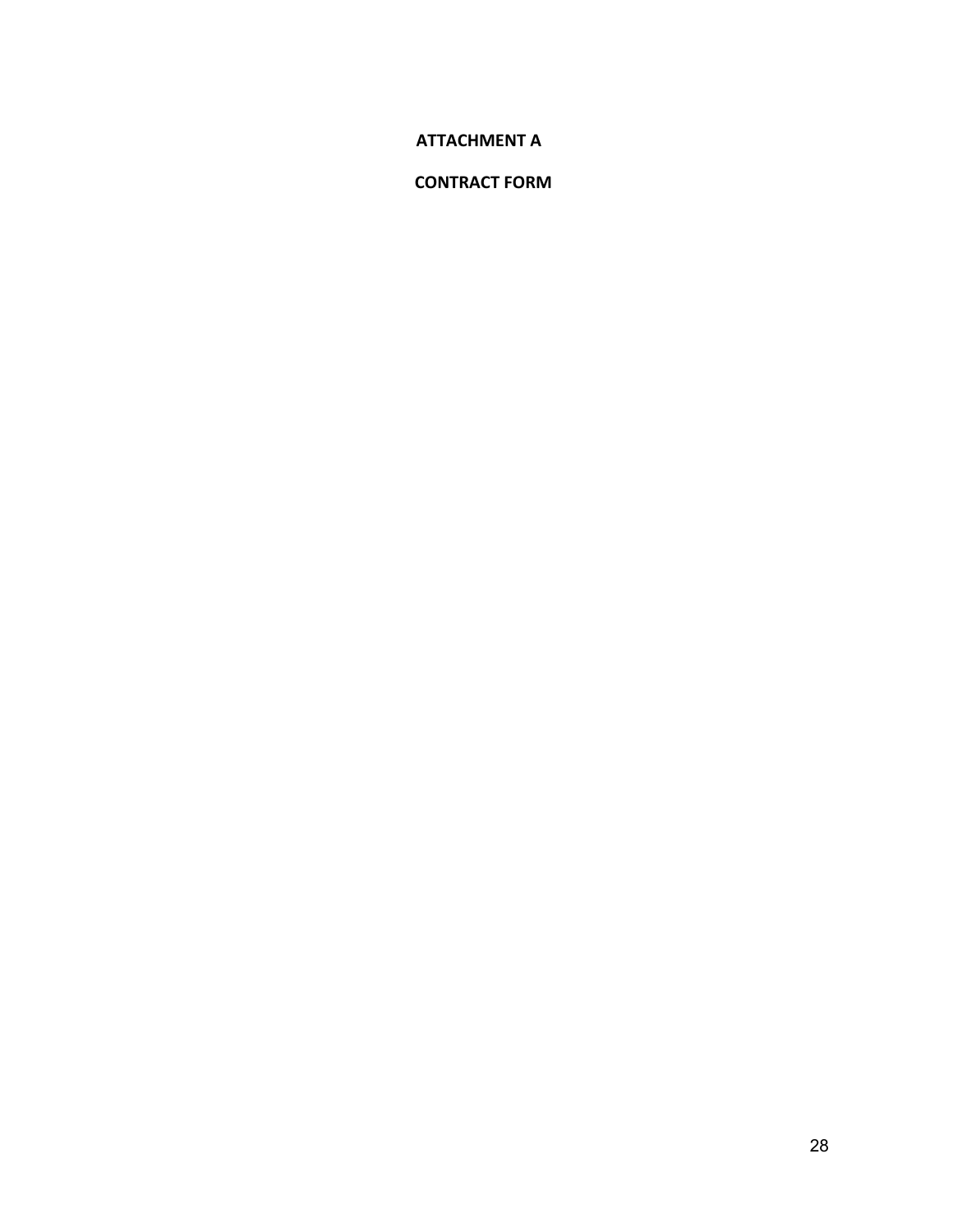# **ATTACHMENT B**

# **ACKNOWLEDGEMENT OF RECEIPT OF ADDENDA FORM**

The Proponent hereby acknowledges that he/she has received and that he/she has considered in the preparation of his/her Proposals, all requirements in the following Addenda to this Request for Qualifications:

| ADDENDUM      | DATE OF  | ACKNOWLEDGEMENT |
|---------------|----------|-----------------|
| <b>NUMBER</b> | ADDENDUM |                 |
|               |          |                 |
|               |          |                 |
|               |          |                 |
|               |          |                 |
|               |          |                 |

**□ NO ADDENDUM WAS RECEIVED IN CONNECTION WITH THIS RFQ/BID/PROPOSAL/CONTRACT.** 

**ACKNOWLEDGEMENT:** 

**Proponent's Authorized Officer Signature**

#### *IMPORTANT NOTICE***:**

**THIS FORM MUST BE COMPLETED AND SUBMITTED BY ALL PROPONENTS. IF NO ADDENDA ARE RECEIVED, CHECK THE "NO ADDENDUM" BOX ABOVE AND SIGN THE ACKNOWLEDGMENT.** 

**\_\_\_\_\_\_\_\_\_\_\_\_\_\_\_\_\_\_\_\_\_\_\_\_\_\_\_\_\_\_\_\_\_\_\_\_\_\_\_\_\_\_\_\_\_\_\_\_\_\_\_\_\_\_\_\_\_\_\_\_\_\_\_\_** 

PRDE RETAINS THE ABSOLUTE RIGHT TO REJECT ANY STATEMENT OF QUALIFICATIONS THAT FAILS TO INCLUDE THIS ACKNOWLWDGEMENT OF RECEIPT OF ADDENDA FORM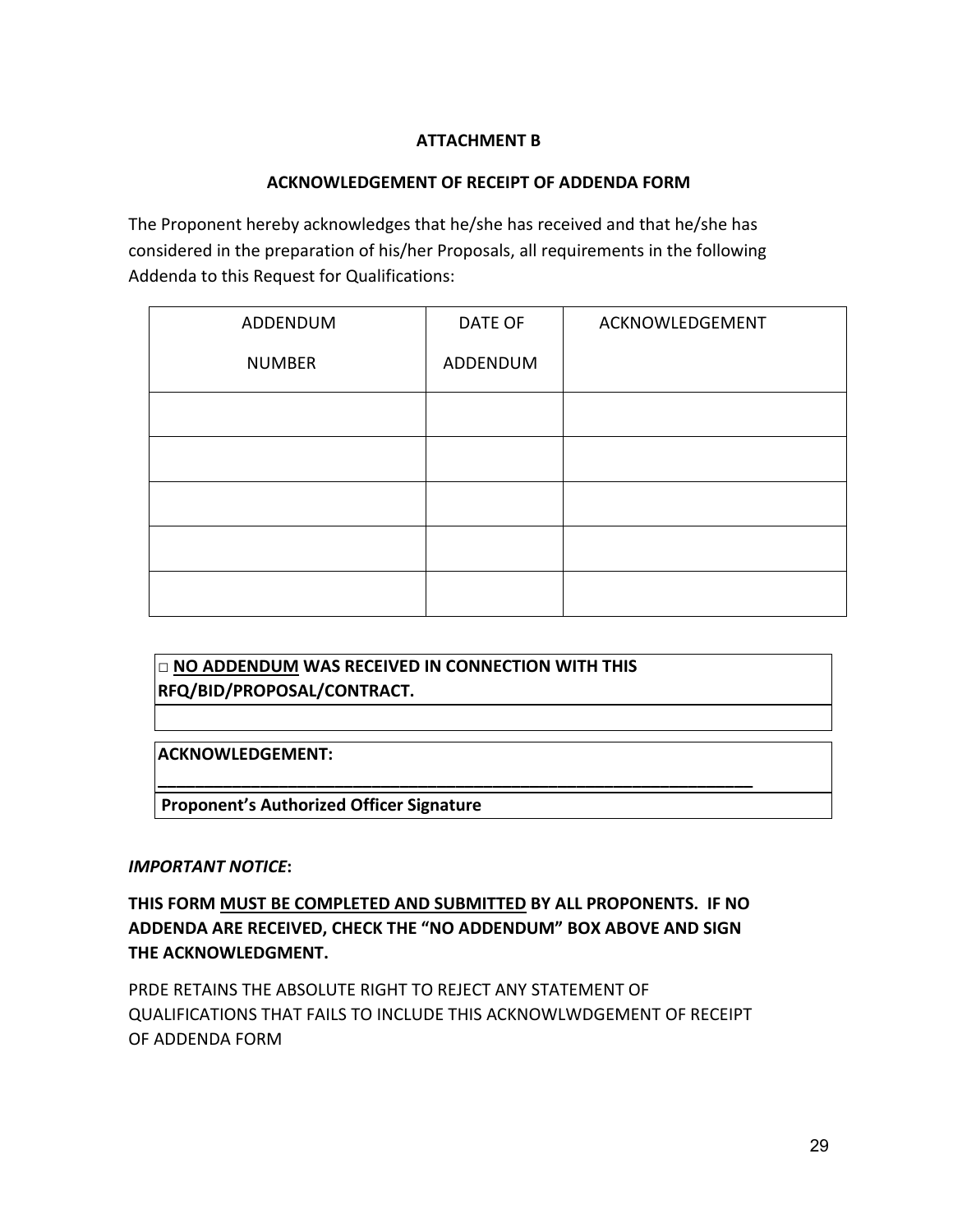# **ATTACHMENT C**

# **PROPONENT'S CERTIFICATION OF GOOD STANDING, LIMITED DENIAL OF PARTICIPATION (LDP)/SUSPENSION OR DEBARMENT STATUS, LEGAL ISSUES, OWNERSHIP STRUCTURES, AND CONFLICTS OF INTERESTS**

| Proponent's Legal Name:                |  |
|----------------------------------------|--|
| Proponent's Authorized Representative: |  |
| <b>Mailing Address:</b>                |  |
| E-mail Address:                        |  |
| Contact Telephone:                     |  |

The Proponent identified above, through its authorized representative, hereby certifies to the best of its knowledge and belief, that it and its Officers, Directors, Partners, Members, Stockholders and/or Subconsultants (collectively referred herein as the "Proponent"):

(a) are in Good Standing with any and all Federal, State, and local agencies that has or had a contractual relationship with the Proponent or any of its Officers, Directors, Members, Stockholders and/or Partners of proposing entity:

(b) are not presently debarred, suspended, proposed for debarment, declared ineligible, or voluntarily excluded from covered transactions by any Federal, State, and local department, agency, or mandatory professional regulatory organization.

(b) have not within a three-year period preceding this Statement of Qualifications been convicted of or had a civil judgement rendered against them for commission of fraud or a criminal offense in connection with obtaining, attempting to obtain, or performing a public (Federal, State or local) transaction or contract under a public transaction; violation of Federal or State antitrust statutes or commission of embezzlement, theft, forgery, bribery, falsification or destruction of records, making false statements, or receiving stolen property;

(c) are not presently indicted for or otherwise criminally or civilly charged by a governmental entity (Federal, State, or local) with commission of any of the offenses enumerated in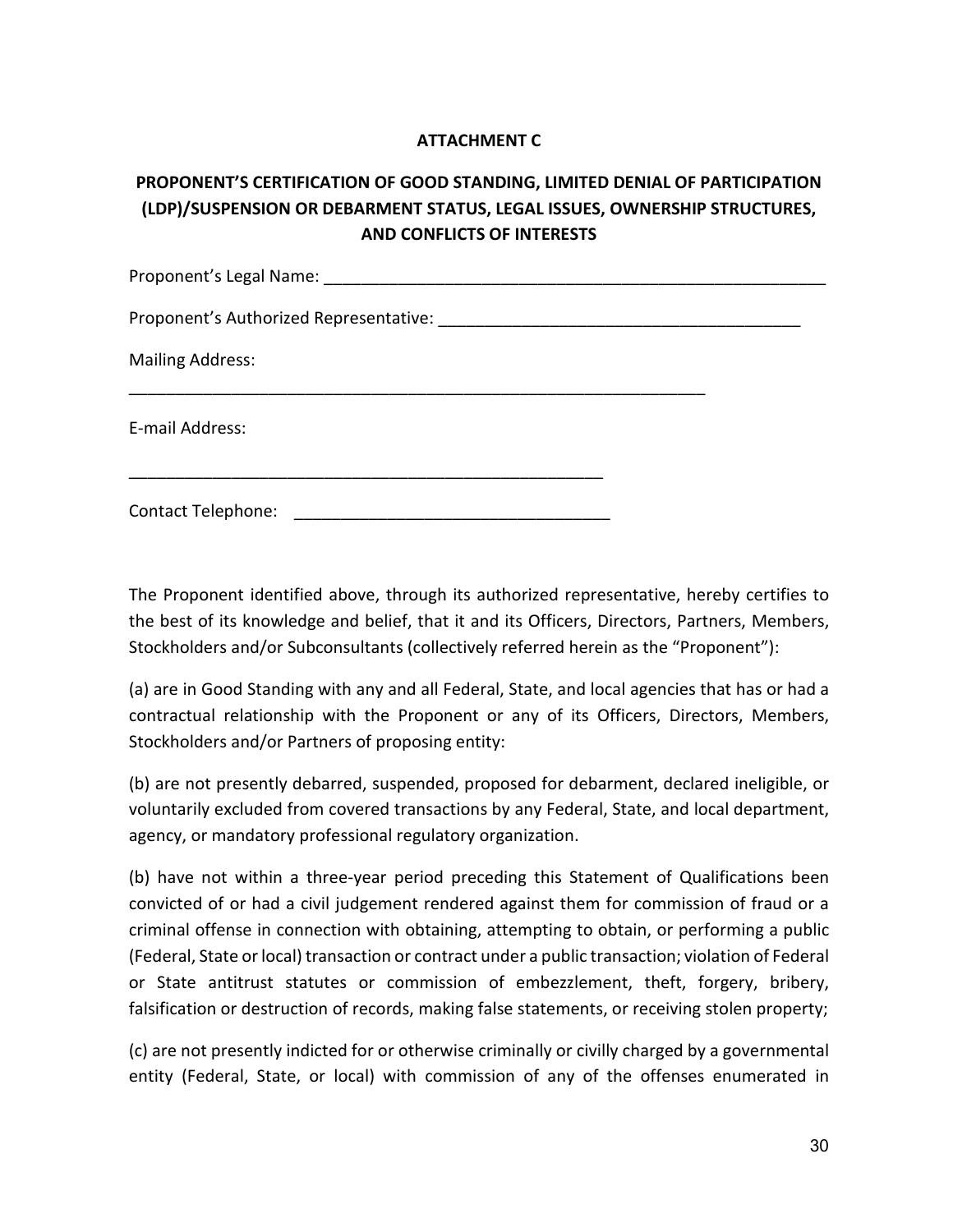paragraph (1)(b) of this certification as per the Puerto Rico Anti-Corruption Code (Act 2 of 2018, as amended);

(d) after reasonable inquiry and investigation, have no knowledge of any action, suit, proceeding, or material claim or investigation pending or threatened against Proponent in any court, or by or before any federal, state, municipal, or other governmental department, commission, board, bureau, agency, or instrumentality, domestic or foreign, or before any arbitrator of any kind, that, if adversely determined, would materially affect Proponent's ability, or the ability of its subcontractor(s) or subconsultants, to perform the services described in its Proposal.

(e) have not within a three-year period preceding this Statement of Qualification(s) had one or more government transactions (Federal, State or local) terminated for cause or default.

(f) Proponent does not and will not have any actual, apparent and potential conflicts; overlapping ownership interests of Directorship in other participating Proponents' firms or entities; ownership interests or participation in a Design, Construction or Private Management Agent for any of the projects to be awarded for the services to be provided under contracts anticipated to be awarded under this RFQ.

That I am providing this sworn statement in compliance with the provisions of Act. No. 2-2018 (The Puerto Rico Anti-Corruption Code) which imposes the obligation on any natural or legal entity wishing to participate in the award of a bid or the granting of a contract with any Puerto Rico Government agency, instrumentality, public corporation or municipality, to submit a sworn statement stating whether I have been convicted or plead guilty, or the legal entity which I represent has been convicted or has pled guilty of the crimes contained in Article 6.8 of Act No. 8-2017, as amended.

In addition, the Proponent discloses the Identification of Officers, Directors, and Partners of proposing entity(ies):

| <b>Name</b> | <b>Position</b> | <b>Proposing Entity</b> | <b>Address</b> |
|-------------|-----------------|-------------------------|----------------|
|             |                 |                         |                |
|             |                 |                         |                |
|             |                 |                         |                |
|             |                 |                         |                |
|             |                 |                         |                |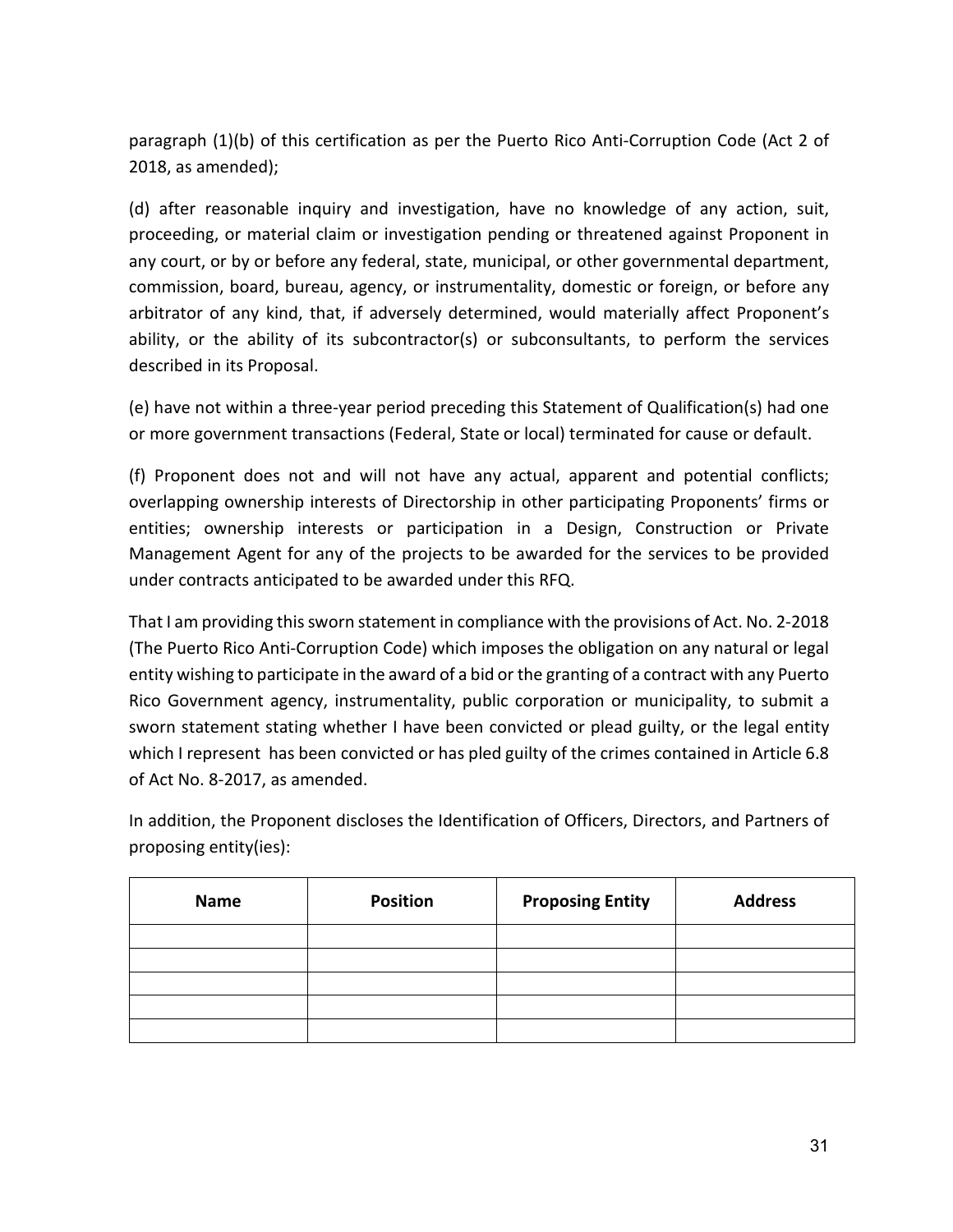Certified by:

\_\_\_\_\_\_\_\_\_\_\_\_\_\_\_\_\_\_\_\_\_\_\_\_\_\_\_\_\_\_\_\_\_\_\_\_

Proponent's Name Proponent's Authorized Representative Signature (If Corporation, Signed and Sealed)

\_\_\_\_\_\_\_\_\_\_\_\_\_\_\_\_\_\_\_\_\_\_\_\_\_\_\_\_\_\_\_\_\_\_\_ \_\_\_\_\_\_\_\_\_\_\_\_\_\_\_\_\_\_\_\_\_\_\_\_\_\_\_\_\_\_\_\_\_

Date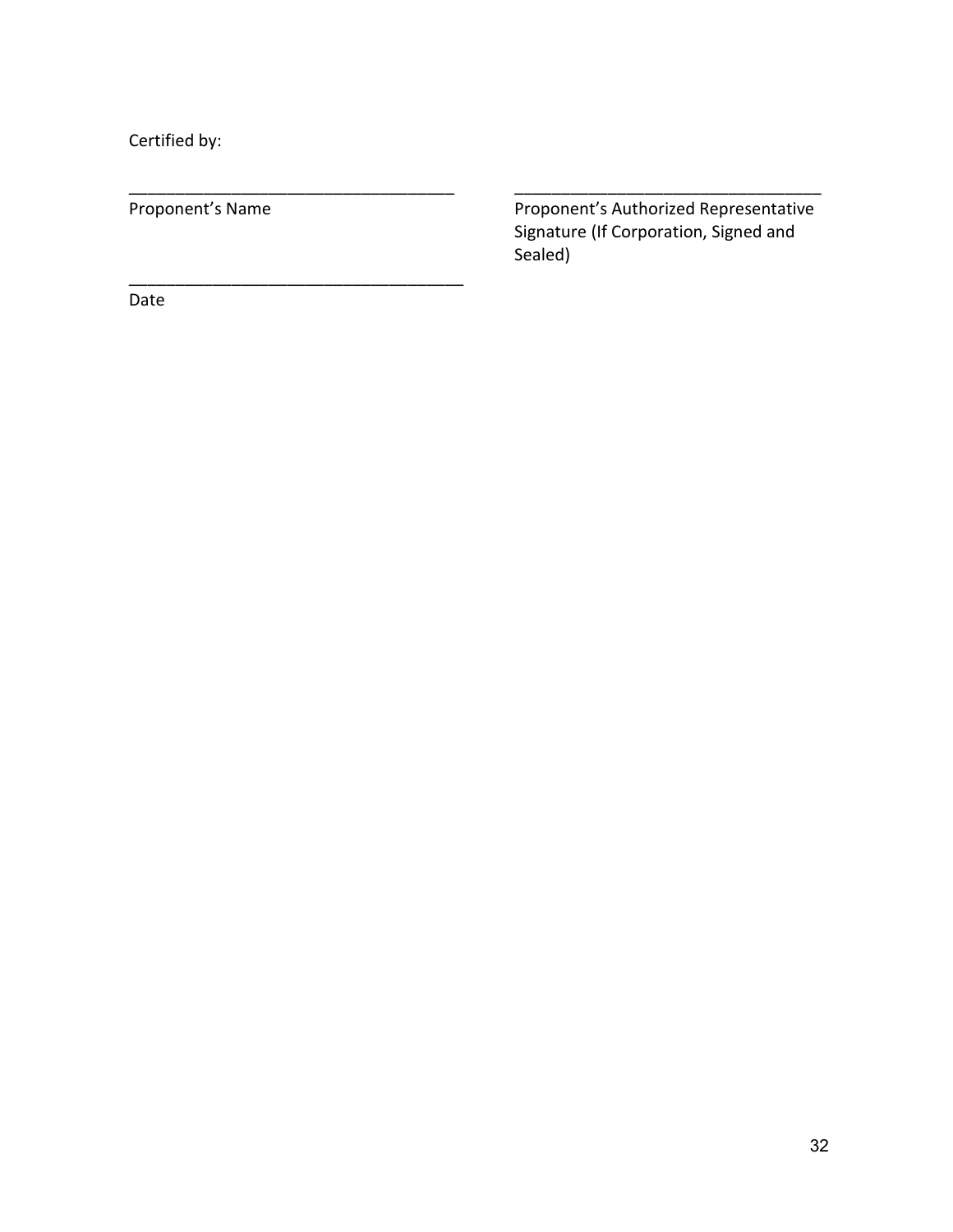# **ATTACHMENT D NON-COLLUSION AFFIDAVIT**

# **EACH PROPONENT IS REQUIRED TO SUBMIT A NON-COLLUSION AFFIDAVIT WITH ITS PROPOSAL. ANY PROPONENT THAT FAILS TO SUBMIT A NON-COLLUSION AFFIDAVIT SHALL BE AUTOMATICALLY DISQUALIFIED FROM CONSIDERATION FOR AN AWARD.**

I, the undersigned, am the example of

(the "Proponent"), and being duly sworn, declare that the Proposal submitted by the Proponent in response to the RFQ for A/E is not made in the interest of, or on behalf of, any undisclosed person, partnership, company, association, organization, or corporation; that the Proposal is genuine and not collusive or sham; that the Proponent has not directly or indirectly induced or solicited any other proponent to put in a false or sham proposal, and has not directly or indirectly colluded, conspired, connived, or agreed with any proponent or anyone else to put in a sham proposal; that the Proponent has not in any manner, directly or indirectly, sought by agreement, communication, or conference with anyone to fix the proposal price of the Proponent or any other proponent, or to fix any overhead, profit, or cost element of the proposal price, or of that of any other proponent, or to secure any advantage against the government of the Commonwealth of Puerto Rico or the Puerto Rico Department of Education; that all statements contained in the Proposal are true; and, further, that the Proponent has not, directly or indirectly, submitted its proposal price or any breakdown thereof, or the contents thereof, or divulged information or data relative thereto, or paid, and will not pay, any fee to any corporation, partnership, company association, organization, proposal depository, or to any member or agent thereof to effectuate a collusive or sham proposal.

I certify (or declare) under penalty of perjury under the laws of the Commonwealth of Puerto Rico that the foregoing is true and correct.

| Name of Proponent: |  |  |  |
|--------------------|--|--|--|
|                    |  |  |  |
|                    |  |  |  |
| Signature:         |  |  |  |
|                    |  |  |  |
| Name:              |  |  |  |
|                    |  |  |  |
| Title:             |  |  |  |
|                    |  |  |  |
| Date:              |  |  |  |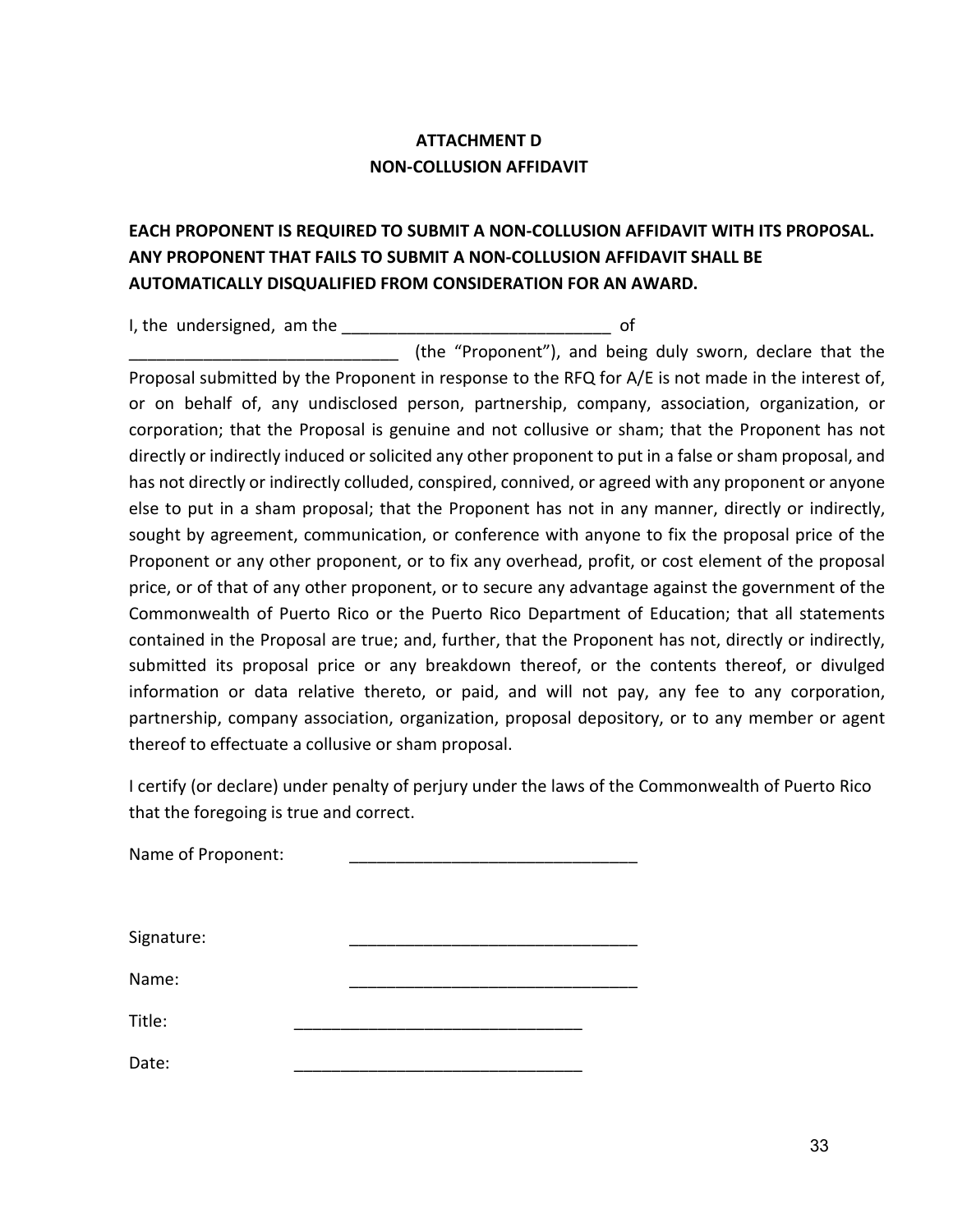#### **NOTARY PUBLIC SEAL**

Sworn to and subscribed before me on this \_\_\_\_\_\_\_ day of \_\_\_\_\_\_\_\_\_\_\_\_\_\_, 2022, proved to me on the basis of satisfactory evidence \_\_\_\_\_\_\_\_\_\_\_\_\_\_\_\_\_ to be the person who appeared before me and signed this Affidavit.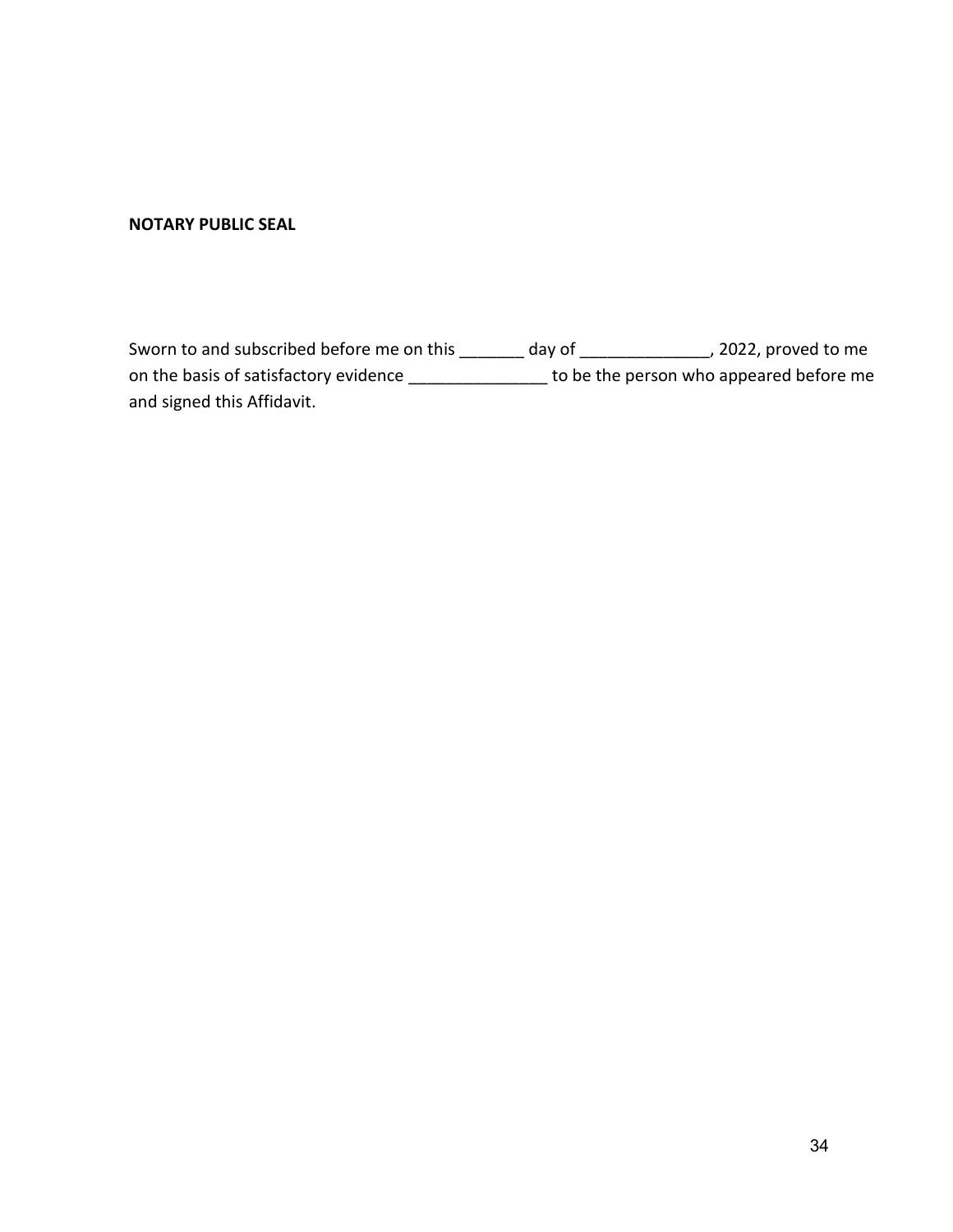# **ATTACHMENT E**

# **LOBBYING CERTIFICATION FOR CONTRACTS, GRANTS, LOANS, AND COOPERATIVE AGREEMENTS**

The undersigned Proponent certifies, to the best of his or her knowledge and belief, that:

- (1) No Federal appropriated funds have been paid or will be paid, by or on behalf of the undersigned, to any person for influencing or attempting to influence an officer or employee of an agency, a Member of Congress, an officer or employee of Congress, or an employee of a Member of Congress in connection with the awarding of any Federal contract, the making of any Federal grant, the making of any Federal loan, the entering into of any cooperative agreement, and the extension, continuation, renewal, amendment, or modification of any Federal contract, grant, loan, or cooperative agreement.
- (2) If any funds other than Federal appropriated funds have been paid or will be paid to any person for influencing or attempting to influence an officer or employee of any agency, a Member of Congress, an officer or employee of Congress, or an employee of a Member of Congress in connection with this Federal contract, grant, loan, or cooperative agreement, the undersigned shall complete and submit Standard Form-LLL, "Disclosure Form to Report Lobbying," in accordance with its instructions.
- (3) The undersigned shall require that the language of this certification be included in the award documents for all subawards at all tiers (including subcontracts, subgrants, and contracts under grants, loans, and cooperative agreements) and that all subrecipients shall certify and disclose accordingly.

This certification is a material representation of fact upon which reliance was placed when this transaction was made or entered into. Submission of this certification is a prerequisite for making or entering into this transaction imposed by Section 1352, Title 31, U.S. Code. Any person who fails to file the required certification shall be subject to a civil penalty of not less than \$10,000 and not more than \$100,000 for each such failure.

The Proponent, The Proponent, Entrities or affirms the truthfulness and accuracy of each statement of its certification and disclosure, if any. In addition, the Proponent understands and agrees that the provisions of 31 U.S.C. § 3801 *et seq.*, apply to this certification and disclosure, if any.

\_\_\_\_\_\_\_\_\_\_\_\_\_\_\_\_\_\_\_\_\_\_\_\_\_\_\_\_\_\_\_\_\_\_\_\_\_\_\_\_\_\_ \_\_\_\_\_\_\_\_\_\_\_\_\_\_\_\_\_\_\_\_\_\_\_\_\_\_\_\_\_\_\_\_

Signature of Proponent's Authorized Official (If Corporation, signed and sealed)

Name and Title of Proponent's Authorized Official Date

\_\_\_\_\_\_\_\_\_\_\_\_\_\_\_\_\_\_\_\_\_\_\_\_\_\_\_\_\_\_\_\_\_\_\_\_\_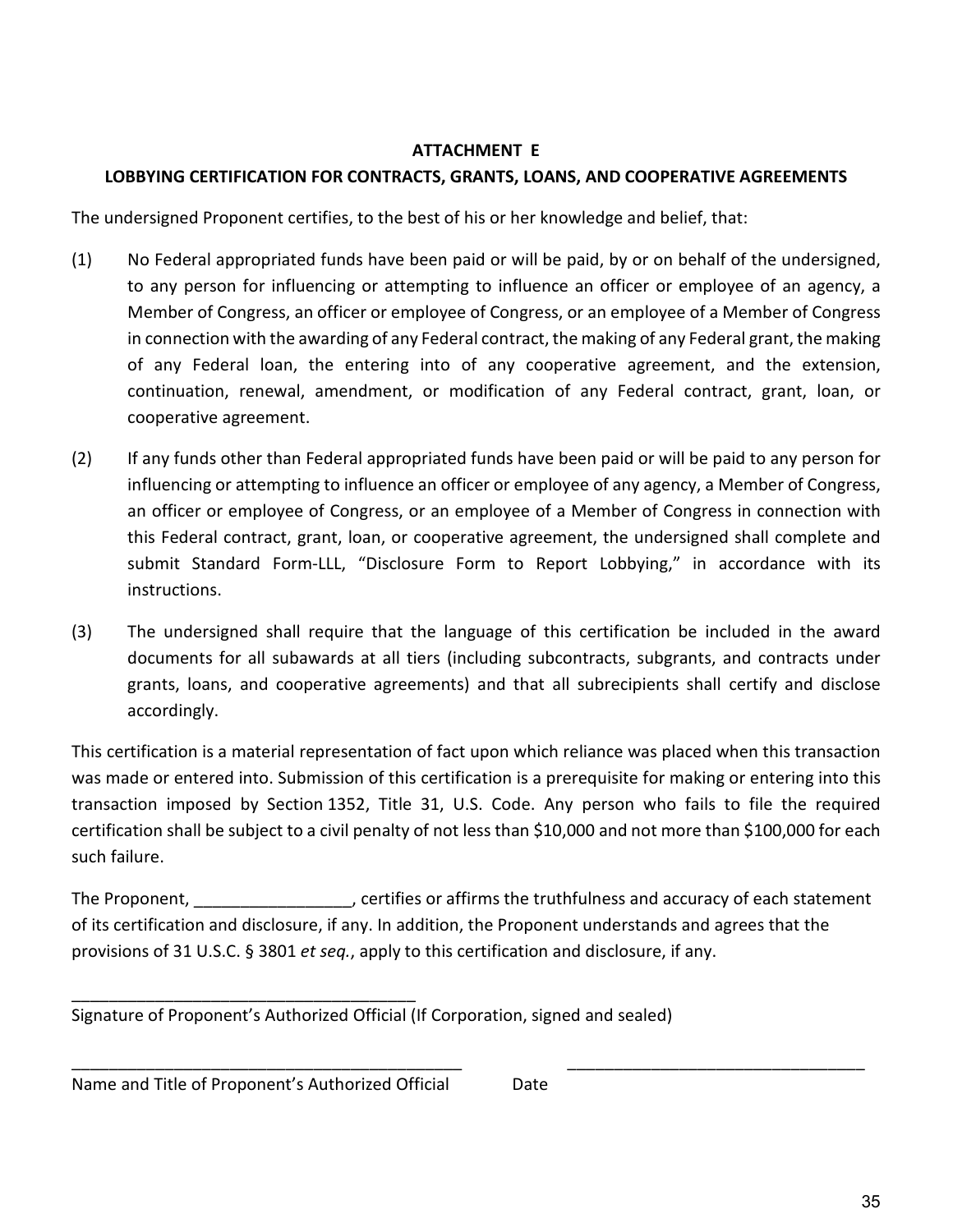# **ATTACHMENT F CERTIFICATE OF INSURANCE COVERAGE**

PROOF THAT COVERAGE IS EITHER CURRENTLY IN PLACE OR WILL BE PROVIDED MUST BE SUBMITTED WITH THE PROPONENT'S PROPOSAL IN ONE (1) OF THE TWO (2) METHODS DESCRIBED BELOW.

**PROPONENT's NAME:**

**PROPONENT's ADDRESS:**

**NAME OF SURETY:**

**NAME OF AGENT:**

#### **AGENT'S PHONE:**

The undersigned hereby certifies that subcontractor(s) have the following insurance coverage, respectfully: (the "Proponent") and its

| <b>TYPE OF COVERAGE</b>                                                                                | <b>MINIMUM LIMITS</b>                                                      | <b>POLICY OR</b><br><b>BINDER NO.</b> | <b>ACTUAL LIMITS EXPIRATION</b><br><b>PROVIDED</b> | <b>DATE</b> |
|--------------------------------------------------------------------------------------------------------|----------------------------------------------------------------------------|---------------------------------------|----------------------------------------------------|-------------|
| COMMERCIAL/GENERAL<br><b>LIABILITY OCCURRENCE</b><br>/AGGREGATE<br>(INCLUDING ERRORS<br>AND OMMISIONS) | As per Section 8 (d) of this RFQ                                           |                                       |                                                    |             |
| <b>PRODUCTS AND</b><br>COMPLETED<br><b>OPERATIONS LIABILITY</b>                                        | As per Section 8 (d) of this RFQ                                           |                                       |                                                    |             |
| <b>AUTOMOBILE LIABILITY</b>                                                                            | As per Section 8 (d) of this RFQ                                           |                                       |                                                    |             |
| <b>EMPLOYERS' LIABILITY</b>                                                                            | As per Section 8 (d) of this RFQ                                           |                                       |                                                    |             |
| <b>WORKER'S COMP</b>                                                                                   | CONTRACTOR'S STATE & PUERTO RICO<br><b>IMINIMUM COMPENSATION STATUTORY</b> |                                       |                                                    |             |
| <b>PROFESSIONAL LIABILITY</b>                                                                          | As per Section 8 (d) of this RFQ                                           |                                       |                                                    |             |
| <b>BID BOND</b>                                                                                        | N/A                                                                        |                                       |                                                    |             |
| <b>PERFORMANCE BOND</b>                                                                                | N/A                                                                        |                                       |                                                    |             |
| <b>PAYMENT BOND</b>                                                                                    | N/A                                                                        |                                       |                                                    |             |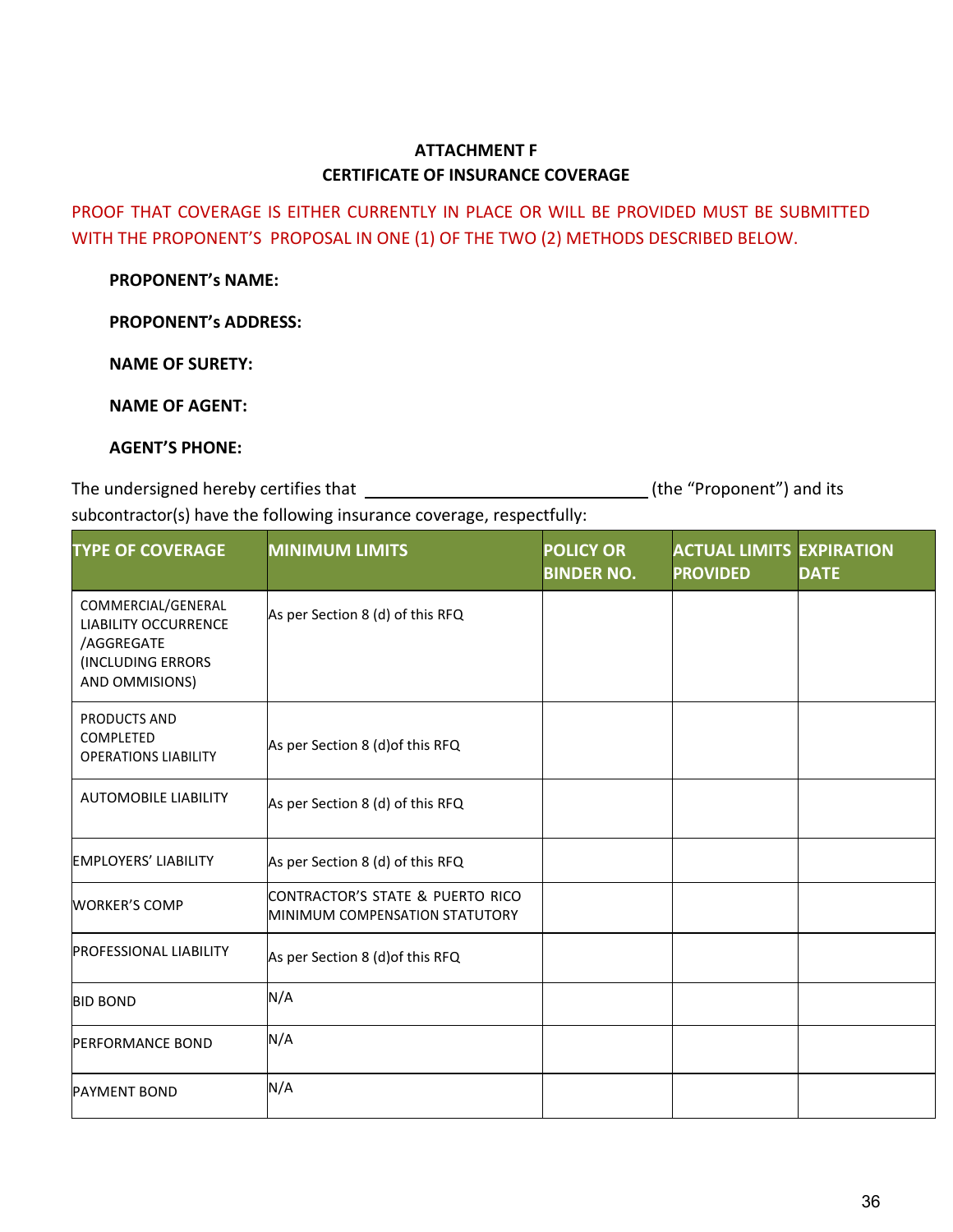# **PROOF THAT COVERAGE IS EITHER CURRENTLY IN PLACE OR WILL BE PROVIDED MUST BE SUBMITTED WITH THE PROPONENT PROPOSAL.**

This can be done by one of the two following methods:

- *1.* Complete form "CERTIFICATION OF INSURANCE COVERAGE" *or*
- 2. Submit a Certificate of Insurance on a form provided by your Insurance Agent. This form must include the following clauses:
	- (a) The government of Puerto Rico, the Department of Education, all governmental Departments, Agencies, Municipalities, Boards and Commissions, its officers, agents, servants, employees and volunteers are hereby named as Additional Insured.
	- (b) The policy(s) cannot be reduced or canceled without at least ninety (90) days' prior written notice to the Puerto Rico Department of Education.
	- (c) The insurance company is prohibited from pleading government function in the absence of any specified written authority from the Puerto Rico Department of Education.
	- (d) The policy(s) will automatically include and cover all phases of work, equipment, persons, et cetera which are normally covered while performing work under the above contract, whether specifically written therein or not.

Regardless of the method used, the form MUST be totally complete, MUST show that all Limits of Insurance are or will be met, and MUST be signed by the Agent.

The successful Proponent will be required to provide insurance coverage as indicated in this RFQ and the Contract, prior to providing any services. This insurance coverage must be maintained throughout the term of the contract.

| Signature: |  |
|------------|--|
| Name:      |  |
| Title:     |  |
| Date:      |  |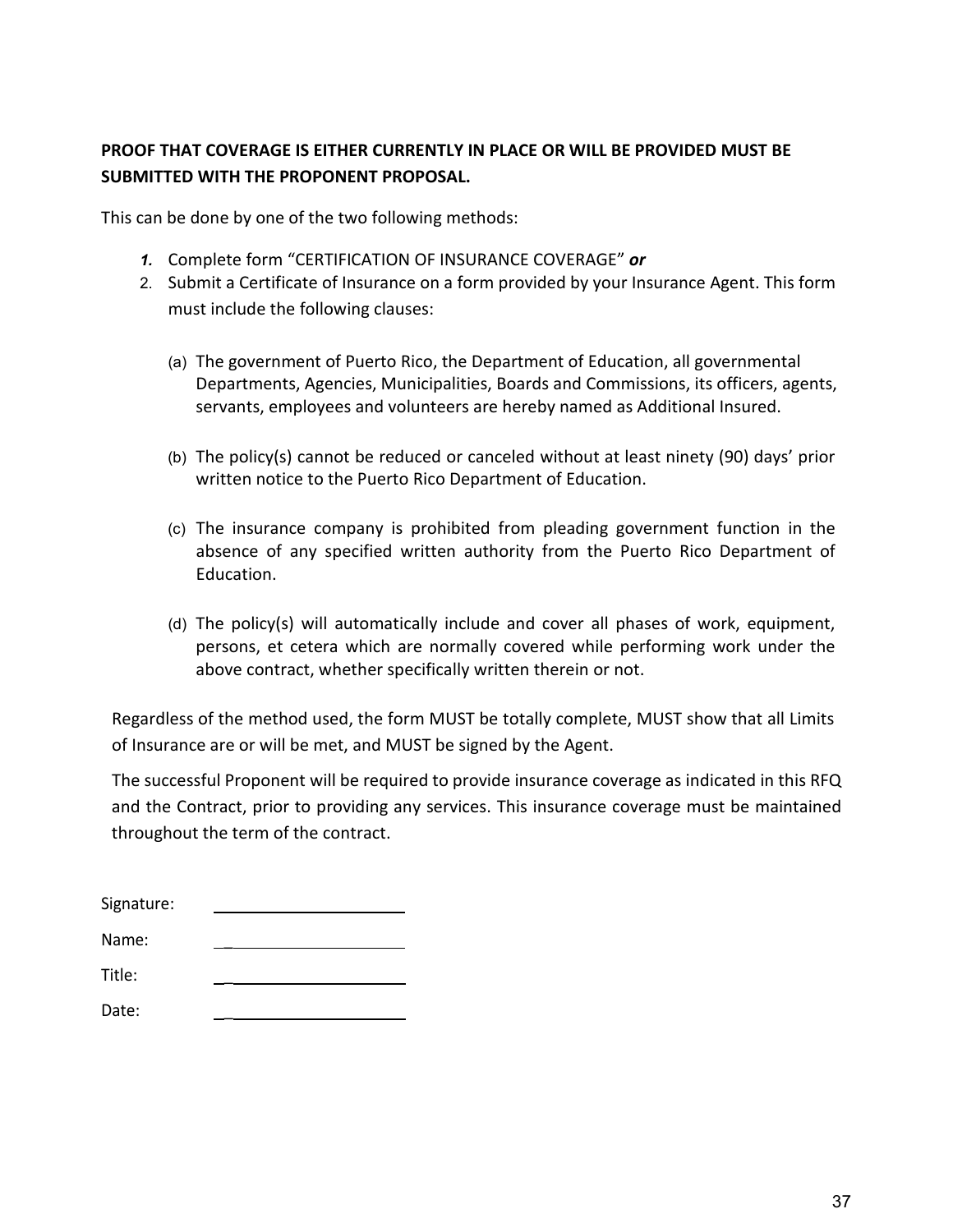# **ATTACHMENT G**

#### **REQUEST FOR QUALIFICATIONS CHECK LIST**

Instructions: Upon completion of the Request for Qualifications (RFQ) required documentation, please complete this checklist to assure submission of individual items. Use this list prior to binding and submission. Proponent shall initiate on the left side of each item confirming its inclusion in the Proposal.

| Proponent's<br><b>Initials</b> | Item<br>No.    | <b>Section</b><br>Reference /<br><b>Attachment</b><br>No. | <b>Document Description</b>                                                                                                                                               |
|--------------------------------|----------------|-----------------------------------------------------------|---------------------------------------------------------------------------------------------------------------------------------------------------------------------------|
|                                | $\mathbf{1}$   | <b>9A</b>                                                 | Proponent RFQ cover page                                                                                                                                                  |
|                                | $\overline{2}$ | 9B                                                        | <b>Transmittal Letter</b>                                                                                                                                                 |
|                                | 3              | 9C                                                        | <b>Table of Contents</b>                                                                                                                                                  |
|                                | 4              | 9D                                                        | Firm Information                                                                                                                                                          |
|                                | 5              | 9E                                                        | Technical Qualifications, Experience, Approach                                                                                                                            |
|                                | 6              | 9G                                                        | Firm Personnel                                                                                                                                                            |
|                                | 7              | 9H                                                        | Project's Key Personnel                                                                                                                                                   |
|                                | 8              | 91                                                        | Firm Experience and Project Profiles                                                                                                                                      |
|                                | 9              | 9J                                                        | Sub-consultants                                                                                                                                                           |
|                                | 10             | 9J                                                        | Inclusion of Small, Minority, and Women-Owned<br><b>Businesses</b>                                                                                                        |
|                                | 11             | 9K                                                        | <b>Financial Capacity</b>                                                                                                                                                 |
|                                | 13             | 9L                                                        | <b>Professional Fees, Rates</b>                                                                                                                                           |
|                                | 14             | 8                                                         | Evidence of RUP eligibility to date (Mandatory)                                                                                                                           |
|                                | 15             | B                                                         | Acknowledge Receipt of Agenda                                                                                                                                             |
|                                | 16             | $\mathsf{C}$                                              | Certification of Proponent's Good Standing, Limited<br>Denial of Participation (LDP)/Suspension or Debarment<br>Status, Legal Issues, Ownership Structures, and Conflicts |
|                                | 17             | D                                                         | <b>Non-Collusion Certificate</b>                                                                                                                                          |
|                                | 18             | E                                                         | <b>Byrd Anti-Lobbying Certification</b>                                                                                                                                   |
|                                | 19             | F                                                         | <b>Evidence of Insurance</b>                                                                                                                                              |
|                                | 20             | G                                                         | RFQ Check List included                                                                                                                                                   |
|                                | 21             | H 81                                                      | Proponent Questionnaire and Reference Form                                                                                                                                |
|                                | 22             | J                                                         | Scope of Services                                                                                                                                                         |

Signed:

Authorized Representative **Date** 

\_\_\_\_\_\_\_\_\_\_\_\_\_\_\_\_\_\_\_\_\_\_\_\_\_\_\_\_ \_\_\_\_\_\_\_\_\_\_\_\_\_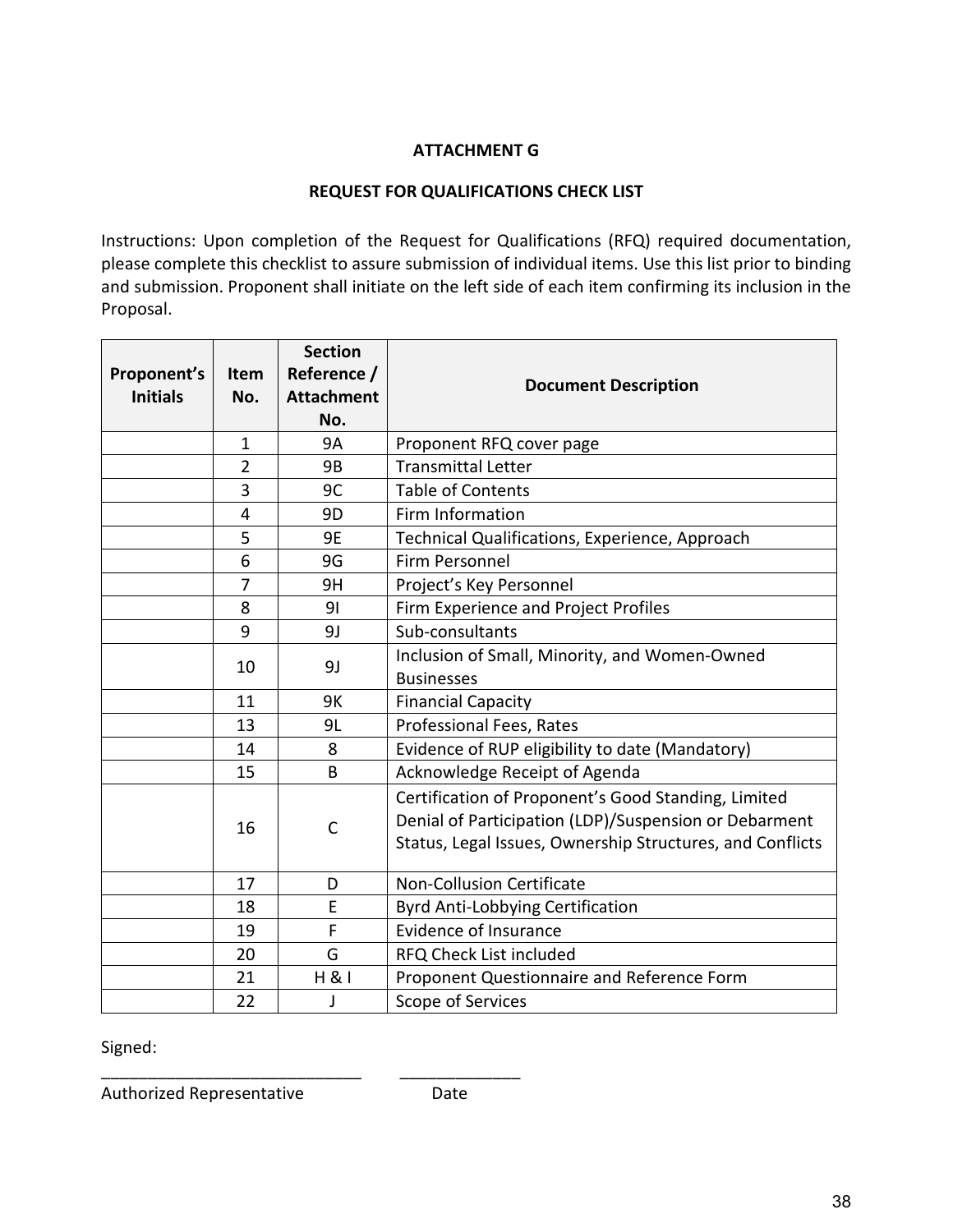#### **ATTACHMENT H**

#### **PROPONENT REFERENCE FORM**

Proponent is required to provide a minimum of three (3) customer references for similar scope and magnitude of work that Proponent has performed within the past ten (10) years. Please include only references for services that are similar enough to demonstrate Proponent's ability to perform the services requested in the RFQ.

| <b>CLIENT REFERENCE NO. 1</b>        |  |
|--------------------------------------|--|
| <b>CLIENT NAME: ADDRESS:</b>         |  |
| <b>CONTACT NAME/TITLE:</b>           |  |
| <b>CONTACT EMAIL: SERVICE DATES:</b> |  |
| <b>CONTACT PHONE:</b>                |  |
| <b>SERVICE DATES:</b>                |  |
| DESCRIPTION OF WORK PERFORMED        |  |
| /PERFORMING:                         |  |
| CONTRACT AMOUNT (\$):                |  |
| <b>CLIENT REFERENCE NO. 2</b>        |  |
| <b>CLIENT NAME: ADDRESS:</b>         |  |
| <b>CONTACT NAME/TITLE:</b>           |  |
| <b>CONTACT EMAIL: SERVICE DATES:</b> |  |
| <b>CONTACT PHONE:</b>                |  |
| <b>SERVICE DATES:</b>                |  |
| DESCRIPTION OF WORK PERFORMED        |  |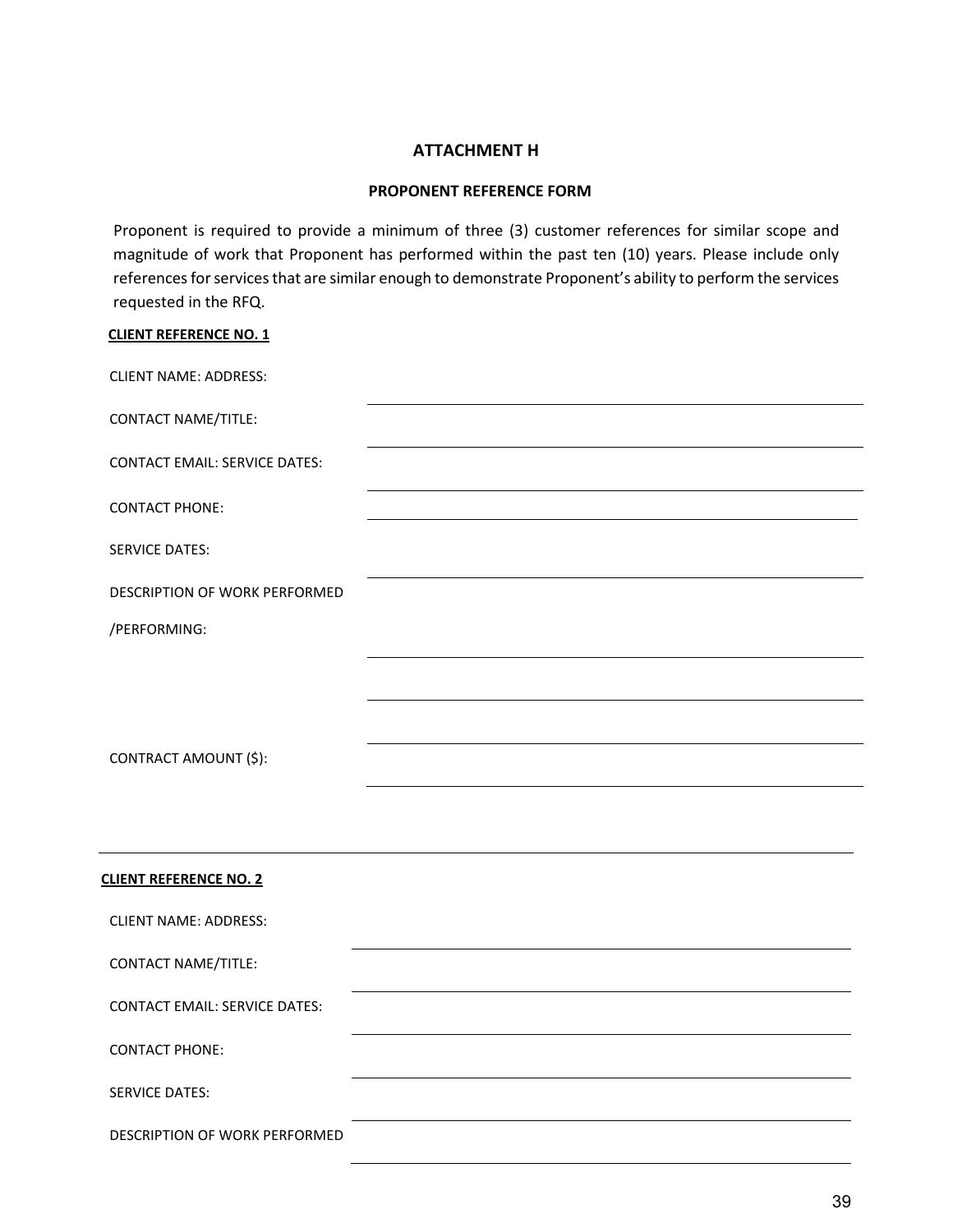| /PERFORMING:                         | and the control of the control of the control of the control of the control of the control of the control of the      |  |
|--------------------------------------|-----------------------------------------------------------------------------------------------------------------------|--|
|                                      | ,我们也不会有什么。""我们的人,我们也不会有什么?""我们的人,我们也不会有什么?""我们的人,我们也不会有什么?""我们的人,我们也不会有什么?""我们的人                                      |  |
|                                      |                                                                                                                       |  |
| CONTRACT AMOUNT (\$):                |                                                                                                                       |  |
|                                      |                                                                                                                       |  |
| <b>CLIENT REFERENCE NO. 3</b>        |                                                                                                                       |  |
|                                      |                                                                                                                       |  |
| <b>CLIENT NAME: ADDRESS:</b>         | <u> 1989 - Johann Stoff, deutscher Stoff, der Stoff, der Stoff, der Stoff, der Stoff, der Stoff, der Stoff, der S</u> |  |
| <b>CONTACT NAME/TITLE:</b>           |                                                                                                                       |  |
| <b>CONTACT EMAIL: SERVICE DATES:</b> |                                                                                                                       |  |
| <b>CONTACT PHONE:</b>                |                                                                                                                       |  |
| <b>SERVICE DATES:</b>                |                                                                                                                       |  |
|                                      |                                                                                                                       |  |
| /PERFORMING:                         |                                                                                                                       |  |
|                                      |                                                                                                                       |  |

CONTRACT AMOUNT (\$):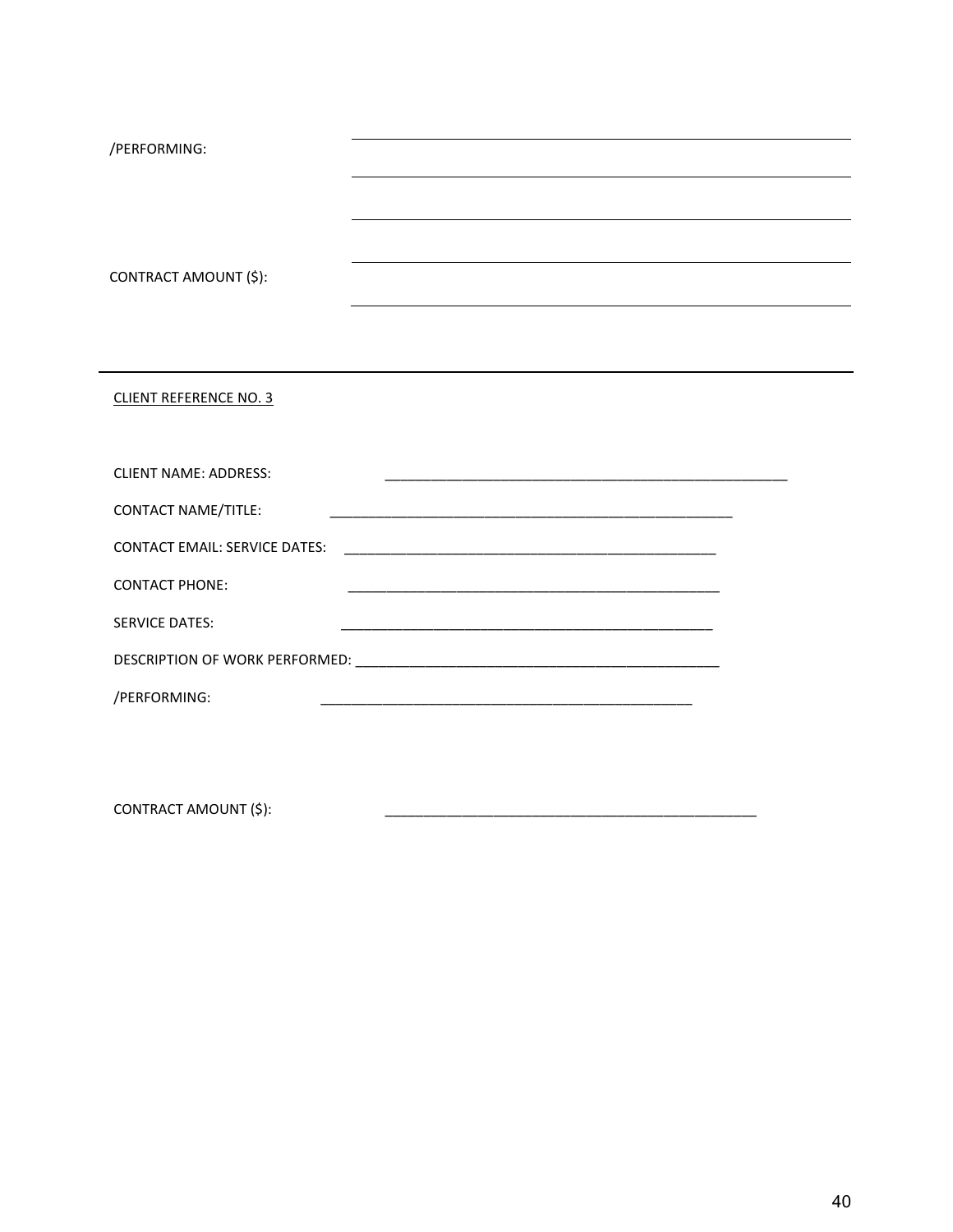### **ATTACHMENT I**

#### **REFERENCE QUESTIONAIRE**

#### **PUERTO RICO DEPARTMENT OF EDUCATION**

#### **RFQ – PRDE(ER)-2022-01**

# **A/E Services**

#### **REFERENCE NAME (Company/Organization):**

# **PROPONENT (VENDOR) NAME (Company/Organization):**

intends to submit a proposal to Puerto Rico Department of Education in response to the Department's RFQ for Architectural and Engineering services.

#### **INSTRUCTIONS TO INDIVIDUAL COMPLETING REFERENCE QUESTIONNAIRE:**

- 1. Complete **Section I. RATING** using the Rating Scale provided.
- 2. Complete **Section II. GENERAL INFORMATION** (*This section is for information only and will not be scored.)*
- 3. Complete Section **III. ACKNOWLEDGEMENT by** manually signing and dating the document. *(Reference documents must include a manual actual signature.)*
- 4. E-mail this page and your completed reference document, **SECTIONS I through III** to [aerfq@de.pr.gov.](mailto:aerfq@de.pr.gov)
- 5. This completed document **MUST** be received no later than 4:00 p.m. on April 5, 2022. Reference documents received after this time will not be considered. References received without a manual signature will not be accepted.
- 6. DO **NOT** return this document to the Proponent (Vendor).
- 7. The Puerto Rico Department of Education may contact references by phone for further clarification if necessary.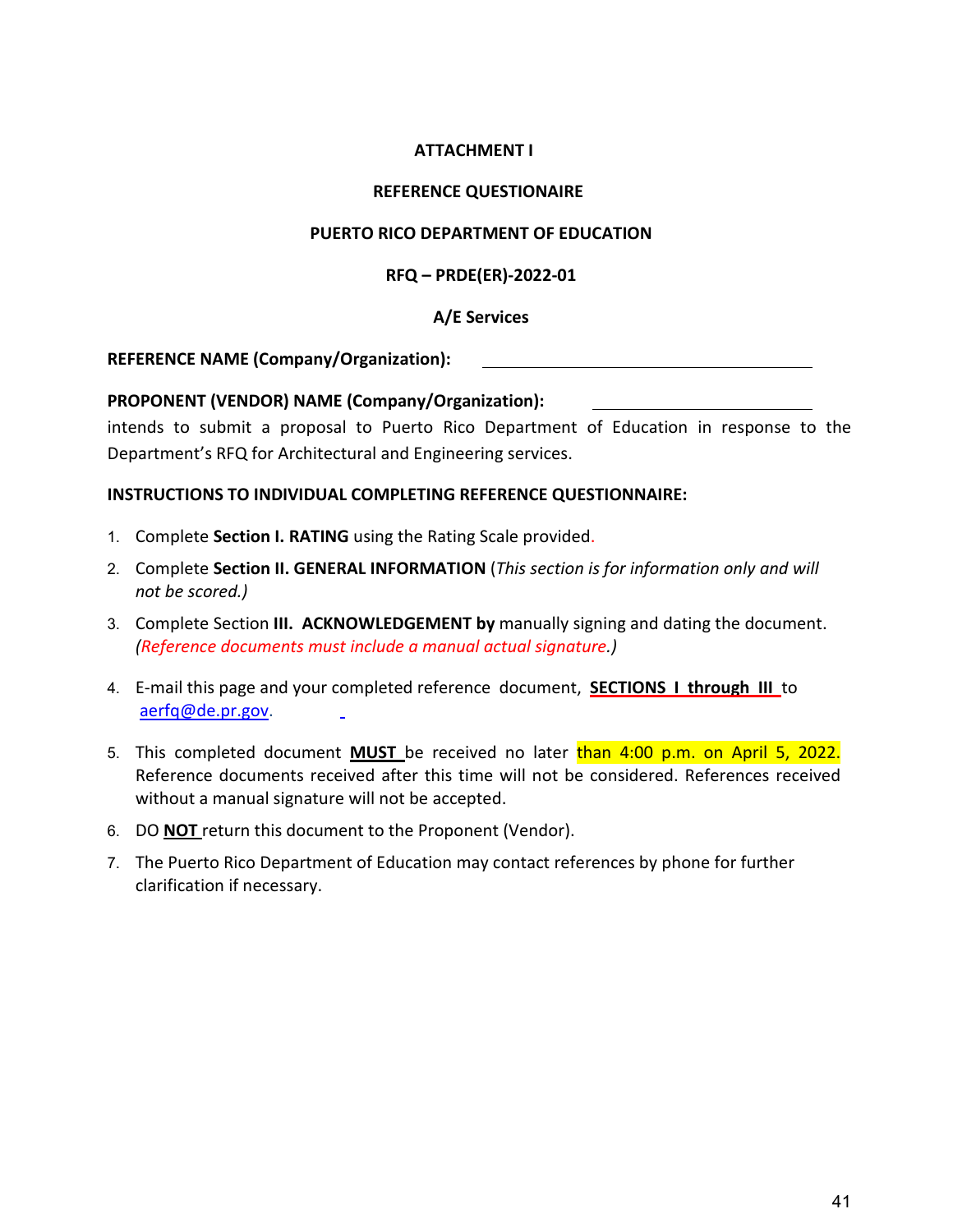#### **REFERENCE QUESTIONNAIRE**

#### **PUERTO RICO DEPARTMENT OF EDUCATION**

**RFQ NO. PRDE(ER)-2022-01**

**REFERENCE NAME:** 

**PROPOSER (VENDOR) NAME:** 

#### **Section I. RATING**

Using the Rating Scale provided below, rate the following numbered items by circling the appropriate number for each item:

#### **RATING SCALE**

| <b>CATEGORY</b>                | <b>SCORE</b> |
|--------------------------------|--------------|
| Poor or Inadequate Performance |              |
| <b>Below Average</b>           | $1 - 3$      |
| Average                        | $4 - 6$      |
| Above Average                  | 7 - 9        |
| Excellent                      | 10           |

- 1. Rate the overall quality of the vendor's services:
	- **10 9 8 7 6 5 4 3 2 1 0**
- 2. Rate the response time of this vendor:

| 10 9 8 7 6 5 4 3 2 1 0 |  |  |  |  |  |  |  |  |  |  |  |
|------------------------|--|--|--|--|--|--|--|--|--|--|--|
|------------------------|--|--|--|--|--|--|--|--|--|--|--|

3. Rate how well the agreed upon, planned schedule was consistently met and deliverables provided on time. *(This pertains to delays under the control of the vendor):*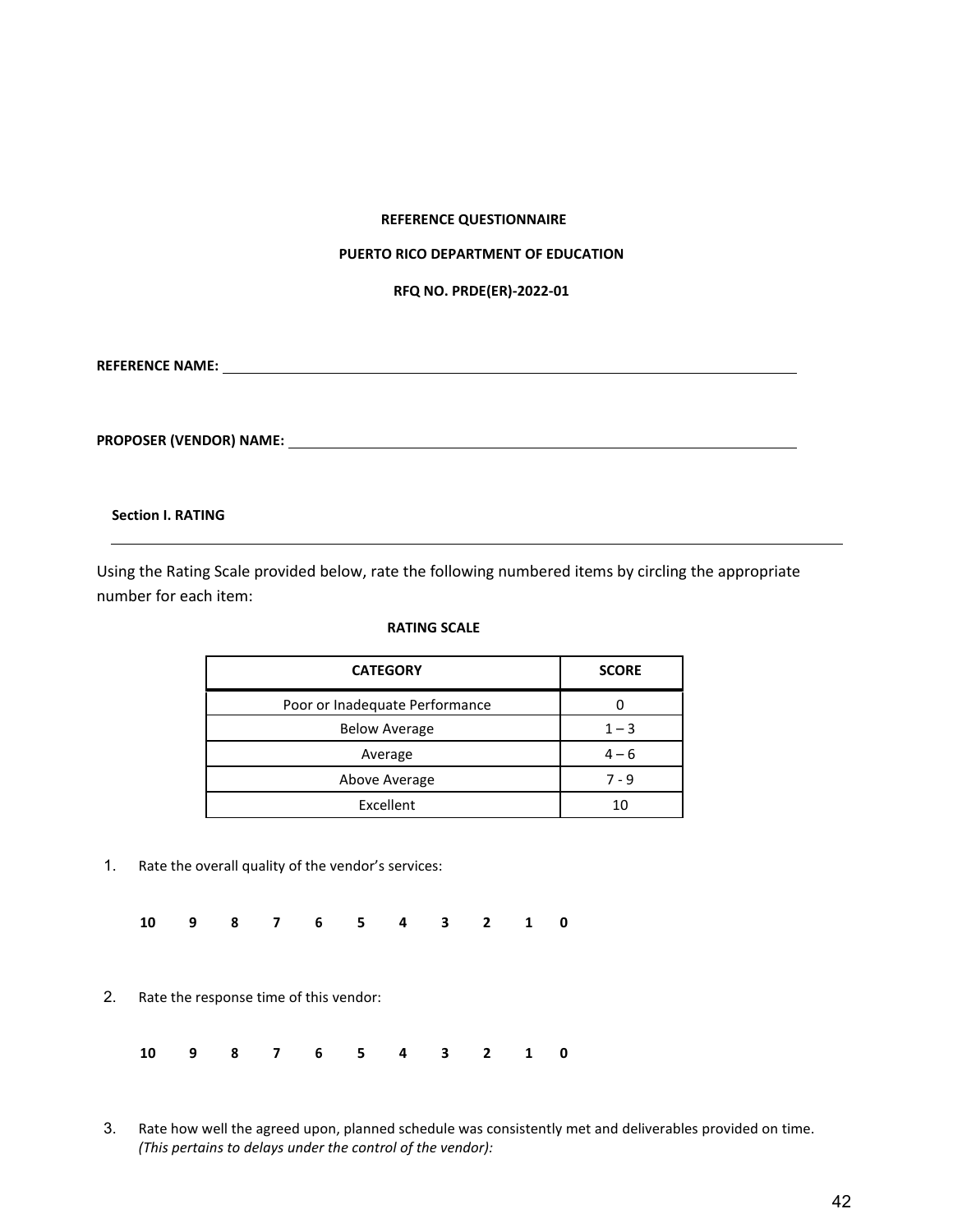| 10 9 8 7 6 5 4 3 2 1 0 |  |  |  |  |  |  |  |  |  |  |  |
|------------------------|--|--|--|--|--|--|--|--|--|--|--|
|------------------------|--|--|--|--|--|--|--|--|--|--|--|

4. Rate the overall customer service and timeliness in responding to customer service inquiries, issues, and resolutions:

| 10 9 8 7 6 5 4 3 2 1 0 |  |  |  |  |  |
|------------------------|--|--|--|--|--|
|                        |  |  |  |  |  |

5. Rate the knowledge of the vendor's assigned staff and their ability to accomplish duties as contracted:

**10 9 8 7 6 5 4 3 2 1 0**

6. Rate the accuracy and timeliness of the vendor's billing and/or invoices:

|  |  |  | 10 9 8 7 6 5 4 3 2 1 0 |  |  |  |  |  |  |  |  |
|--|--|--|------------------------|--|--|--|--|--|--|--|--|
|--|--|--|------------------------|--|--|--|--|--|--|--|--|

7. Rate the vendor's ability to resolve a problem related to the services provided quickly and effectively:

**10 9 8 7 6 5 4 3 2 1 0**

8. Rate the vendor's flexibility in meeting changing business requirements:

**10 9 8 7 6 5 4 3 2 1 0**

9. Rate the likelihood of your company/organization recommending this vendor to others in the future:

| 10 9 8 7 6 5 4 3 2 1 |  |  |  |  |  |
|----------------------|--|--|--|--|--|
|                      |  |  |  |  |  |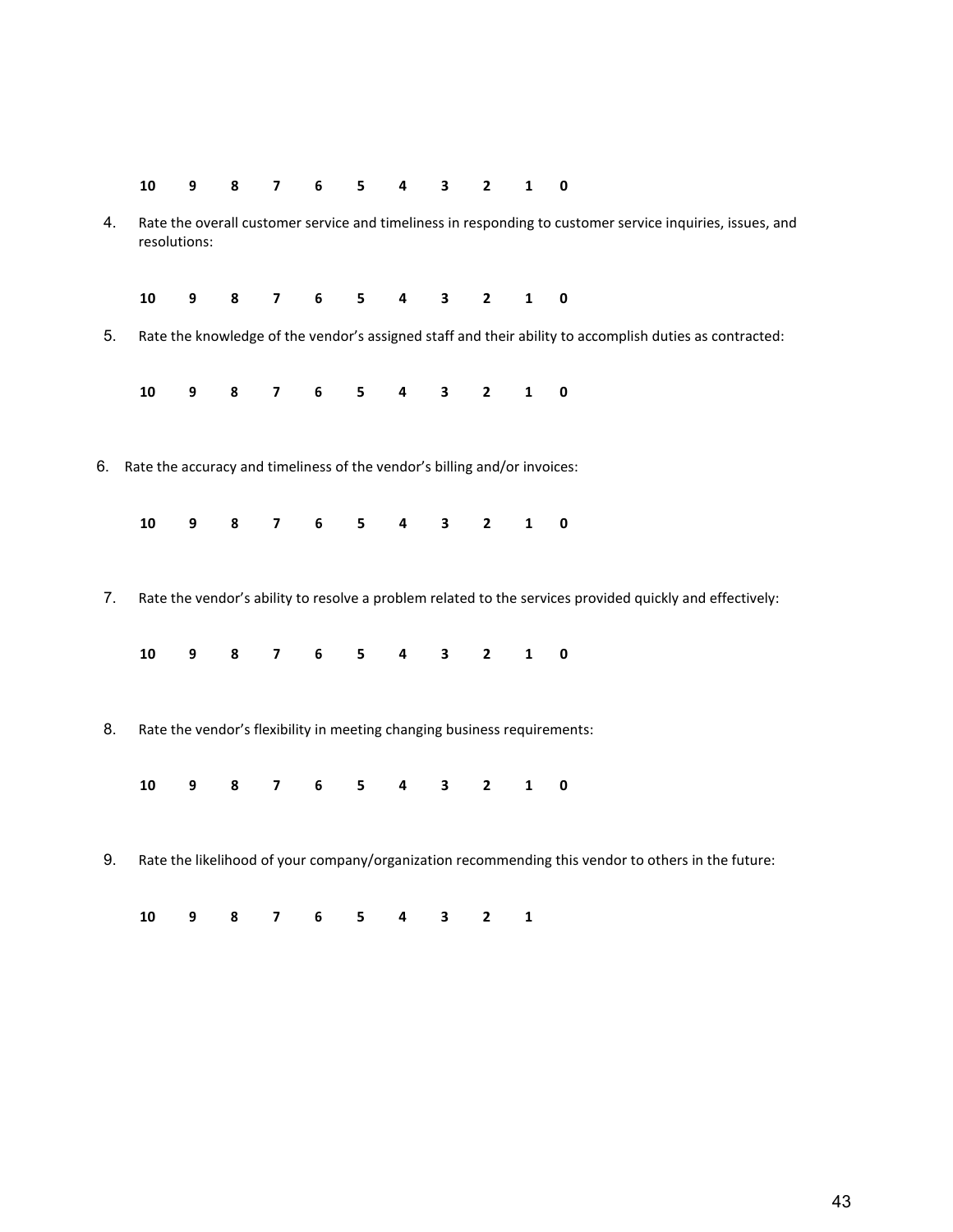| 1. | Please include a brief description of the products and services provided by this vendor for your<br>business/organization and any other comments you would like to provide: |       |                    |  |
|----|-----------------------------------------------------------------------------------------------------------------------------------------------------------------------------|-------|--------------------|--|
|    |                                                                                                                                                                             |       |                    |  |
|    |                                                                                                                                                                             |       |                    |  |
|    |                                                                                                                                                                             |       |                    |  |
| 2. | During what time period did the vendor provide these services for your business?                                                                                            |       |                    |  |
|    | Month:___________Year: ___________                                                                                                                                          | to to | Month: Year: Year: |  |
| 3. | Annual Value of Contract: \$_______________                                                                                                                                 |       |                    |  |
|    | <b>Section III. ACKNOWLEDGEMENT</b>                                                                                                                                         |       |                    |  |
|    | I affirm to the best of my knowledge that the information I have provided is true, correct, and factual:                                                                    |       |                    |  |
|    |                                                                                                                                                                             |       |                    |  |
|    | Signature of Reference                                                                                                                                                      | Date  |                    |  |
|    | Print Name:                                                                                                                                                                 | Title |                    |  |
|    |                                                                                                                                                                             |       |                    |  |
|    | Email address:                                                                                                                                                              |       |                    |  |

,我们也不会有什么。""我们的人,我们也不会有什么?""我们的人,我们也不会有什么?""我们的人,我们也不会有什么?""我们的人,我们也不会有什么?""我们的人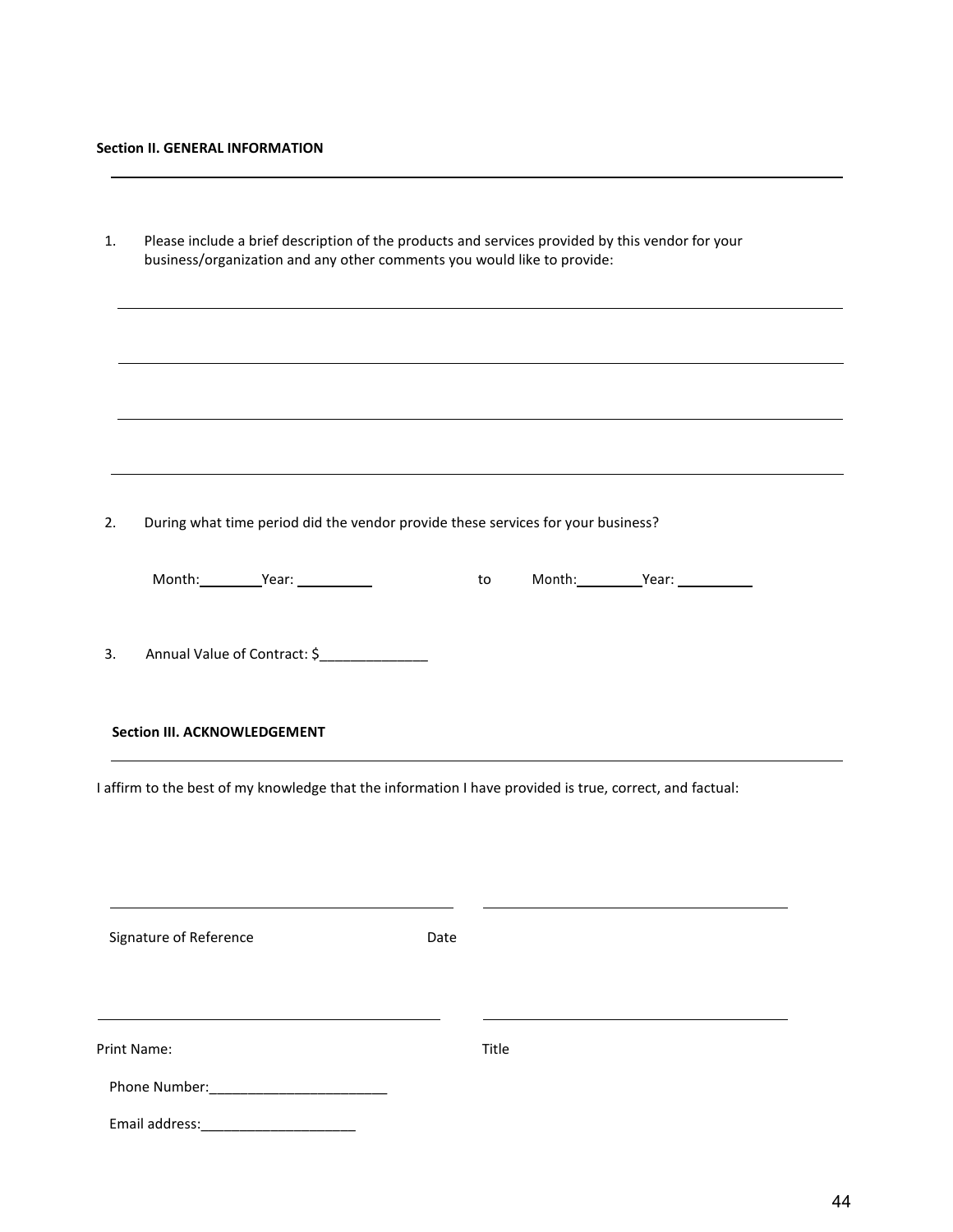#### **ATTACHMENT J**

#### **SCOPE OF SERVICES**

#### **Design Services:**

The design services that shall be performed on behalf of PRDE, as applicable, shall include, but are not limited to:

# **A.00 DC'S SCOPE OF BASIC SERVICES**

The DC's full basic services consist of those services performed by the DC, the DC's employees, and the DC's Consultants. All applicable codes (Federal, State and Local) shall be adhered to for all design work. PRDE Design Guidelines, PRDE Educational Specifications, and other requirements shall be utilized as a basis in all design work.

# **A.01 SCHEMATIC DESIGN PHASE**

- Review Program Review the PRDE's Program of Requirements and other information furnished by the PRDE and the characteristics of the site.
- Review Applicable Codes Review applicable statutes, regulations, codes and by-laws and, where necessary, review the same with the authorities having jurisdiction (AHJ).
- Review Initial Evaluation Present and review with the PRDE the initial evaluation and discuss alternative approaches to design and construction of the Project. The DC shall reach an understanding with the PRDE regarding the goals of the Project.
- Preliminary Concept Design Based on all Project requirements agreed upon with the PRDE, the DC shall prepare, for the PRDE's approval, a preliminary concept design illustrating the scale and relationship of the Project components.
- Schematic Design Documents Based on the PRDE's approval of the preliminary concept design, prepare for the PRDE's review and approval, schematic design documents to illustrate the scale and character of the Project and how the parts of the Project functionally relate to each other and within the site including as appropriate:
	- Site Plan
	- Spatial Relationship diagrams
	- Floor Plans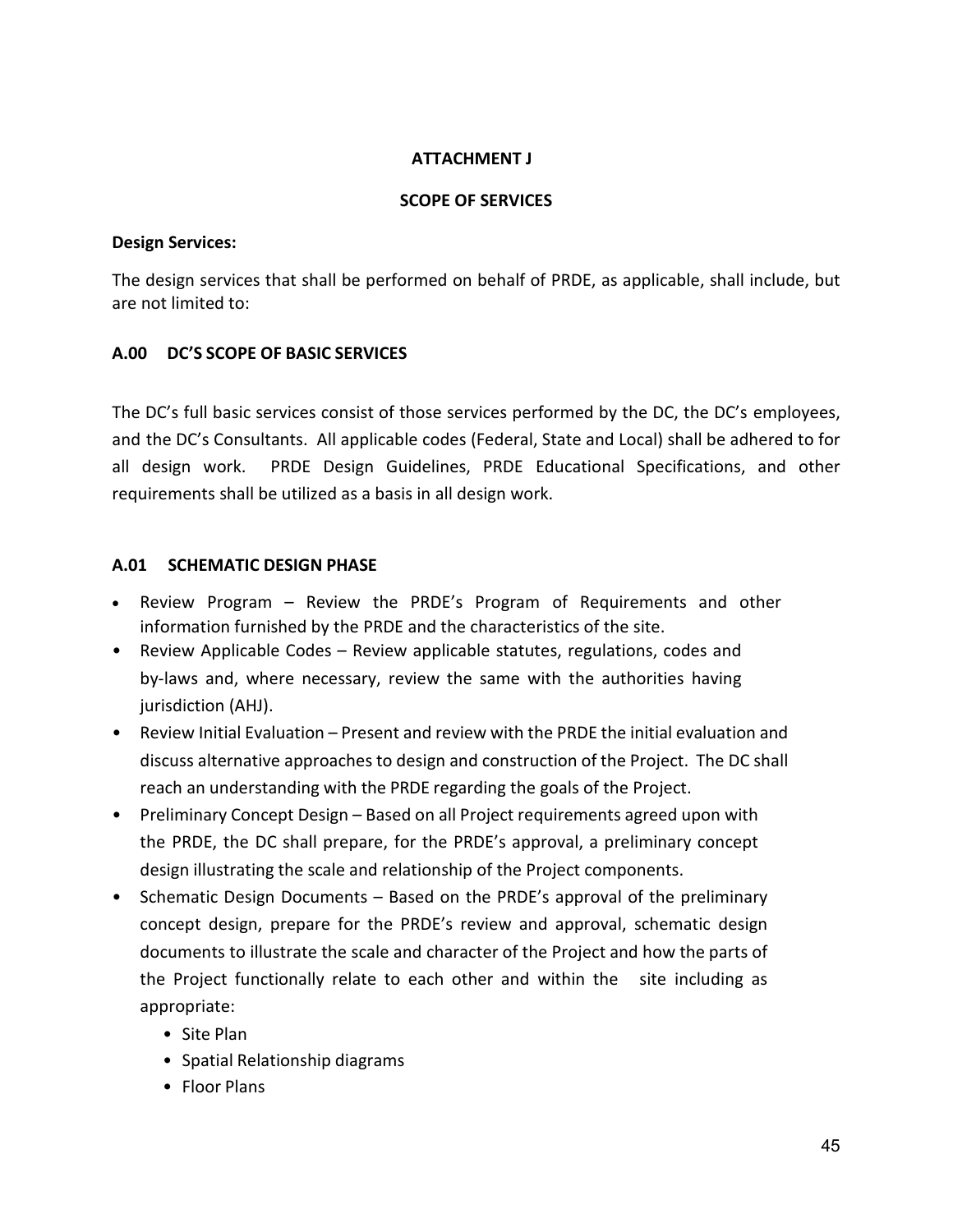- Elevations
- Building Sections
- Estimate of Construction Cost Prepare estimate of preliminary construction cost, if required.
- Submit Schematic Design Submit the schematic design documents to the PRDE.

# **A.02 DESIGN DEVELOPMENT PHASE**

- Design Development Documents Based on the PRDE's approved schematic design documents, prepare for the PRDE's review and approval, design development documents, to describe the size and character of the Project including as appropriate the architectural, structural, mechanical, and electrical systems, and such other elements:
	- Site Plan
	- Floor Plans
	- Elevations
	- Building Sections
	- Information detailing area calculations and building systems.
- Selection of Materials and Systems Prepare drawings, samples, and information to present to PRDE the proposed selection of materials, finishes and colors and major systems.
- Continue Review of Applicable Codes Continue to review applicable statutes, regulations, code, and by-laws as the design of the Project is developed and, where necessary, review the same with the authorities having jurisdiction.
- Estimate of Construction Cost as required, prepare the Estimate of Construction Cost.

# **A.03 CONSTRUCTION DOCUMENTS PHASE**

- Drawings and Specifications Based on the PRDE's approved design development documents, prepare Construction Documents consisting of architectural, structural, mechanical, and electrical drawings and specifications setting forth in detail the requirements for the construction of the Project.
- Selection of Materials and Systems Present final selection of materials, finishes and colors andapplicable systems and equipment.
- Review Applicable Codes Review statutes, regulations, codes, and by-laws applicable to the design and, where necessary, review the same with the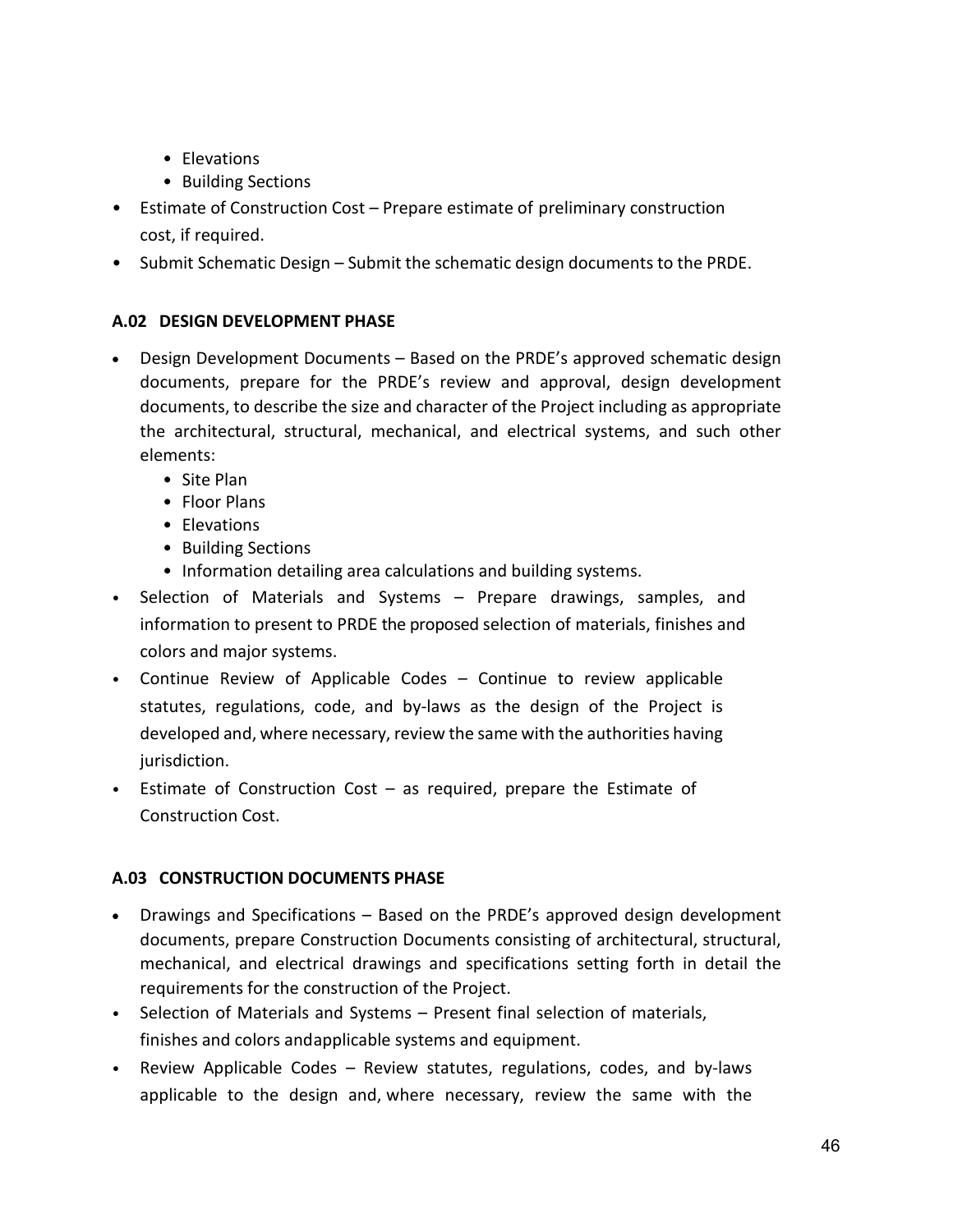authorities having jurisdiction in order that the consents, approvals and permits necessary for the Project may be obtained.

- Update Estimate of Construction Cost.
- Submit Construction Documents Submit the Construction Documents to the PRDE at 50% and 100% completion.

# **A.04 PERMITS AND APPROVALS**

• Building Permit Application – Prepare documents for building permit application, for owner's signature and assist with submission of the application.

# **A.05 BIDDING PHASE**

- Bidding Following the PRDE's approval of the Construction Documents and the latest agreed Estimate of Construction Cost, assemble and provide Bidding documents to PRDE. In conjunction with PRDE, respond to inquiries and prepare and process addenda during bidding.
- Issued for Construction Drawings Prepare Issued for Construction drawings incorporating relevant addenda or other information during Bidding phase.

# **A.06 CONSTRUCTION ADMINISTRATION**

- General Review Provide General Review services during construction; examine, evaluate, and report upon representative samples of the Work; keep the PRDE informed of the progress and quality of the Work; report defects and deficiencies in the Work observed during the course of the site reviews; and report in writing to the PRDE.
- Site Meetings Attend site meetings in conjunction with general review site visits with Contractor, major sub-contractors, and Consultants, where appropriate, to review the progress of the Work.
- Construction Schedule Receive construction schedule from contractor, overview and forward to PRDE.
- Schedule of Values Receive schedule of values from contractor. Advise both PRDE and contractor that the agreed schedule of values will form the basis for evaluating contractor's requests for payment for changes to the work.
- Payment Certification Receive from Contractor one progress draw per month that cumulates all subs trades values. Assess these applications for payment to determine amounts owing to the contractor based on the DC's observations and evaluation of the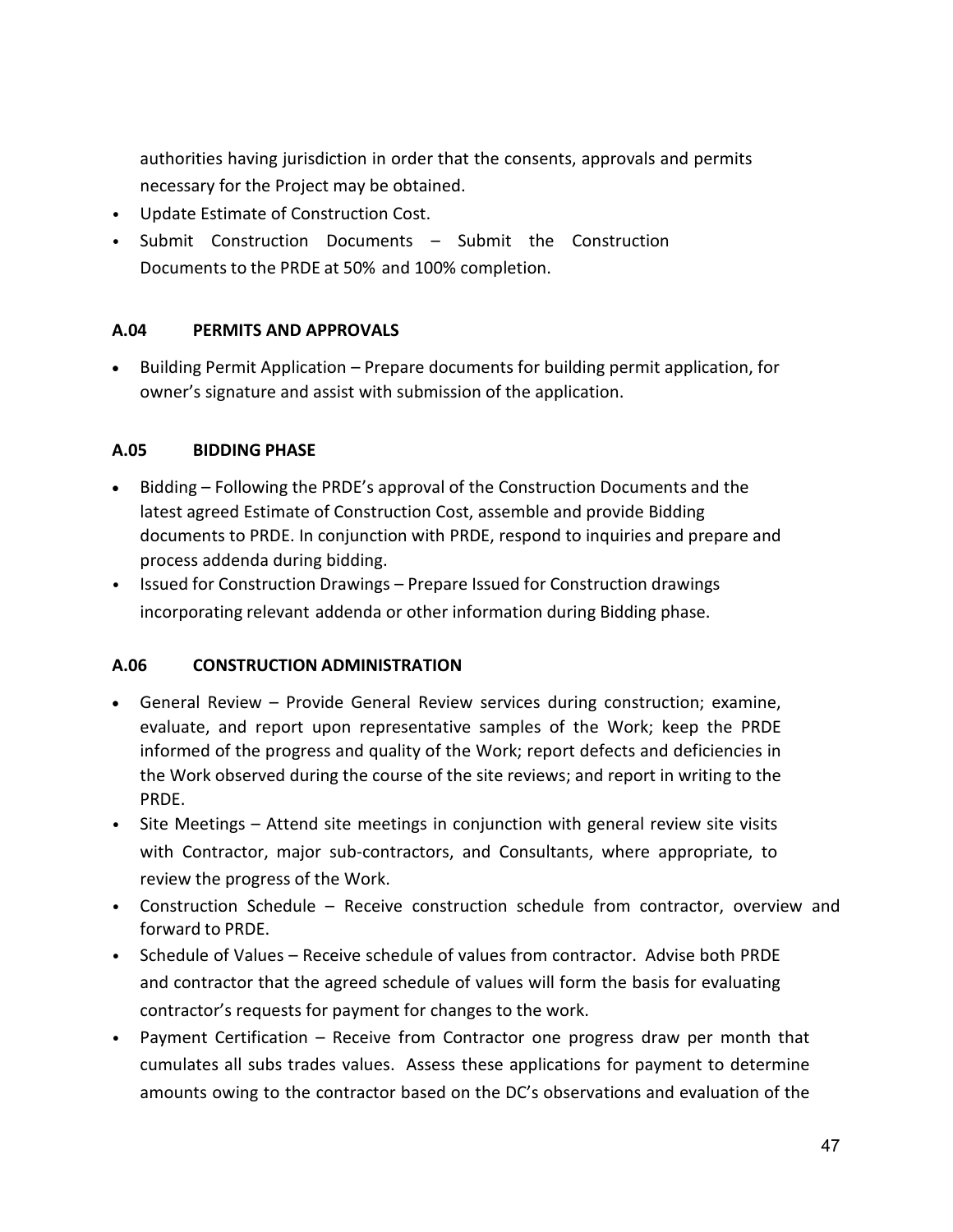draw having factored percentage of completeness against the schedule of values. Issue monthly certificates of payment to the PRDE in the value proportionate to the amount of the construction contract, of work performed and products delivered to the Place of Work.

- Construction Contract Documentation Interpretation On the written request of either the PRDE or the contractor, render written interpretations and findings within a reasonable time, consistent with the intent of and reasonably inferable from the construction contract documents, showing partiality to neither the PRDE nor the contractor, on claims, disputes and other matters in question between the PRDE and the contractor relating to the execution or the performance of the Work or the interpretation of the construction contract documents.
- Shop Drawings and Submittals Review and take other appropriate action with reasonable promptness upon such contractor's submittals as shop drawings, product data, and samples for conformance with the general design concept of the Work as provided in the construction contract documents.
- Supplemental Details and Instructions (ASIs)– Prepare and issue additional documents and supplemental instructions to the contractor, as required for clarification of the requirements of the contract documents, with reasonable promptness or in accordance with a schedule for such instructions agreed to by the DC, PRDE and the contractor.
- Requests for Information (RFIs) Receive Requests for Information (RFIs) from the contractor and process accordingly.
- Proposed Change Notices/ Change Orders and Change Directives Prepare proposed change notices, drawings, specifications and supporting data, evaluate contractor's proposals, prepare change orders and change directives for the PRDE's approval and signature in accordance with the construction contract documents.
- Inspection & Testing Services Receive and review the inspection and testing reports.
- Substantial Performance and Completion As payment certifier, prepare and issue at the appropriate time, one certificate of Substantial Performance of the Work and a statement of Construction contract deemed completion in accordance with the provisions of the Construction Lien Act.

# **A.07 CLOSE OUT**

• Contractor's Documentation at Completion – Receive from the contractor, review and forward to the PRDE the written warranties and related documents as required under the construction contract.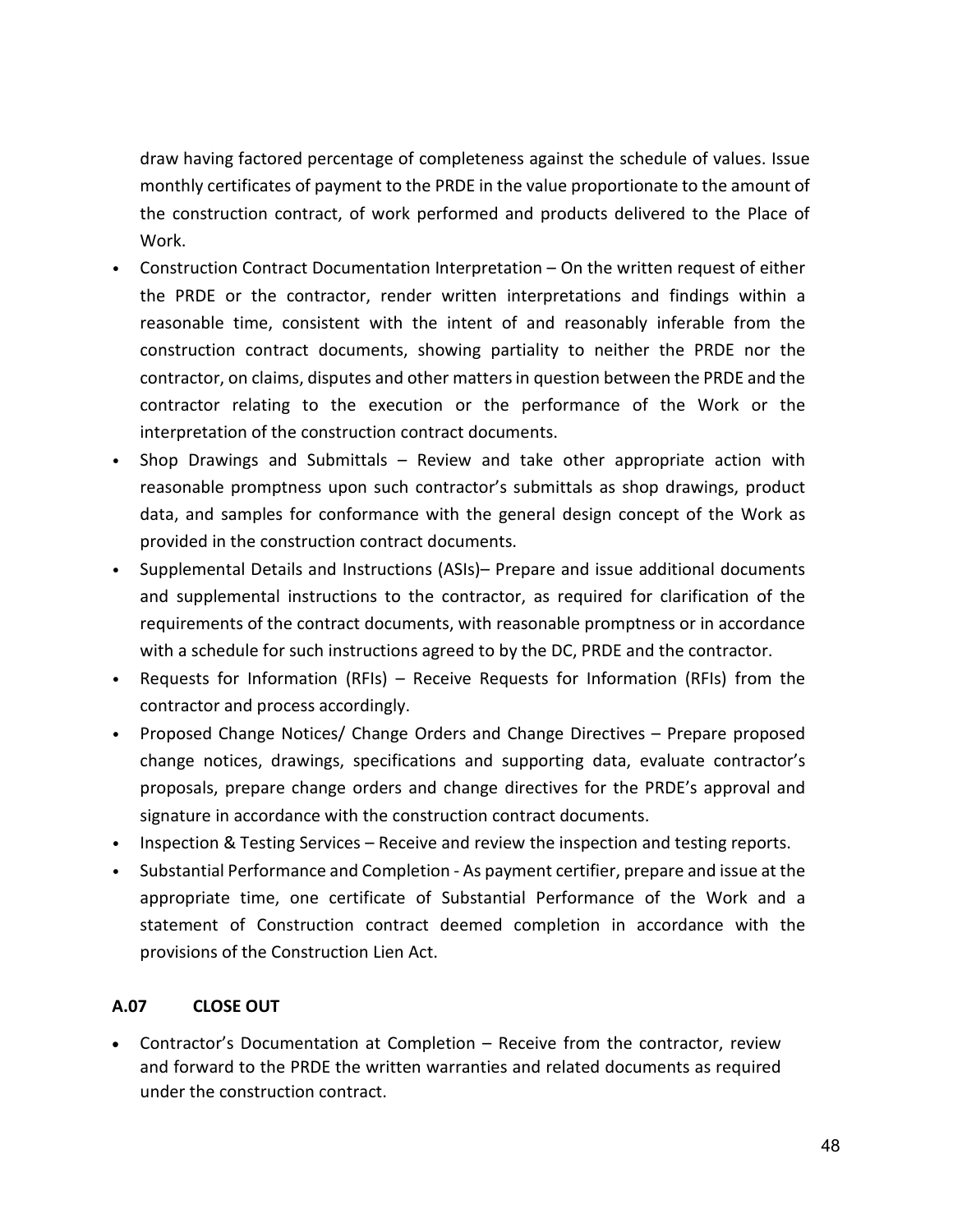- Turnover Procedure Instruct the Contractor to arrange for turnover of the Project to PRDE, including demonstration of operating equipment. Handover and review operating and maintenance manuals to PRDE.
- Record Drawings Review Record Drawings prepared by the Contractor incorporating changes in the work made during construction and other data furnished by the contractor. The accuracy of the information supplied by the contractor shall not be the responsibility of the DC.

#### **B.00 OTHER SERVICES**

The Services listed below may also be required, as well as other services as the parties may agree.

#### **B.01 PRE-DESIGN SERVICES**

• Survey, Geotechnical or Hazardous Materials – Assist the PRDE in the engagement of a Consultant to obtain survey, geotechnical or hazardous materials reports if required.

# **B.02 GENERAL SERVICES, ALL APPLICABLE PHASES**

- Estimates of Construction Cost
- Quantity Surveys, Inventories Operating Costs Provide quantity surveys, inventories of material and equipment,or analyses of owning and operating costs.
- FF & E Provide services for interior in relation to design selection and installation of furniture and equipment, fixtures and furnishings.
- Signage Provide services for design, selection, procurement or installation of graphics, signage wayfinding and similar elements for interior or exterior application.
- Model/Rendering/Video Provide promotional marketing material, perspectives, samples
- specifically commissioned physical model, architectural rendering, computer rendering or video.
- Photography Provide specially commissioned photography or photographic records of site, existing conditions, construction or other.
- Value Engineering Provide services in connection with value engineering, substitutions or analysis.